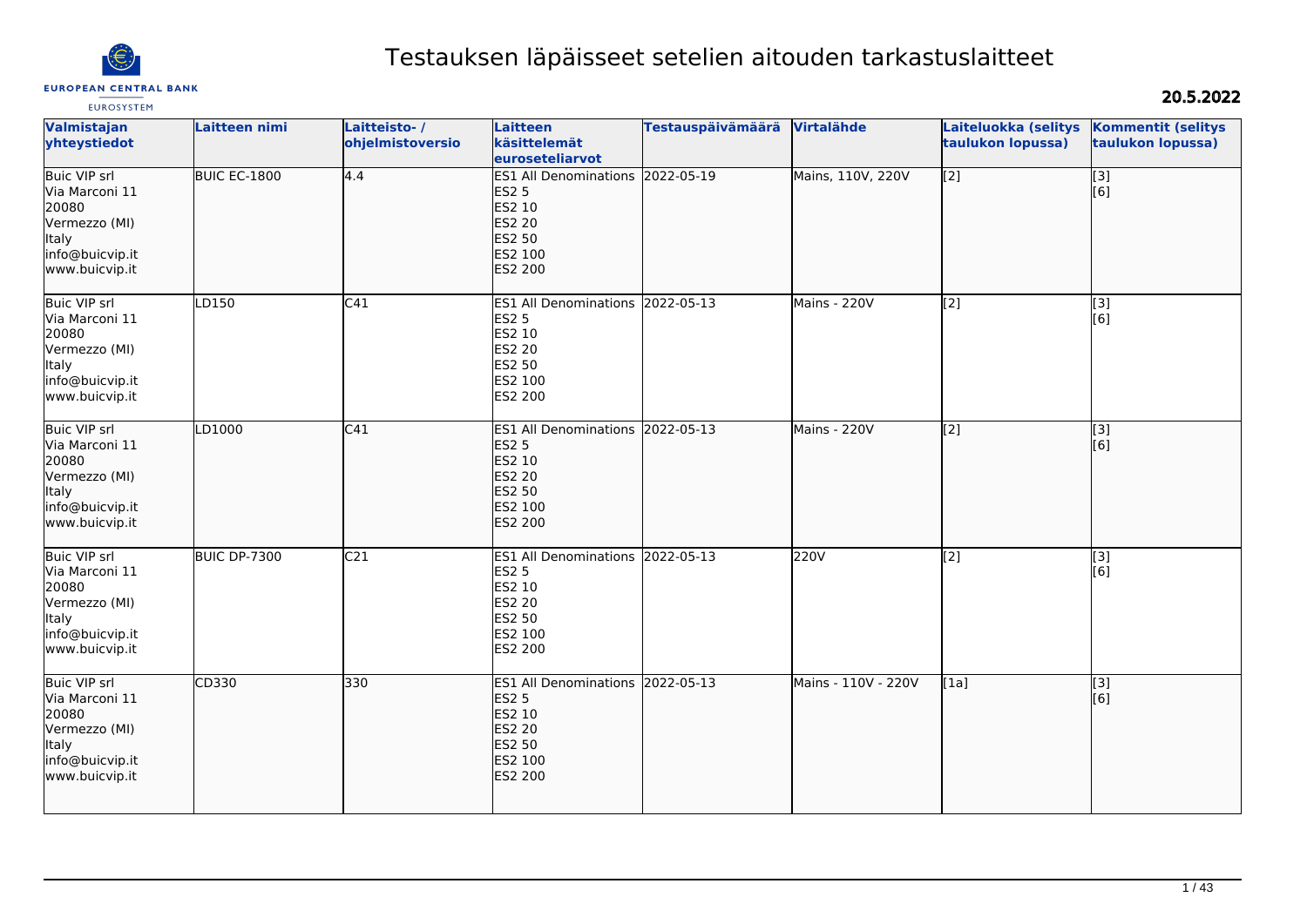

| Valmistajan<br>yhteystiedot                                                                                                                             | <b>Laitteen nimi</b> | Laitteisto-/<br>ohjelmistoversio             | Laitteen<br>käsittelemät<br>euroseteliarvot                                                                        | Testauspäivämäärä | Virtalähde | Laiteluokka (selitys<br>taulukon lopussa) | <b>Kommentit (selitys</b><br>taulukon lopussa) |
|---------------------------------------------------------------------------------------------------------------------------------------------------------|----------------------|----------------------------------------------|--------------------------------------------------------------------------------------------------------------------|-------------------|------------|-------------------------------------------|------------------------------------------------|
| Lidix Co Ltd<br>505 Kolon Digital<br>Tower Billant 222-7,<br>Guro-Dong, Goro-Gu<br>152-777<br>Seoul<br>Korea<br>www.lidix.co.kr                         | $CL-2$               | CL-MAIN_V05                                  | <b>ES1 All Denominations</b><br><b>ES2 5</b><br>ES2 10<br><b>ES2 20</b><br>ES2 50<br>ES2 100<br><b>IES2 200</b>    | 2022-05-12        | 100V-240V  | [2]                                       | $\overline{[3]}$                               |
| Crane Payment<br>Innovations<br>109 Chemin du Pont-du-<br>Centenaire<br>CH-1228<br>Plan-les-Quates<br>Switzerland<br>www.CranePI.com                    | <b>BNR</b> series    | 481EUR05018                                  | ES1 All Denominations 2022-05-04<br><b>ES2 5</b><br>ES2 10<br>ES2 20<br>ES2 50<br>ES2 100<br>ES2 200               |                   | 24V, 220V  | [1b]                                      | $\overline{[}3]$<br>[6]                        |
| <b>JCM</b> Europe GmbH<br>Mündelheimer Weg 60<br>40472<br>Düsseldorf<br>Germany<br>info@jcmglobal.eu<br>www.jcmglobal.eu                                | <b>EBA-4x Series</b> | $V1.56-41$                                   | ES1 All Denominations 2022-05-04<br><b>ES2 5</b><br>ES2 10<br><b>ES2 20</b><br><b>ES2 50</b><br>ES2 100<br>ES2 200 |                   | 12V/24V    | [1b]                                      | $\overline{[3]}$                               |
| Kisan Electronics Co<br>Ltd<br>273-1 Sungsoo-Dong<br>2GA 3 Dong<br>Sungdong-Gu 133, 831<br>Seoul<br>South Korea<br>yshin21@kisane.com<br>www.kisane.com | NEWTON mini          | Main: v1.6, Reco: v1.6 ES1 All Denominations | <b>ES2 5</b><br>ES2 10<br><b>ES2 20</b><br>ES2 50<br>ES2 100<br>ES2 200                                            | 2022-04-28        | 110; 220V  | $\overline{[2]}$                          | $\overline{[3]}$<br>[6]                        |
| CM Europe B.V.<br>Danzigweg 15<br>7418 EN<br>Deventer<br>Nederland<br>info@cmeurope.com<br>www.cmeurope.com                                             | <b>B110</b>          | $C21-1$                                      | ES1 All Denominations 2022-04-21<br><b>ES2 5</b><br>ES2 10<br><b>ES2 20</b><br><b>ES2 50</b><br>ES2 100<br>ES2 200 |                   | 100-240V   | $\overline{[2]}$                          | [3]<br>[6]                                     |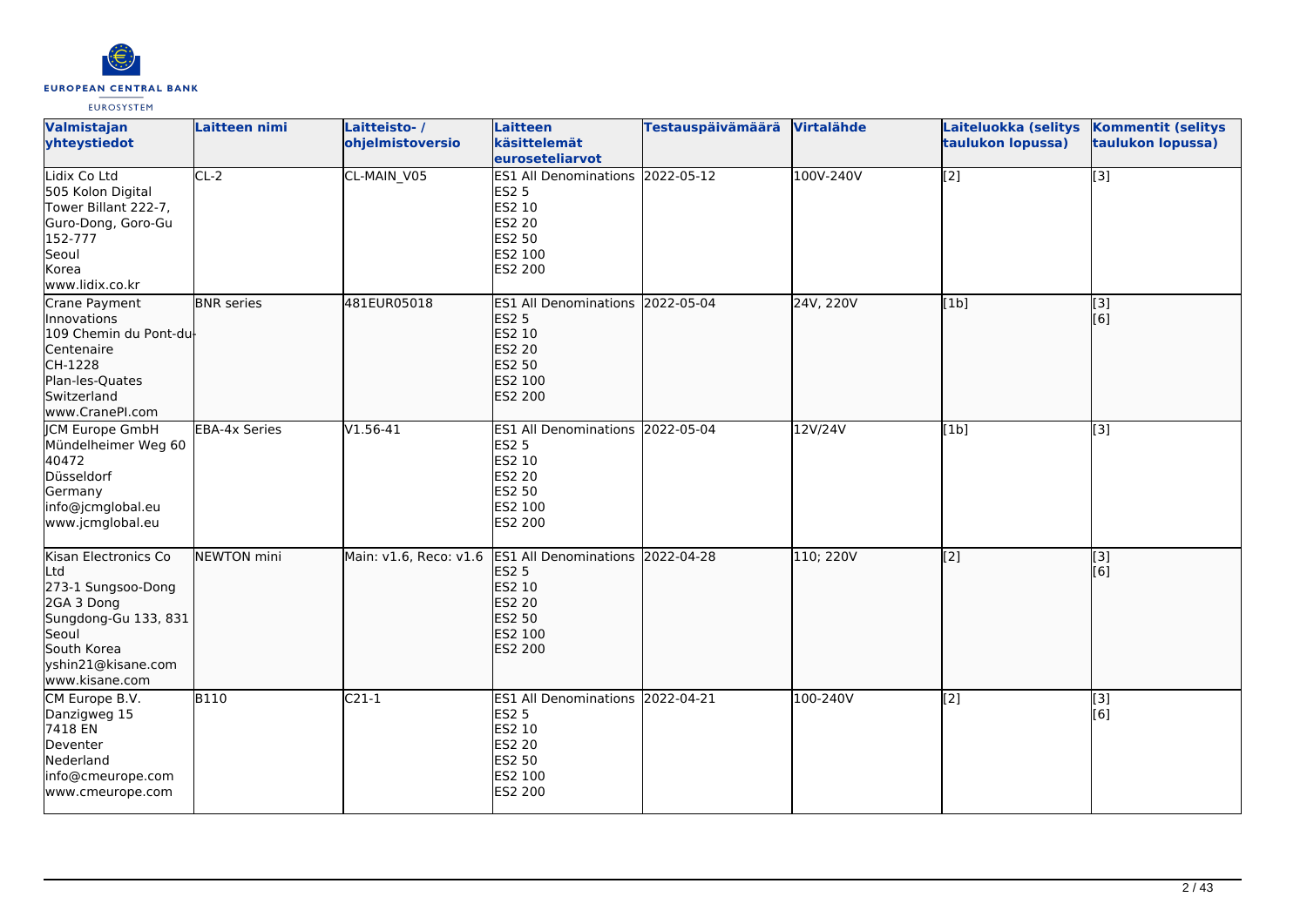

| Valmistajan<br>yhteystiedot                                                                                                          | Laitteen nimi   | Laitteisto-/<br>ohjelmistoversio | <b>Laitteen</b><br>käsittelemät<br>euroseteliarvot                                                                        | Testauspäivämäärä Virtalähde |                                                                                  | Laiteluokka (selitys<br>taulukon lopussa) | <b>Kommentit (selitys</b><br>taulukon lopussa) |
|--------------------------------------------------------------------------------------------------------------------------------------|-----------------|----------------------------------|---------------------------------------------------------------------------------------------------------------------------|------------------------------|----------------------------------------------------------------------------------|-------------------------------------------|------------------------------------------------|
| Iternet-European<br>Distribution<br>Via S. Merli 64/66<br>29122<br>Piacenza<br>Italy<br>www.iternet-<br>securitysystems.com          | HT-6070         | V12                              | <b>ES1 All Denominations</b><br><b>ES2 5</b><br>ES2 10<br><b>ES2 20</b><br>ES2 50<br>ES2 100<br><b>ES2 200</b>            | 2022-04-14                   | DC 12 Vdc                                                                        | [1a]                                      | $\overline{[}3]$<br>[6]                        |
| Iternet-European<br>Distribution<br>Via S. Merli 64/66<br>29122<br>Piacenza<br><b>Italy</b><br>www.iternet-<br>securitysystems.com   | HT-7100         | CO <sub>2</sub>                  | ES1 All Denominations 2022-04-14<br><b>ES2 5</b><br>ES2 10<br>ES2 20<br><b>ES2 50</b><br>ES2 100<br><b>ES2 200</b>        |                              | Rechargeable battery - [1a]<br>Adapter (INPUT:100-24<br>OVac-<br>OUTPUT:12Vdc/1A |                                           | [3]<br>[6]                                     |
| Masterwork<br>Automodules<br>4F, 223, Chong Yang<br>Rd<br>115 Nangang<br>Taipei<br>Taiwan<br>www.automodules.com                     | CashPoint (OEM) | EUR 002.110                      | ES1 All Denominations 2022-04-14<br><b>ES2 5</b><br>ES2 10<br><b>ES2 20</b><br><b>ES2 50</b><br>ES2 100<br><b>ES2 200</b> |                              | 110V; 220V                                                                       | [1b]                                      | [3]<br>[6]                                     |
| Cashtester/Amwit<br>Security B.V.<br>De Corridor 9<br>3621 ZA<br>Breukelen<br>Netherlands<br>mw@cashtester.com<br>www.cashtester.com | CT411           | V1.81                            | <b>ES1 All Denominations</b><br><b>ES2 5</b><br>ES2 10<br><b>ES2 20</b><br><b>ES2 50</b><br>ES2 100<br><b>ES2 200</b>     | 2022-04-12                   | Other: 12V                                                                       | [1a]                                      | [3]<br>[6]                                     |
| Masterwork<br>Automodules<br>4F, 223, Chong Yang<br>Rd<br>115 Nangang<br>Taipei<br>Taiwan<br>www.automodules.com                     | <b>BEAM</b>     | EUR 002.117                      | <b>ES1 All Denominations</b><br><b>ES2 5</b><br>ES2 10<br><b>ES2 20</b><br>ES2 50<br>ES2 100<br><b>ES2 200</b>            | 2022-04-11                   | 110-220V                                                                         | [2]                                       | $\overline{[}3]$<br>[6]                        |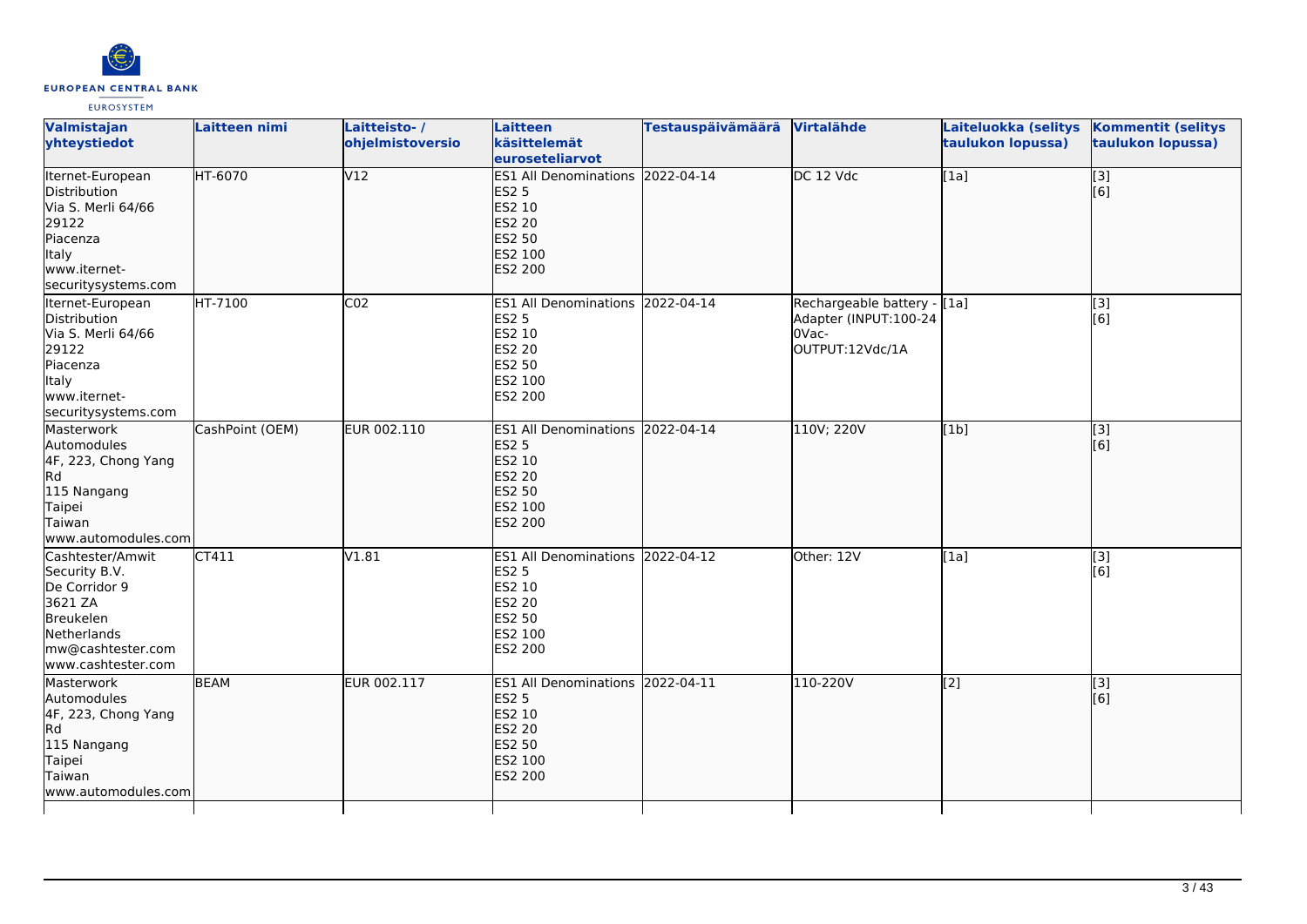

| Valmistajan<br>yhteystiedot                                                                                                          | Laitteen nimi    | Laitteisto-/<br>ohjelmistoversio                                                        | Laitteen<br>käsittelemät<br>euroseteliarvot                                                                                         | <b>Testauspäivämäärä</b> | Virtalähde  | Laiteluokka (selitys<br>taulukon lopussa) | <b>Kommentit (selitys</b><br>taulukon lopussa)                              |
|--------------------------------------------------------------------------------------------------------------------------------------|------------------|-----------------------------------------------------------------------------------------|-------------------------------------------------------------------------------------------------------------------------------------|--------------------------|-------------|-------------------------------------------|-----------------------------------------------------------------------------|
| <b>TNSi Europe GmbH</b><br>Amsterdamsestrasse<br>230<br>50735<br>Köln<br>Germany<br>www.t-ns.co.jp                                   | <b>BR-7200B</b>  | <b>Banknote Circulary</b><br>Acceptor for Ticketing<br>Validation Software<br>Val. V.51 | ES15<br>ES1 10<br><b>ES1 20</b><br>ES1 50<br>ES1 100<br>ES1 200<br>ES2 5<br>ES2 10<br>ES2 20<br>ES2 50<br>ES2 100<br>ES2 200        | 2022-03-30               | Other: 24V  | [1b]                                      | $\begin{bmatrix} 2 \\ 3 \\ 6 \end{bmatrix}$<br>$\overline{[}8]$             |
| <b>TNSi Europe GmbH</b><br>Amsterdamsestrasse<br>230<br>50735<br>Köln<br>Germany<br>www.t-ns.co.jp                                   | <b>BV-6200G</b>  | <b>Validation Software</b><br>Val. V.51                                                 | ES15<br>ES1 10<br>ES1 20<br>ES1 50<br>ES1 100<br>ES1 200<br><b>ES2 5</b><br>ES2 10<br>ES2 20<br>ES2 50<br>ES2 100<br><b>ES2 200</b> | 2022-03-30               | Other: 24 V | [1b]                                      | $\overline{[2]}$<br>$\begin{bmatrix} 1 & 3 \\ 6 & 1 \\ 1 & 6 \end{bmatrix}$ |
| Cashtester/Amwit<br>Security B.V.<br>De Corridor 9<br>3621 ZA<br>Breukelen<br>Netherlands<br>mw@cashtester.com<br>www.cashtester.com | <b>BC 141 SD</b> | $\overline{C41}$                                                                        | ES1 All Denominations 2022-03-29<br><b>ES2 5</b><br>ES2 10<br>ES2 20<br>ES2 50<br>ES2 100<br><b>ES2 200</b>                         |                          | 220V        | [2]                                       | [3]<br>[6]                                                                  |
| Cashtester/Amwit<br>Security B.V.<br>De Corridor 9<br>3621 ZA<br>Breukelen<br>Netherlands<br>mw@cashtester.com                       | <b>BC 241 SD</b> | C41                                                                                     | ES1 All Denominations 2022-03-23<br><b>ES2 5</b><br>ES2 10<br>ES2 20<br>ES2 50<br>ES2 100<br>ES2 200                                |                          | 100-240V    | $\sqrt{2}$                                | $\overline{[3]}$<br>[6]                                                     |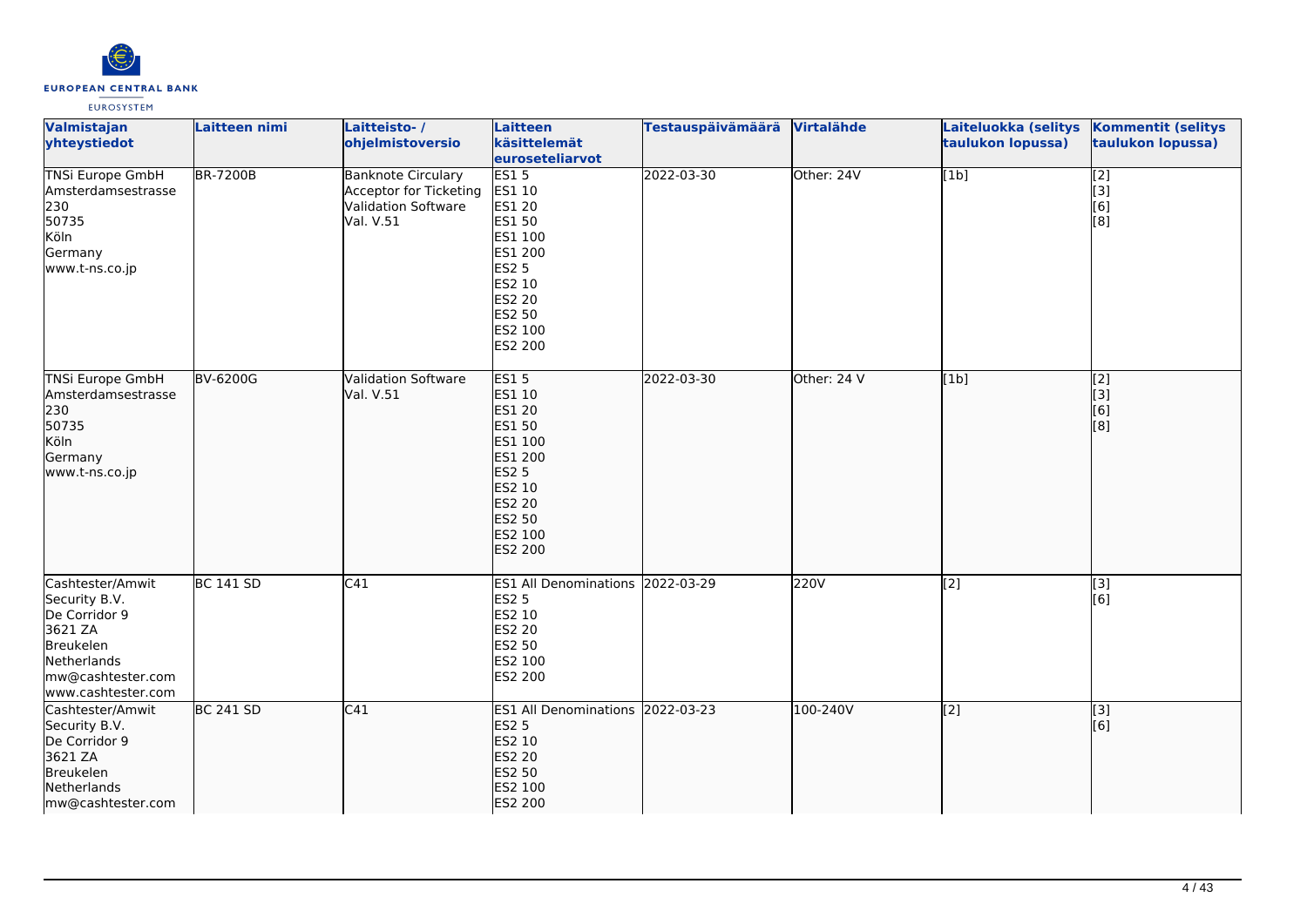

| Valmistajan<br>yhteystiedot                                                                                                                                                                                           | <b>Laitteen nimi</b> | Laitteisto-/<br>ohjelmistoversio | Laitteen<br>käsittelemät<br>euroseteliarvot                                                                        | <b>Testauspäivämäärä</b> | Virtalähde     | Laiteluokka (selitys<br>taulukon lopussa) | <b>Kommentit (selitys</b><br>taulukon lopussa) |
|-----------------------------------------------------------------------------------------------------------------------------------------------------------------------------------------------------------------------|----------------------|----------------------------------|--------------------------------------------------------------------------------------------------------------------|--------------------------|----------------|-------------------------------------------|------------------------------------------------|
| www.cashtester.com                                                                                                                                                                                                    |                      |                                  |                                                                                                                    |                          |                |                                           |                                                |
| Cashtester/Amwit<br>Security B.V.<br>De Corridor 9<br>3621 ZA<br>Breukelen<br>Netherlands<br>mw@cashtester.com<br>www.cashtester.com                                                                                  | <b>CT 334</b>        | $\overline{C12}$                 | ES1 All Denominations 2022-03-23<br><b>ES2 5</b><br>ES2 10<br><b>ES2 20</b><br>ES2 50<br>ES2 100<br>ES2 200        |                          | 12V            | $\overline{[1a]}$                         | $\overline{[}3]$<br>[6]<br>[4a]                |
| Safescan B.V.<br>Heliumstraat 14<br>2718 SL<br>Zoetermeer<br>Holland<br>info@safescan.com<br>lwww.safescan.com                                                                                                        | Safescan 2865-S (G2) | 2865SG2-E04                      | ES1 All Denominations 2022-03-16<br><b>ES2 5</b><br>ES2 10<br><b>ES2 20</b><br><b>ES2 50</b><br>ES2 100<br>ES2 200 |                          | 100-240V       | $\overline{[2]}$                          | $\begin{bmatrix} 3 \\ 6 \end{bmatrix}$         |
| Fujitsu Frontech<br>Limited<br>1766 Yanokuchi, Inagi-<br>shi<br>206-855<br>Tokyo<br>Japan<br>www.frontech.fujitsu.c<br>lom/en                                                                                         | G60 BRU              | <b>BV10</b><br>EU35AA            | ES1 All Denominations 2022-03-04<br><b>ES2 5</b><br>ES2 10<br>ES2 20<br>ES2 50<br>ES2 100<br>ES2 200               |                          | 24V DC         | [2]                                       | [3]                                            |
| Hyundai MIB<br>International Co. Ltd.<br>3301, A Bld, 17, Gosan-<br>ro 148beon-gil<br>15850<br>Gunpo-si, Gyeonggi-do,<br>15850, Gunpo City<br>KOREA (Republic)<br>sjpark5423@hyundaim<br>ib.com<br>www.hyundaimib.com | $MIB-15$             | Main: 5.8; Image: 3.0            | ES1 All Denominations 2022-02-24<br><b>ES2 5</b><br>ES2 10<br><b>ES2 20</b><br>ES2 50<br>ES2 100<br>ES2 200        |                          | Mains          | $\overline{[2]}$                          | $\vert$ [3]<br>[6]                             |
| Comercial del Sur de<br>Papelariá, S.L.<br>C/. Bodequeros, 54                                                                                                                                                         | KF14930-N2           | C <sub>22</sub>                  | ES1 All Denominations 2022-02-22<br><b>ES2 5</b><br>ES2 10                                                         |                          | Adapter 12V DC | [1a]                                      | [3]                                            |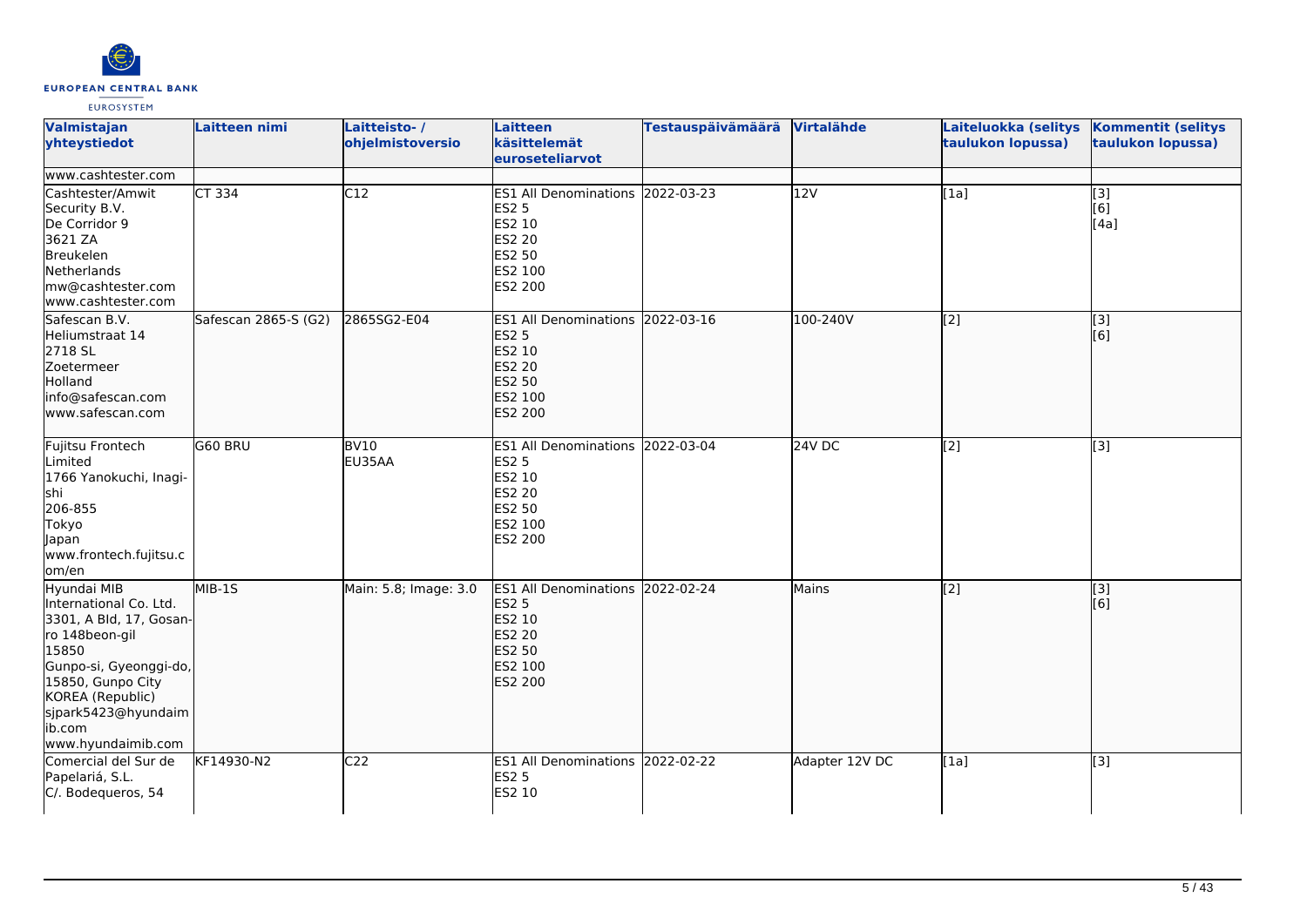

| Valmistajan<br>yhteystiedot                                                                                                                                                           | Laitteen nimi     | Laitteisto-/<br>ohjelmistoversio                                                                                    | Laitteen<br>käsittelemät<br>euroseteliarvot                                                                           | <b>Testauspäivämäärä</b> | Virtalähde  | Laiteluokka (selitys<br>taulukon lopussa) | <b>Kommentit (selitys</b><br>taulukon lopussa) |
|---------------------------------------------------------------------------------------------------------------------------------------------------------------------------------------|-------------------|---------------------------------------------------------------------------------------------------------------------|-----------------------------------------------------------------------------------------------------------------------|--------------------------|-------------|-------------------------------------------|------------------------------------------------|
| 29006<br>Málaga<br>Spain<br>www.liderpapel.com                                                                                                                                        |                   |                                                                                                                     | <b>ES2 20</b><br>ES2 50<br>ES2 100<br>ES2 200                                                                         |                          |             |                                           |                                                |
| Nanjing NUMENMATIC<br>TECH Co., LTD<br>$606$ #, Jiuzhou B<br>Building, PingYang<br>325400<br>WenZhou City<br>China<br>brian@numenmatic.co<br>lm.<br>www.numenmatic.com                | Numenmatic SH-27C | Mainboard; CIS; IR;<br>MG; UV; Motor<br>SW1:11520<br>SW2:A8611333<br>SW3:CSNM06C10306<br>SW4:20220221190159 ES2 100 | ES1 All Denominations 2022-02-21<br><b>ES2 5</b><br><b>ES2 10</b><br><b>ES2 20</b><br><b>ES2 50</b><br><b>ES2 200</b> |                          | 110V 220V   | [2]                                       | [3]<br>[6]                                     |
| Suzhou Ribao<br>Technology Co., Ltd<br>No.299, YuanQi Rd<br>Yuanhe Technology<br>Park<br>Xiangcheng<br>215133<br>Suzhou<br>China<br>info@nippo.com.cn<br>www.ribaotechnology.c<br>lom | $BC-40$           | <b>ECB: 0002</b>                                                                                                    | ES1 All Denominations 2022-02-14<br><b>ES2 5</b><br>ES2 10<br>ES2 20<br>ES2 50<br>ES2 100<br>ES2 200                  |                          | 110V, 220V  | [2]                                       | $\overline{[3]}$<br>[6]                        |
| Masterwork<br>Automodules<br>4F, 223, Chong Yang<br>Rd<br>115 Nangang<br>Taipei<br>Taiwan<br>www.automodules.com                                                                      | NC-3301           | EUR 002.007                                                                                                         | ES1 All Denominations 2022-02-09<br><b>ES2 5</b><br><b>ES2 10</b><br>ES2 20<br>ES2 50<br>ES2 100<br><b>ES2 200</b>    |                          | 110V - 220V | $\overline{[2]}$                          | $\overline{[}3]$<br>[6]                        |
| Masterwork<br>Automodules<br>4F, 223, Chong Yang<br><b>Rd</b><br>115 Nangang                                                                                                          | NC-3501           | EUR 002.007                                                                                                         | ES1 All Denominations 2022-02-09<br><b>ES2 5</b><br>ES2 10<br>ES2 20<br><b>ES2 50</b>                                 |                          | 110V - 220V | [2]                                       | $[3]$<br>[6]                                   |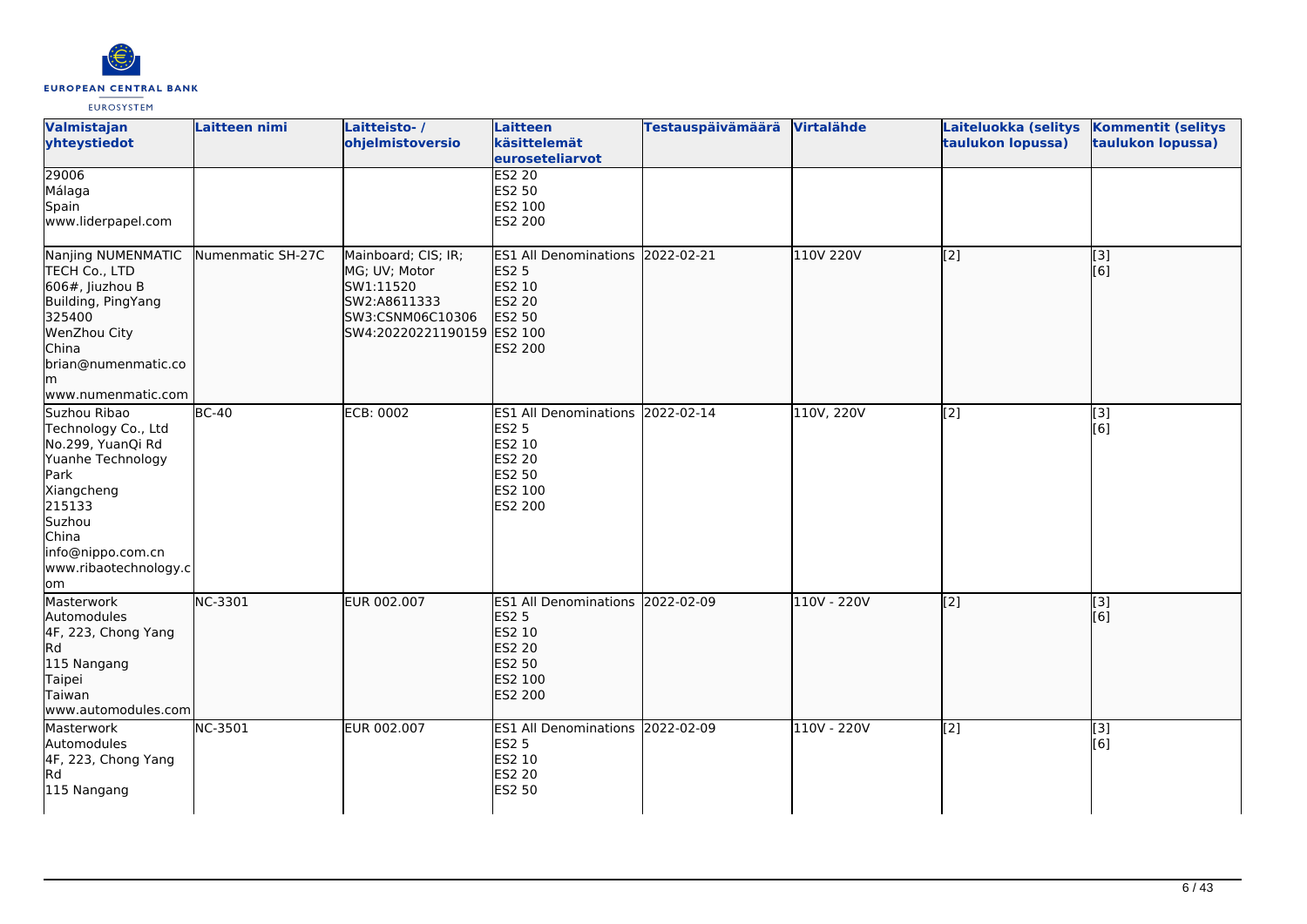

| Valmistajan<br>yhteystiedot                                                                                                   | Laitteen nimi | Laitteisto-/<br>ohjelmistoversio | <b>Laitteen</b><br>käsittelemät<br>euroseteliarvot                                                                        | <b>Testauspäivämäärä</b> | Virtalähde                               | Laiteluokka (selitys<br>taulukon lopussa) | <b>Kommentit (selitys</b><br>taulukon lopussa)            |
|-------------------------------------------------------------------------------------------------------------------------------|---------------|----------------------------------|---------------------------------------------------------------------------------------------------------------------------|--------------------------|------------------------------------------|-------------------------------------------|-----------------------------------------------------------|
| <b>Taipei</b><br>Taiwan<br>www.automodules.com                                                                                |               |                                  | <b>ES2 100</b><br>ES2 200                                                                                                 |                          |                                          |                                           |                                                           |
| Masterwork<br>Automodules<br>4F, 223, Chong Yang<br>Rd<br>115 Nangang<br>Taipei<br>Taiwan<br>www.automodules.com              | <b>IIAN</b>   | v1.3                             | ES1 All Denominations 2022-02-03<br><b>ES2 5</b><br>ES2 10<br><b>ES2 20</b><br><b>ES2 50</b><br>ES2 100<br><b>ES2 200</b> |                          | Adapter 5V or AA<br>Batterie             | [1b]                                      | $\overline{[3]}$<br>[6]                                   |
| Giesecke+Devrient<br>Currency Technology<br>GmbH<br>Prinzregentenstraße<br>159<br>81677<br>Munich<br>Germany<br>www.gi-de.com | ProNote 1a    | 200.3                            | <b>ES1 All Denominations</b><br><b>ES2 5</b><br>ES2 10<br><b>ES2 20</b><br>ES2 50<br>ES2 100<br>ES2 200                   | 2022-01-19               | 110V/120V, Other:<br>100-240V 50/60Hz 3A | [2]                                       | $\overline{[}3]$<br>[6]                                   |
| CM Europe B.V.<br>Danzigweg 15<br>7418 EN<br>Deventer<br>Nederland<br>info@cmeurope.com<br>www.cmeurope.com                   | <b>B108</b>   | 1.0                              | ES1 All Denominations 2022-01-17<br><b>ES2 5</b><br>ES2 10<br><b>ES2 20</b><br><b>ES2 50</b><br>ES2 100<br><b>ES2 200</b> |                          | Mains 220V                               | $\overline{[2]}$                          | $\left[ \begin{matrix} 1 & 3 \end{matrix} \right]$<br>[6] |
| CM Europe B.V.<br>Danzigweg 15<br>7418 EN<br>Deventer<br>Nederland<br>info@cmeurope.com<br>www.cmeurope.com                   | D001          | 329                              | <b>ES1 All Denominations</b><br><b>ES2 5</b><br>ES2 10<br><b>ES2 20</b><br>ES2 50<br>ES2 100<br>ES2 200                   | 2022-01-17               | Mains 220V                               | [1a]                                      | [3]<br>[6]                                                |
| CM Europe B.V.<br>Danzigweg 15<br>7418 EN<br>Deventer                                                                         | D005          | <b>B21</b>                       | ES1 All Denominations 2022-01-17<br><b>ES2 5</b><br>ES2 10<br><b>ES2 20</b>                                               |                          | Mains 220V                               | [1a]                                      | [3]<br>[6]                                                |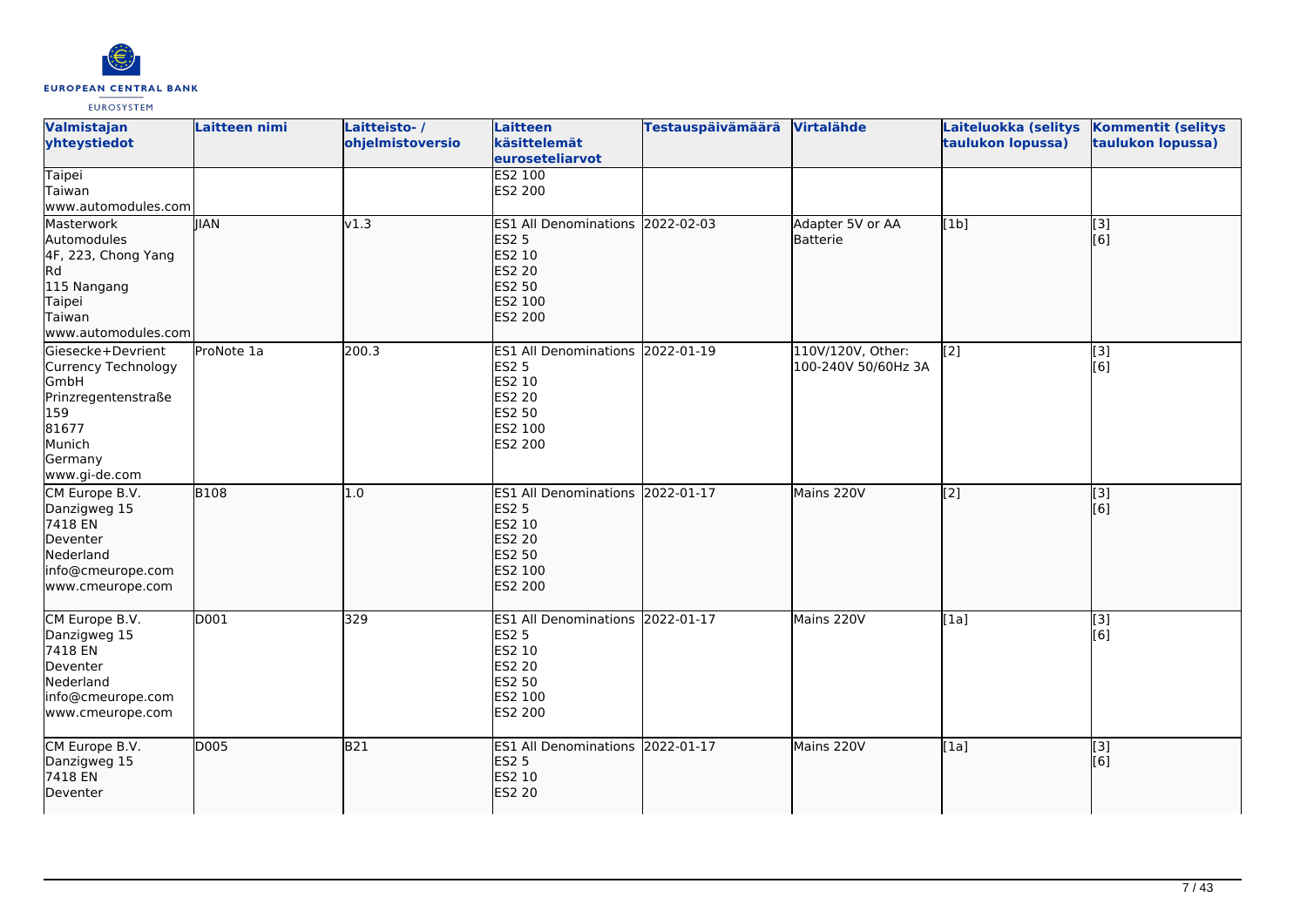

| Valmistajan<br>yhteystiedot                                                                                                      | Laitteen nimi                       | Laitteisto-/<br>ohjelmistoversio | Laitteen<br>käsittelemät<br>euroseteliarvot                                                                        | <b>Testauspäivämäärä</b> | Virtalähde      | Laiteluokka (selitys<br>taulukon lopussa) | <b>Kommentit (selitys</b><br>taulukon lopussa)            |
|----------------------------------------------------------------------------------------------------------------------------------|-------------------------------------|----------------------------------|--------------------------------------------------------------------------------------------------------------------|--------------------------|-----------------|-------------------------------------------|-----------------------------------------------------------|
| Nederland<br>info@cmeurope.com<br>www.cmeurope.com                                                                               |                                     |                                  | <b>ES2 50</b><br>ES2 100<br><b>ES2 200</b>                                                                         |                          |                 |                                           |                                                           |
| Safescan B.V.<br>Heliumstraat 14<br>2718 SL<br>Zoetermeer<br>Holland<br>info@safescan.com<br>www.safescan.com                    | Safescan 155-S (GD-<br>R2)          | $531 - 71$                       | ES1 All Denominations 2022-01-12<br><b>ES2 5</b><br>ES2 10<br><b>ES2 20</b><br>ES2 50<br>ES2 100<br>ES2 200        |                          | 110V-220V       | [1a]                                      | [3]<br>[6]                                                |
| Safescan B.V.<br>Heliumstraat 14<br>2718 SL<br>Zoetermeer<br>Holland<br>info@safescan.com<br>www.safescan.com                    | Safescan 155-S (NT-<br>$ R1\rangle$ | S31-71                           | ES1 All Denominations 2022-01-12<br><b>ES2 5</b><br>ES2 10<br>ES2 20<br><b>ES2 50</b><br>ES2 100<br><b>ES2 200</b> |                          | 110V-220V       | [1a]                                      | [3]<br>[6]                                                |
| Safescan B.V.<br>Heliumstraat 14<br>2718 SL<br>Zoetermeer<br>Holland<br>info@safescan.com<br>www.safescan.com                    | Safescan 2665-S                     | S61-11                           | <b>ES1 All Denominations</b><br><b>ES2 5</b><br>ES2 10<br>ES2 20<br>ES2 50<br>ES2 100<br>ES2 200                   | 2022-01-12               | Mains 110V-220V | [2]                                       | $\left[ \begin{matrix} 1 & 3 \end{matrix} \right]$<br>[6] |
| <b>GO Europe GmbH</b><br>Zum Kraftwerk 1<br>45527<br>Hattingen<br>Germany<br>Bemd.koenig@go-<br>europe.com<br>www .go-europe.com | <b>NC 620</b>                       | U30 008                          | ES2 <sub>5</sub><br>ES2 10<br>ES2 20<br>ES2 50<br>ES2 100<br><b>ES2 200</b>                                        | 2021-12-15               | Mains, 220V     | $\overline{[2]}$                          | $\overline{[3]}$<br>[6]                                   |
| Safescan B.V.<br>Heliumstraat 14<br>2718 SL<br>Zoetermeer                                                                        | Safescan 155-S (G2)                 | EU-01                            | ES1 All Denominations 2021-12-15<br>ES2 5<br>ES2 10<br>ES2 20                                                      |                          | 110V 220V       | [1a]                                      | $\overline{[}3]$<br>[6]                                   |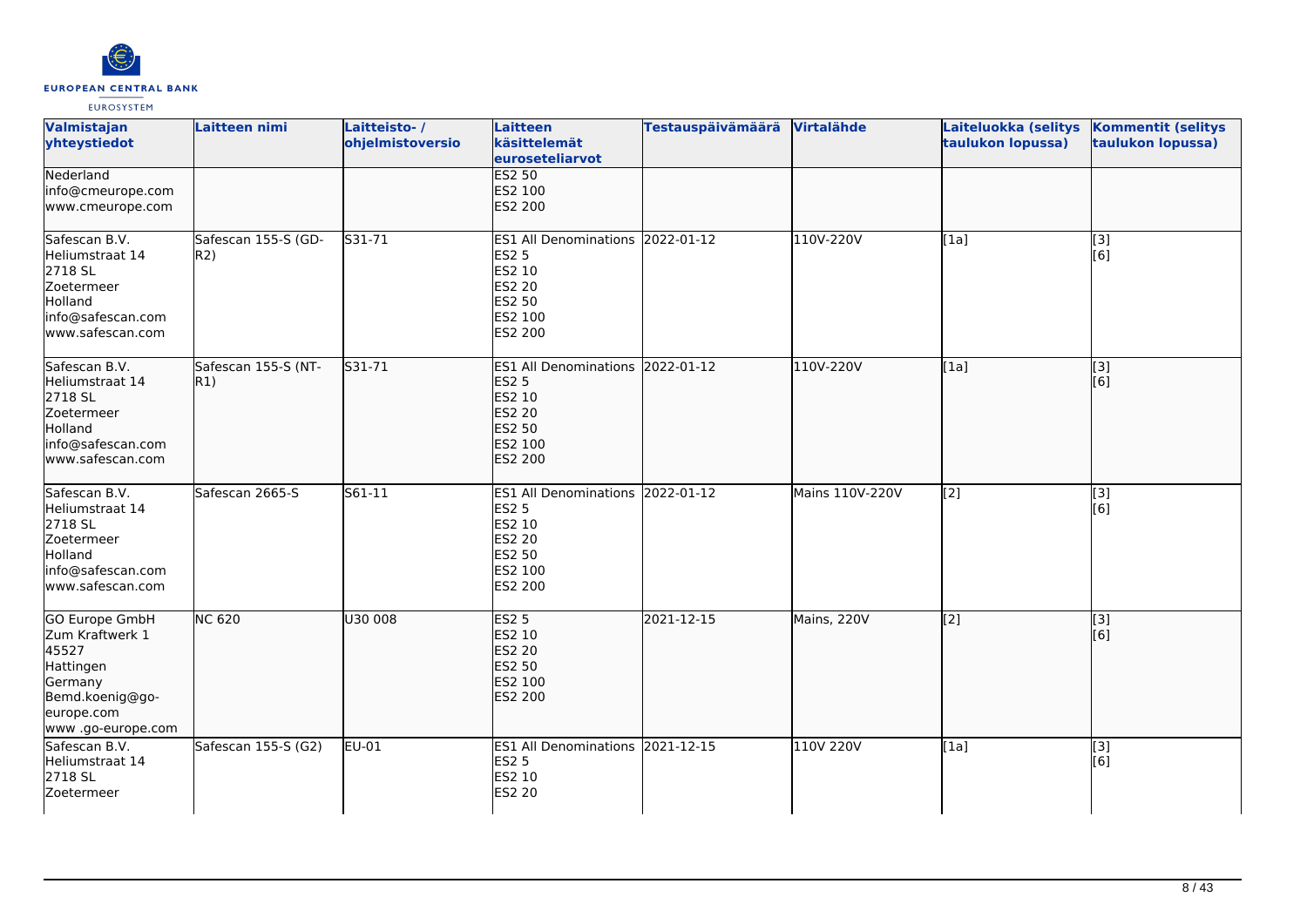

| Valmistajan<br>yhteystiedot                                                                                                          | Laitteen nimi    | Laitteisto-/<br>ohjelmistoversio | Laitteen<br>käsittelemät<br>euroseteliarvot                                                                 | <b>Testauspäivämäärä</b> | Virtalähde      | Laiteluokka (selitys<br>taulukon lopussa) | <b>Kommentit (selitys</b><br>taulukon lopussa) |
|--------------------------------------------------------------------------------------------------------------------------------------|------------------|----------------------------------|-------------------------------------------------------------------------------------------------------------|--------------------------|-----------------|-------------------------------------------|------------------------------------------------|
| Holland<br>info@safescan.com<br>www.safescan.com                                                                                     |                  |                                  | <b>ES2 50</b><br>ES2 100<br>ES2 200                                                                         |                          |                 |                                           |                                                |
| Safescan B.V.<br>Heliumstraat 14<br>2718 SL<br>Zoetermeer<br>Holland<br>info@safescan.com<br>www.safescan.com                        | Safescan 2465-S  | $555 - 71$                       | ES1 All Denominations 2021-12-15<br><b>ES2 5</b><br>ES2 10<br><b>ES2 20</b><br>ES2 50<br>ES2 100<br>ES2 200 |                          | Mains 110V 220V | $\overline{[2]}$                          | $\overline{[}3]$<br>[6]                        |
| <b>GO Europe GmbH</b><br>Zum Kraftwerk 1<br>45527<br>Hattingen<br>Germany<br>Bemd.koenig@go-<br>europe.com<br>www.go-europe.com      | <b>NC 590</b>    | BJ-LSJ-MB<br>U30 008             | <b>ES2 5</b><br>ES2 10<br><b>ES2 20</b><br>ES2 50<br>ES2 100<br>ES2 200                                     | 2021-12-15               | Mains, 220V     | $\overline{[2]}$                          | $\overline{[}3]$<br>[6]                        |
| GO Europe GmbH<br>Zum Kraftwerk 1<br>45527<br>Hattingen<br>Germany<br>Bemd.koenig@go-<br>leurope.com<br>www.go-europe.com            | <b>NC 570</b>    | BJ-82+1000-MB<br>U30 008         | <b>ES2 5</b><br>ES2 10<br><b>ES2 20</b><br>ES2 50<br>ES2 100<br>ES2 200                                     | 2021-12-15               | Mains, 220V     | $\sqrt{2}$                                | [3]<br>[6]                                     |
| Cashtester/Amwit<br>Security B.V.<br>De Corridor 9<br>3621 ZA<br>Breukelen<br>Netherlands<br>mw@cashtester.com<br>www.cashtester.com | <b>BC 242 SD</b> | $C21 - 1$                        | ES1 All Denominations 2021-12-13<br><b>ES2 5</b><br>ES2 10<br>ES2 20<br>ES2 50<br>ES2 100<br>ES2 200        |                          | 100-240V        | [2]                                       | $\overline{[3]}$<br>[6]                        |
| ZHEJIANG SEMTOM<br>ELECTRONIC CO. LTD<br>1 Bldg, Section B<br>Shoes Ind. Zone Eco.                                                   | ST-1400          | V1.0                             | ES1 All Denominations 2021-12-13<br><b>ES2 5</b><br>ES2 10<br><b>ES2 20</b>                                 |                          | Mains 220V      | [2]                                       | [3]<br>[6]                                     |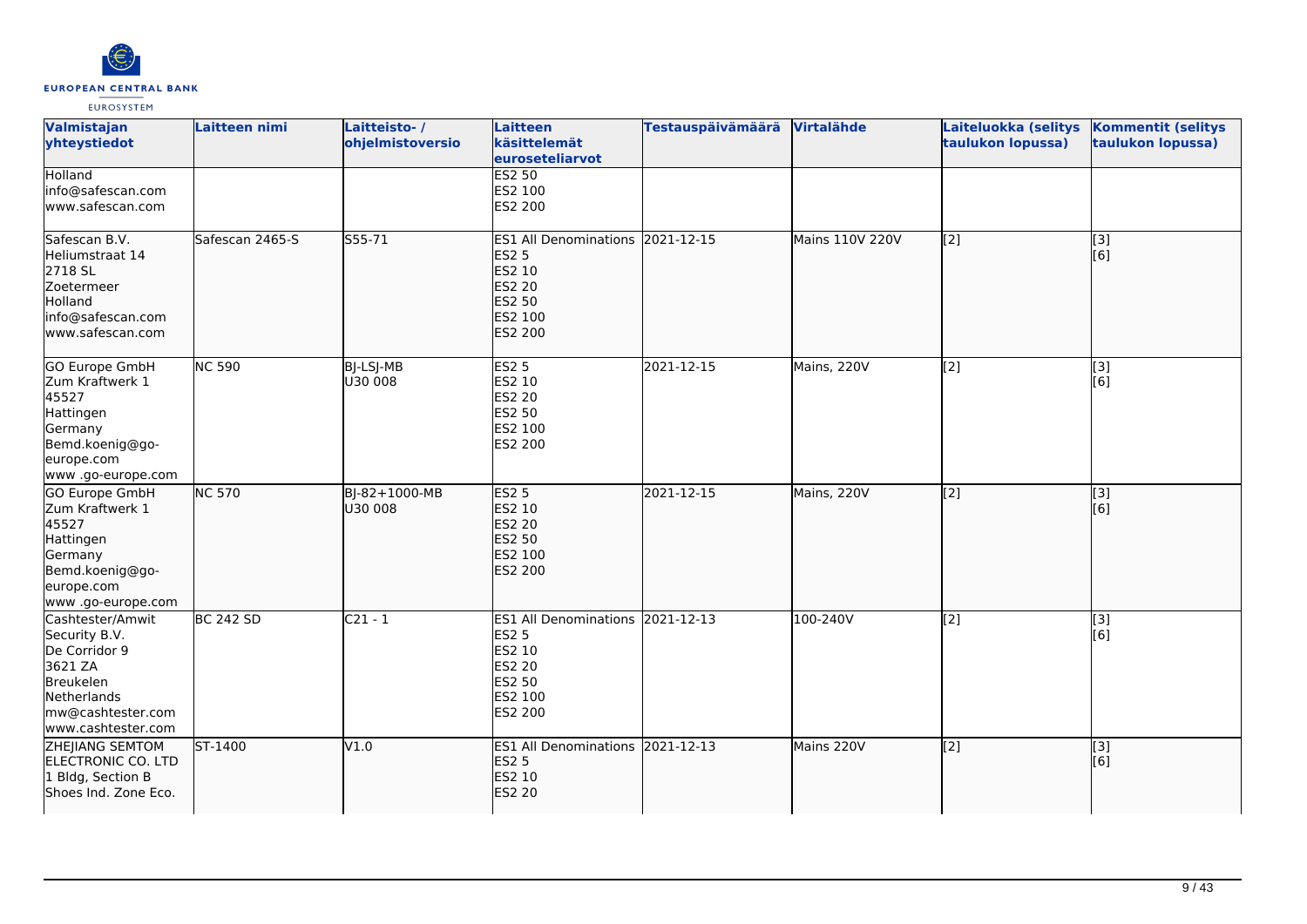

| Valmistajan<br>yhteystiedot                                                                                                           | Laitteen nimi                         | Laitteisto-/<br>ohjelmistoversio | <b>Laitteen</b><br>käsittelemät<br>euroseteliarvot                                                                    | <b>Testauspäivämäärä</b> | Virtalähde     | Laiteluokka (selitys<br>taulukon lopussa) | <b>Kommentit (selitys</b><br>taulukon lopussa) |
|---------------------------------------------------------------------------------------------------------------------------------------|---------------------------------------|----------------------------------|-----------------------------------------------------------------------------------------------------------------------|--------------------------|----------------|-------------------------------------------|------------------------------------------------|
| Development Area,<br>Pingyan<br>325401 Wenzhou<br>Zhejiang<br><b>CHINA</b><br>sales3@semtom.com<br>http://www.semtom.co<br>m/         |                                       |                                  | <b>ES2 50</b><br>ES2 100<br><b>ES2 200</b>                                                                            |                          |                |                                           |                                                |
| Suzo international NL.<br>B.V. / Suzohapp<br>Rijnzathe 12<br>3454PV<br>De Meern<br>Netherlands<br>info@suzohapp.nl<br>eu.suzohapp.com | Bill-to-Bill 100/200/300 EU1111<br>XE |                                  | ES1 All Denominations 2021-12-09<br><b>ES2 5</b><br>ES2 10<br><b>ES2 20</b><br>ES2 50<br>ES2 100<br>ES2 200           |                          | Other_12/24_V  | [1b]                                      | $[3]$<br>[6]                                   |
| Suzo international NL.<br>B.V. / Suzohapp<br>Rijnzathe 12<br>3454PV<br>De Meern<br>Netherlands<br>info@suzohapp.nl<br>eu.suzohapp.com | MFL-XXXX-EU1230<br><b>CCNET</b>       | EU1230                           | <b>ES1 All Denominations</b><br><b>ES2 5</b><br>ES2 10<br><b>ES2 20</b><br><b>ES2 50</b><br>ES2 100<br><b>ES2 200</b> | 2021-12-09               | Other:_12/24_V | [1b]                                      | [3]<br>[6]                                     |
| Suzo international NL.<br>B.V. / Suzohapp<br>Rijnzathe 12<br>3454PV<br>De Meern<br>Netherlands<br>info@suzohapp.nl<br>eu.suzohapp.com | Bill-to-Bill 100/200/300 EU1192       |                                  | ES1 All Denominations 2021-12-09<br><b>ES2 5</b><br>ES2 10<br><b>ES2 20</b><br>ES2 50<br>ES2 100<br>ES2 200           |                          | Other_12/24_V  | [1b]                                      | $\overline{[3]}$<br>[6]                        |
| Hilton Europe S.L.<br>Principe de Vergara<br>5-bajo dcha.<br>28001<br>Madrid<br>Spain<br>www.hiltoneurope.com                         | b8000                                 | $C21-1$                          | <b>ES1 All Denominations</b><br><b>ES2 5</b><br>ES2 10<br><b>ES2 20</b><br>ES2 50<br>ES2 100<br>ES2 200               | 2021-12-02               | Mains, 220V    | $\overline{[2]}$                          | $\overline{[}3]$                               |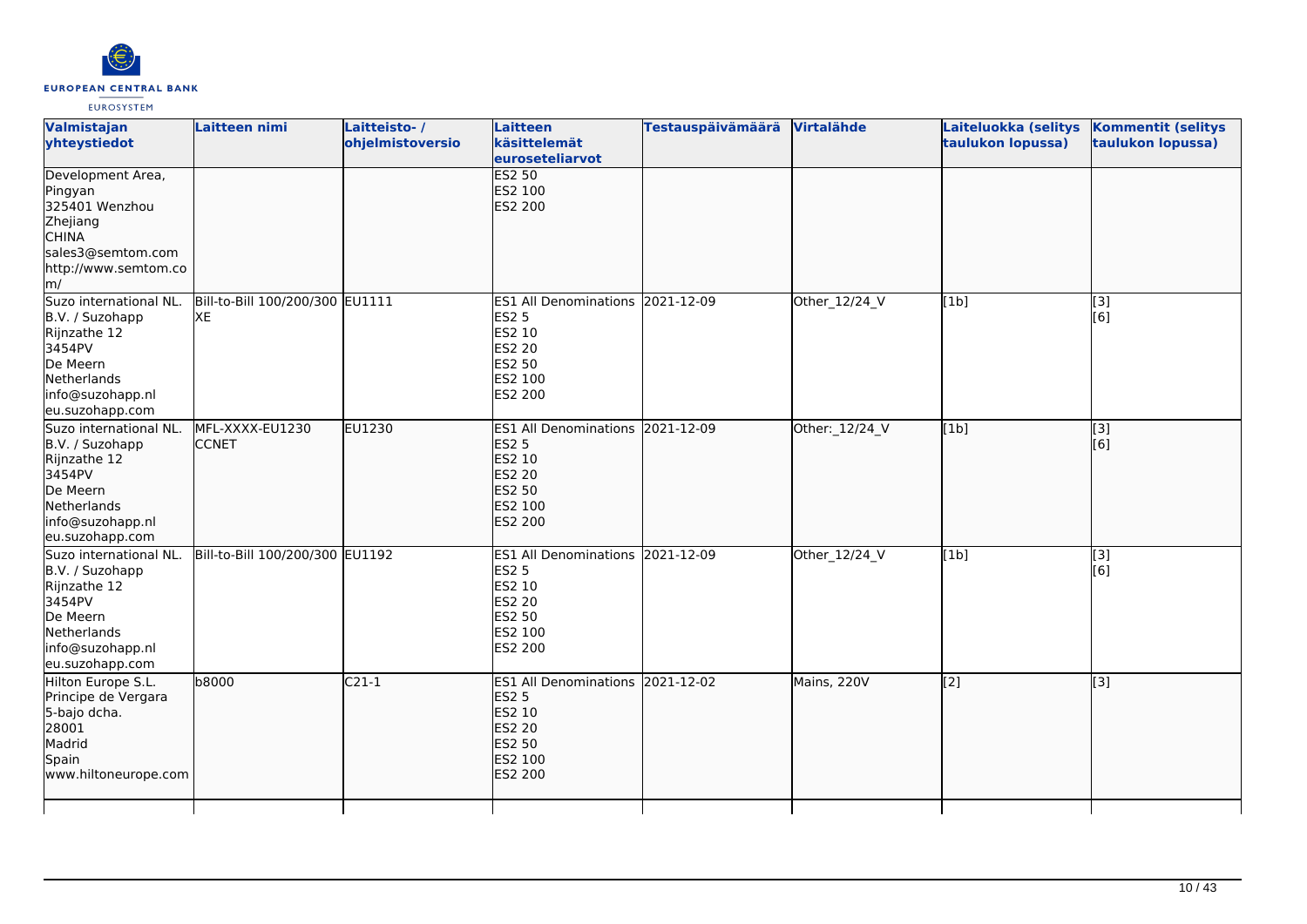

| Valmistajan<br>yhteystiedot                                                                                                                                                      | Laitteen nimi  | Laitteisto-/<br>ohjelmistoversio  | Laitteen<br>käsittelemät                                                                                           | Testauspäivämäärä Virtalähde |                    | Laiteluokka (selitys<br>taulukon lopussa) | <b>Kommentit (selitys</b><br>taulukon lopussa) |
|----------------------------------------------------------------------------------------------------------------------------------------------------------------------------------|----------------|-----------------------------------|--------------------------------------------------------------------------------------------------------------------|------------------------------|--------------------|-------------------------------------------|------------------------------------------------|
|                                                                                                                                                                                  |                |                                   | euroseteliarvot                                                                                                    |                              |                    |                                           |                                                |
| Shenzhen Double<br>Power Electronics Co.,<br>Ltd<br>Rm 1281, 12/F,<br>Yunsong Building<br>Tairan 8rh Road<br>District Shenzen<br>Chegongmiao Futian<br>China<br>www.szdpower.com | <b>DP-7300</b> | $C21-1$                           | <b>ES1 All Denominations 2021-11-26</b><br><b>ES2 5</b><br>ES2 10<br><b>ES2 20</b><br>ES2 50<br>ES2 100<br>ES2 200 |                              | Other: 100-240V    | $\overline{[2]}$                          | $\overline{[}3]$<br>[6]                        |
| Shenzhen Double<br>Power Electronics Co.,<br>Ltd<br>Rm 1281, 12/F,<br>Yunsong Building<br>Tairan 8rh Road<br>District Shenzen<br>Chegongmiao Futian<br>China<br>www.szdpower.com | <b>DP-2288</b> | CO <sub>3</sub>                   | ES1 All Denominations 2021-11-26<br><b>ES2 5</b><br>ES2 10<br><b>ES2 20</b><br>ES2 50<br>ES2 100<br>ES2 200        |                              | other: 12V Adapter | [1a]                                      | $\overline{[3]}$<br>[6]                        |
| Laurel Bank Machines<br>Co Ltd<br>1-1-2 Toranomon<br>Minato-ku<br>Tokyo<br>Japan<br>www.lbm.co.jp                                                                                | $-923$         | -923-Main V04<br>Currency Counter | ES1 All Denominations 2021-11-26<br><b>ES2 5</b><br>ES2 10<br>ES2 20<br>ES2 50<br>ES2 100<br>ES2 200               |                              | 100V - 240V        | $\overline{[2]}$                          | [3]                                            |
| Innovative Technology NV201 Spectral<br>Ltd<br>Derker Street<br>OL1 4EQ<br>Oldham<br>United Kingdom<br>sales@innovativetechn<br>ology.co.uk                                      |                | <b>BNV</b><br>EUR01011            | ES1 All Denominations 2021-11-25<br><b>ES2 5</b><br>ES2 10<br><b>ES2 20</b><br>ES2 50<br>ES2 100<br>ES2 200        |                              | 24V DC             | [1b]                                      | [3]<br>[6]                                     |
| Innovative Technology NV9 Spectral<br>Ltd<br>Derker Street                                                                                                                       |                | <b>BNV</b><br>EUR01015            | ES1 All Denominations 2021-11-25<br><b>ES2 5</b><br>ES2 10                                                         |                              | 12V DC 24V DC      | [1b]                                      | $\overline{[}3]$<br>[6]                        |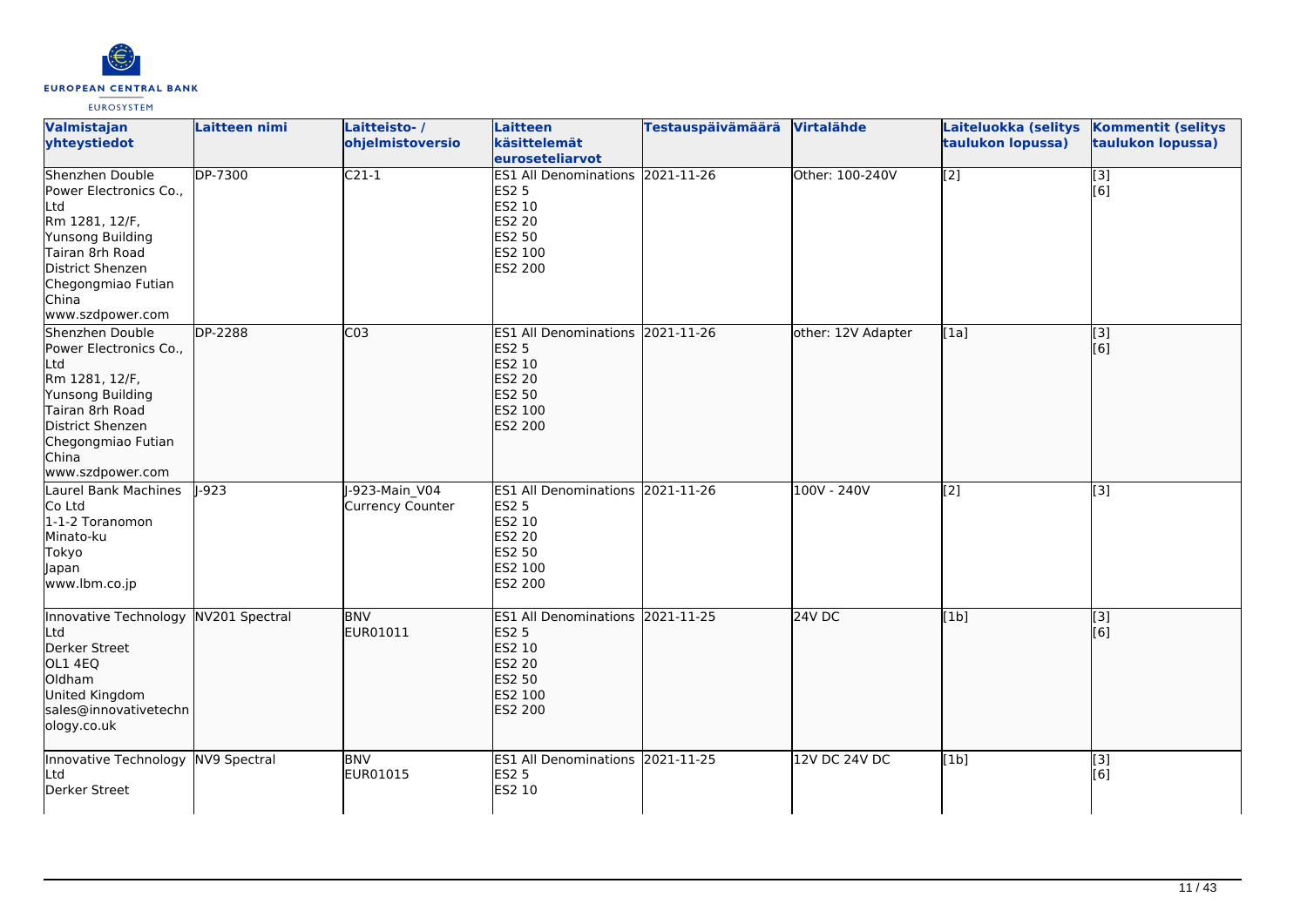

| Valmistajan<br>yhteystiedot                                                                                                           | Laitteen nimi | Laitteisto-/<br>ohjelmistoversio | Laitteen<br>käsittelemät<br>euroseteliarvot                                                                        | <b>Testauspäivämäärä</b> | Virtalähde        | Laiteluokka (selitys<br>taulukon lopussa) | <b>Kommentit (selitys</b><br>taulukon lopussa) |
|---------------------------------------------------------------------------------------------------------------------------------------|---------------|----------------------------------|--------------------------------------------------------------------------------------------------------------------|--------------------------|-------------------|-------------------------------------------|------------------------------------------------|
| OL1 4EQ<br>Oldham<br>United Kingdom<br>sales@innovativetechn<br>ology.co.uk                                                           |               |                                  | <b>ES2 20</b><br>ES2 50<br>ES2 100<br>ES2 200                                                                      |                          |                   |                                           |                                                |
| Innovative Technology NV9USB+<br>Ltd<br>Derker Street<br>OL1 4EQ<br>Oldham<br>United Kingdom<br>sales@innovativetechn<br>ology.co.uk  |               | <b>BNV</b><br><b>EUR45F66</b>    | <b>ES1 All Denominations</b><br><b>ES2 5</b><br>ES2 10<br>ES2 20<br><b>ES2 50</b><br>ES2 100<br><b>ES2 200</b>     | 2021-11-25               | 12V <sub>DC</sub> | [1b]                                      | [3]<br>[6]                                     |
| Innovative Technology NV10USB+<br>Ltd<br>Derker Street<br>OL1 4EQ<br>Oldham<br>United Kingdom<br>sales@innovativetechn<br>ology.co.uk |               | <b>BNV</b><br>EUR45H56           | ES1 All Denominations 2021-11-25<br><b>ES2 5</b><br>ES2 10<br>ES2 20<br><b>ES2 50</b><br>ES2 100<br>ES2 200        |                          | 12VDC             | [1b]                                      | [3]<br>[6]                                     |
| Innovative Technology NV200<br>Ltd<br>Derker Street<br>OL1 4EQ<br>Oldham<br>United Kingdom<br>sales@innovativetechn<br>ology.co.uk    |               | <b>BNV</b><br>EUR01G47           | ES1 All Denominations 2021-11-25<br><b>ES2 5</b><br>ES2 10<br><b>ES2 20</b><br>ES2 50<br>ES2 100<br><b>ES2 200</b> |                          | 12V/24V DC        | [1b]                                      | $\overline{[}3]$<br>[6]                        |
| Innovative Technology NV200 Spectral<br>Ltd<br>Derker Street<br>OL1 4EQ<br>Oldham<br>United Kingdom<br>sales@innovativetechn          |               | <b>BNV</b><br>EUR01039           | <b>ES1 All Denominations</b><br><b>ES2 5</b><br>ES2 10<br>ES2 20<br>ES2 50<br>ES2 100<br>ES2 200                   | 2021-11-25               | 12V/24V DC        | [1b]                                      | [3]<br>[6]                                     |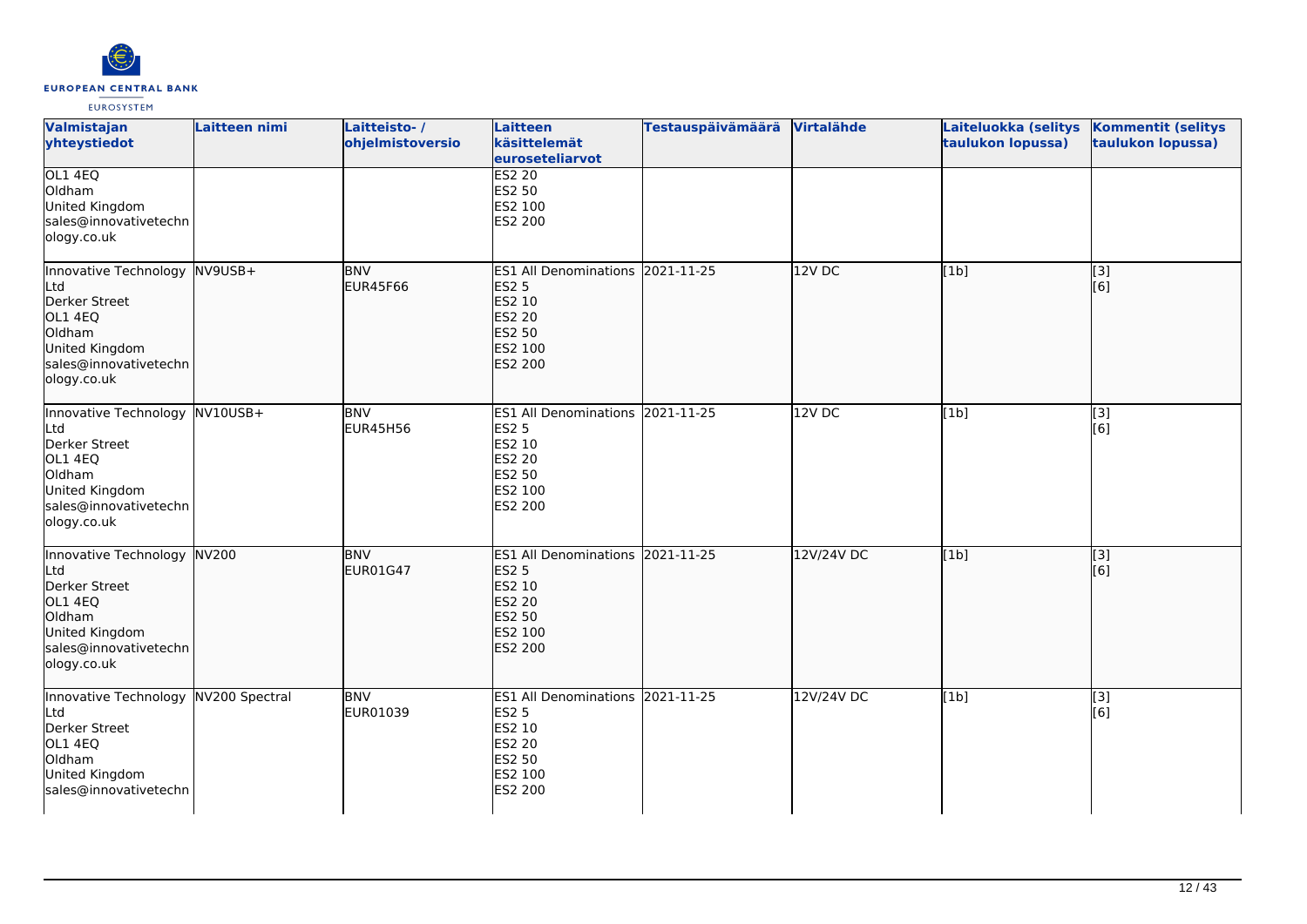

| Valmistajan<br>yhteystiedot                                                                                                                             | Laitteen nimi | Laitteisto-/<br>ohjelmistoversio            | Laitteen<br>käsittelemät<br>euroseteliarvot                                                                                               | <b>Testauspäivämäärä</b> | Virtalähde    | Laiteluokka (selitys<br>taulukon lopussa) | <b>Kommentit (selitys</b><br>taulukon lopussa) |
|---------------------------------------------------------------------------------------------------------------------------------------------------------|---------------|---------------------------------------------|-------------------------------------------------------------------------------------------------------------------------------------------|--------------------------|---------------|-------------------------------------------|------------------------------------------------|
| ology.co.uk                                                                                                                                             |               |                                             |                                                                                                                                           |                          |               |                                           |                                                |
| Innovative Technology NV201<br>Ltd<br>Derker Street<br>OL1 4EQ<br>Oldham<br>United Kingdom<br>sales@innovativetechn<br>ology.co.uk                      |               | <b>BNV</b><br>EUR01C68                      | ES1 All Denominations 2021-11-25<br><b>ES2 5</b><br>ES2 10<br>ES2 20<br>ES2 50<br>ES2 100<br><b>ES2 200</b>                               |                          | <b>24V DC</b> | [1b]                                      | $\begin{bmatrix} 3 \\ 6 \end{bmatrix}$         |
| e-Banking Tech Co, Ltd EB-1500+<br>A-1104 Digital Empire<br>906-1, Gwanyangdong<br>431-060<br>Dongangu, Anyang-si<br>Korea<br>www.ebankingtech.co<br>lm |               | with CIS<br>09.01.01                        | Banknote Discriminator ES1 All Denominations 2021-11-24<br><b>ES2 5</b><br>ES2 10<br>ES2 20<br>ES2 50<br>ES2 100<br>ES2 200               |                          | 220V          | [2]                                       | $\overline{[}3]$<br>[6]                        |
| e-Banking Tech Co, Ltd EB-1500<br>A-1104 Digital Empire<br>906-1, Gwanyangdong<br>431-060<br>Dongangu, Anyang-si<br>Korea<br>www.ebankingtech.co<br>lm. |               | with CIS<br>09.01.01                        | Banknote Discriminator ES1 All Denominations 2021-11-24<br><b>ES2 5</b><br>ES2 10<br>ES2 20<br><b>ES2 50</b><br>ES2 100<br><b>ES2 200</b> |                          | 220V          | $\overline{[2]}$                          | $\overline{[3]}$<br>[6]                        |
| Plus Banking Machines P16<br>Co Ltd<br>Dangsandong-6Ka,<br>Youngdeungpo-Ku<br>340-4<br>Seoul<br>Korea<br>plus@plus.co.kr<br>www.plus.co.kr              |               | Micro Processor type<br>Main P-1.7.1 14.2.4 | <b>ES1 All Denominations</b><br><b>ES2 5</b><br>ES2 10<br>ES2 20<br>ES2 50<br>ES2 100<br>ES2 200                                          | 2021-11-18               | 110V/220V     | $\left[2\right]$                          | [3]<br>[6]                                     |
| Suzhou Ribao<br>Technology Co., Ltd<br>No.299, YuanQi Rd<br>Yuanhe Technology                                                                           | $BC-55$       | 020105                                      | ES1 All Denominations 2021-11-10<br><b>ES2 5</b><br>ES2 10<br><b>ES2 20</b>                                                               |                          | 110V, 220V    | $\left[2\right]$                          | [3]<br>[6]                                     |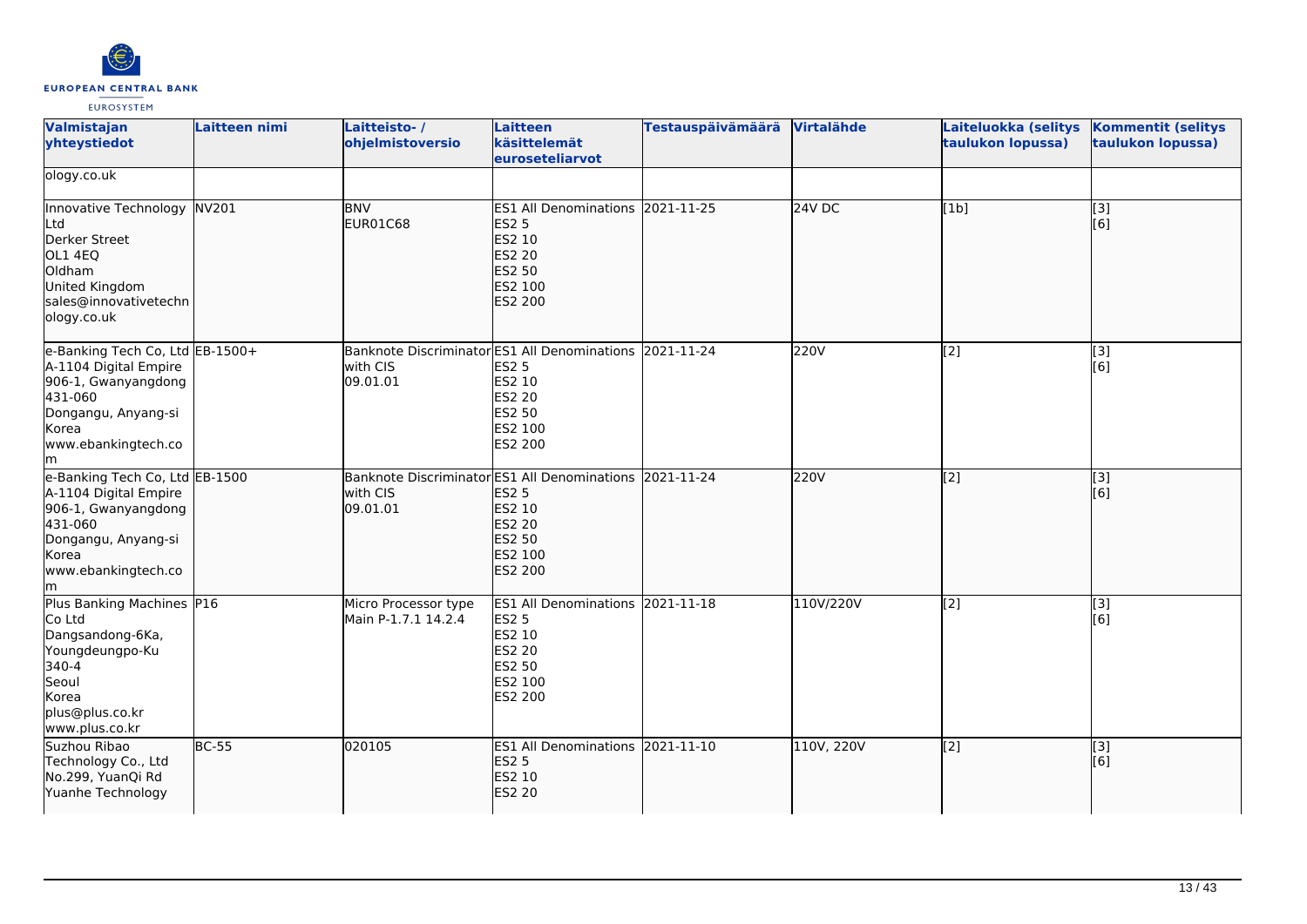

| Valmistajan<br>yhteystiedot                                                                                                                                                           | Laitteen nimi | Laitteisto-/<br>ohjelmistoversio | <b>Laitteen</b><br>käsittelemät<br>euroseteliarvot                                                      | <b>Testauspäivämäärä</b> | Virtalähde  | Laiteluokka (selitys<br>taulukon lopussa) | <b>Kommentit (selitys</b><br>taulukon lopussa) |
|---------------------------------------------------------------------------------------------------------------------------------------------------------------------------------------|---------------|----------------------------------|---------------------------------------------------------------------------------------------------------|--------------------------|-------------|-------------------------------------------|------------------------------------------------|
| Park<br>Xiangcheng<br>215133<br>Suzhou<br>China<br>info@nippo.com.cn<br>www.ribaotechnology.c<br>lom                                                                                  |               |                                  | <b>ES2 50</b><br>ES2 100<br><b>ES2 200</b>                                                              |                          |             |                                           |                                                |
| Suzhou Ribao<br>Technology Co., Ltd<br>No.299, YuanQi Rd<br>Yuanhe Technology<br>Park<br>Xiangcheng<br>215133<br>Suzhou<br>China<br>info@nippo.com.cn<br>www.ribaotechnology.c<br>lom | Magner 125    | 020105                           | <b>ES1 All Denominations</b><br><b>ES2 5</b><br>ES2 10<br><b>ES2 20</b><br>ES2 50<br>ES2 100<br>ES2 200 | 2021-11-10               | 110V, 220V  | [2]                                       | $\boxed{[3]}$<br>[6]                           |
| Astrosystems Ltd<br>Grove Technology Park<br>Wantage, Oxfordshire<br>United Kingdom<br>www.globalbillacceptor<br>s.com                                                                | <b>ST1C</b>   | ST2 S 99 144<br>2021-08-10       | <b>ES15</b><br>ES1 10<br><b>ES2 5</b><br>ES2 10                                                         | 2021-11-10               | 12V         | [1b]                                      | $\overline{[2]}$<br>[3]<br>[6]<br>[8]          |
| Fujitsu Frontech<br>Limited<br>1766 Yanokuchi, Inagi-<br>shi<br>206-855<br>Tokyo<br>Japan<br>www.frontech.fujitsu.c<br>om/en                                                          | G60 BRU       | BV10<br>EU32AA                   | <b>ES1 All Denominations</b><br><b>ES2 5</b><br>ES2 10<br>ES2 20<br>ES2 50<br>ES2 100<br>ES2 200        | 2021-11-04               | 24V DC      | $\sqrt{2}$                                | [3]                                            |
| <b>BellCon Aps</b><br>Messingvei 64A<br>8940<br>Randers SV<br>Denmark                                                                                                                 | Evision SD    | C20(039)                         | <b>ES2 5</b><br>ES2 10<br>ES2 20<br>ES2 50<br>ES2 100                                                   | 2021-11-03               | Mains, 230V | [1a]                                      | $\overline{[3]}$<br>[6]                        |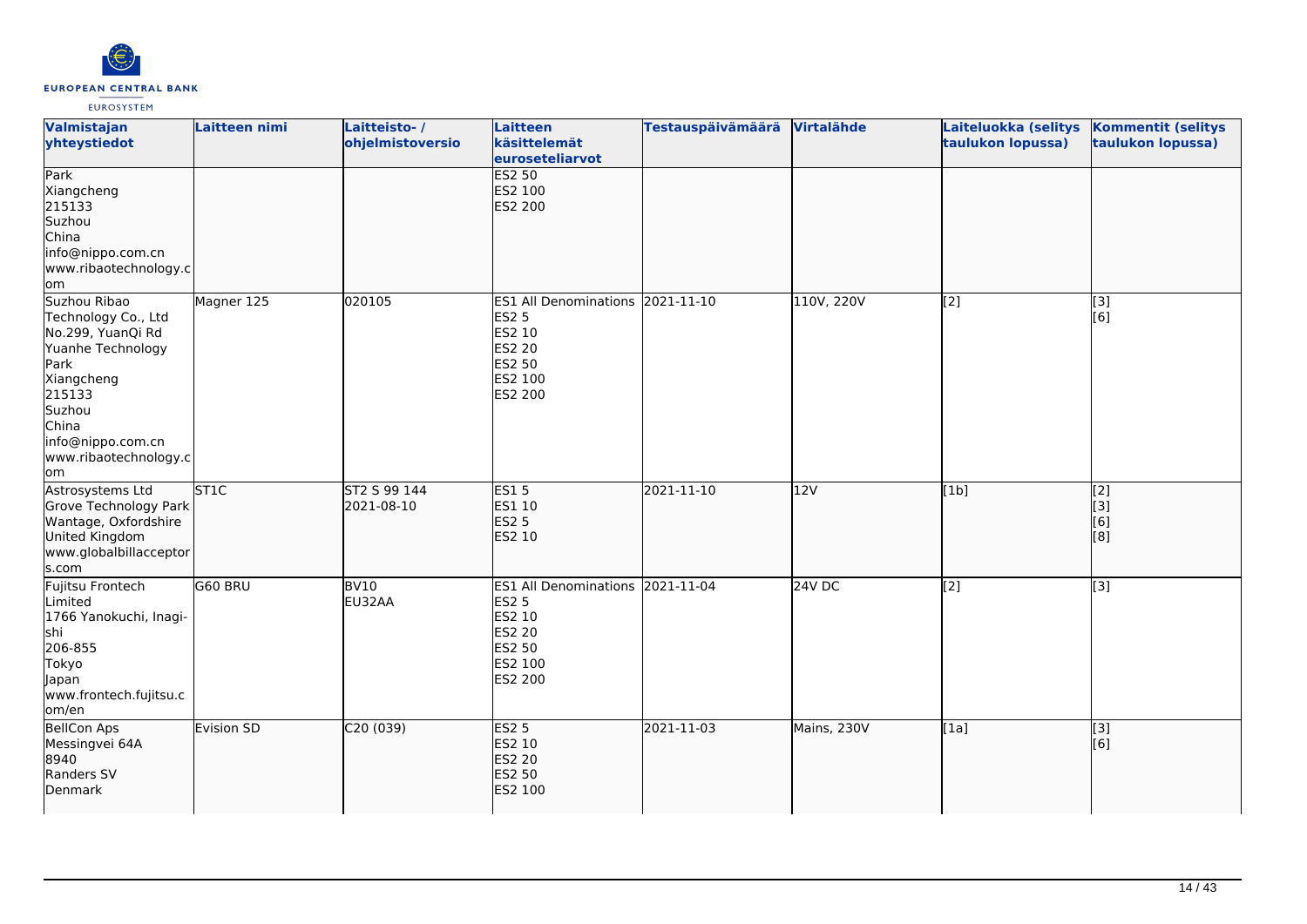

| Valmistajan<br>yhteystiedot                                                                                                   | Laitteen nimi         | Laitteisto-/<br>ohjelmistoversio | Laitteen<br>käsittelemät<br>euroseteliarvot                                                                                 | <b>Testauspäivämäärä</b> | Virtalähde        | Laiteluokka (selitys<br>taulukon lopussa) | <b>Kommentit (selitys</b><br>taulukon lopussa)  |
|-------------------------------------------------------------------------------------------------------------------------------|-----------------------|----------------------------------|-----------------------------------------------------------------------------------------------------------------------------|--------------------------|-------------------|-------------------------------------------|-------------------------------------------------|
| www.bellcon.com                                                                                                               |                       |                                  | ES2 200                                                                                                                     |                          |                   |                                           |                                                 |
| <b>BellCon Aps</b><br>Messingvei 64A<br>8940<br>Randers SV<br>Denmark<br>lwww.bellcon.com                                     | BellCount V610        | SW: 002.006                      | ES1 All Denominations 2021-11-03<br><b>ES2 5</b><br>ES2 10<br><b>ES2 20</b><br><b>ES2 50</b><br>ES2 100<br>ES2 200          |                          | Mains, 110V, 220V | $\overline{[2]}$                          | $\begin{bmatrix} 3 \\ 6 \end{bmatrix}$          |
| <b>BellCon Aps</b><br>Messingvei 64A<br>8940<br>Randers SV<br>Denmark<br>lwww.bellcon.com                                     | <b>Evision SD</b>     | C10(039)                         | <b>ES15</b><br>ES1 10<br>ES1 20<br><b>ES1 50</b><br><b>ES2 5</b><br>ES2 10<br><b>ES2 20</b><br>ES2 50<br>ES2 100<br>ES2 200 | 2021-11-03               | Mains, 230V       | [1a]                                      | $\overline{[}3]$<br>$\overline{[}6\overline{)}$ |
| Cummins-Allison Corp<br>891 Feehandville Drive<br>IL 60056<br>MT. Prospect<br><b>USA</b><br>www.cumminsallison.c<br>lom       | let Scan iFX1-LC i106 | <b>EURO REVISION 7.31</b>        | ES1 All Denominations 2021-11-03<br><b>ES2 5</b><br>ES2 10<br><b>ES2 20</b><br>ES2 50<br>ES2 100<br>ES2 200                 |                          | 110V, 220V        | $\overline{[2]}$                          | $\overline{[3]}$<br>[6]                         |
| Fujitsu Frontech<br>Limited<br>1766 Yanokuchi, Inagi-<br>lshi<br>206-855<br>Tokyo<br>Japan<br>www.frontech.fujitsu.c<br>om/en | GSR50-BNA             | GSR50-BV<br>EU0129               | ES1 All Denominations 2021-11-03<br><b>ES2 5</b><br>ES2 10<br><b>ES2 20</b><br><b>ES2 50</b><br>ES2 100<br>ES2 200          |                          | 24V DC            | [2]                                       | $\overline{[3]}$                                |
| <b>BellCon Aps</b><br>Messingvei 64A                                                                                          | BellCount V2510M      | C20 (EUR: V2.003)                | ES1 All Denominations 2021-10-29<br><b>ES2 5</b>                                                                            |                          | Mains, 110V, 220V | [2]                                       | [3]<br>[6]                                      |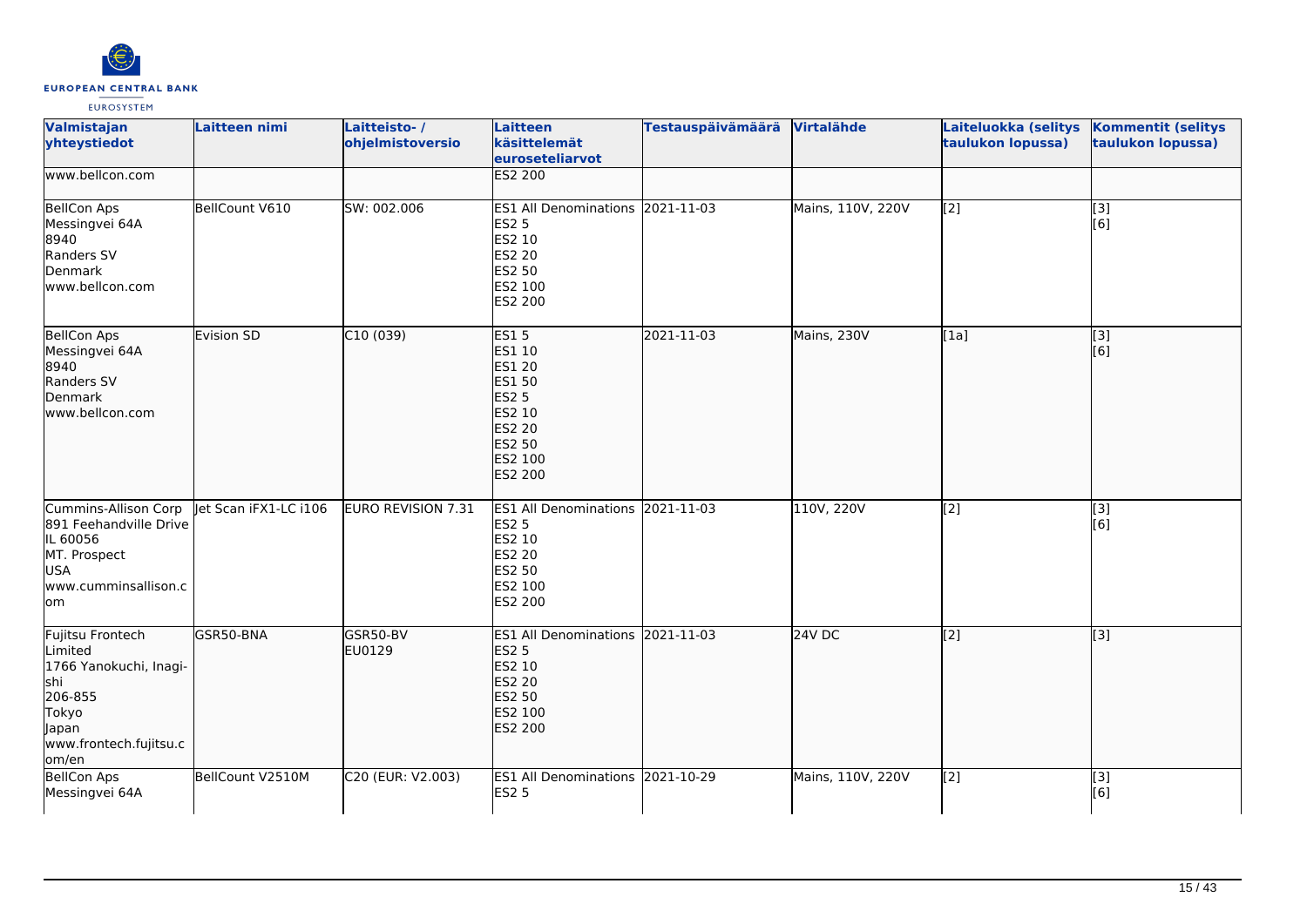

| Valmistajan<br>yhteystiedot                                                                                                 | Laitteen nimi         | Laitteisto-/<br>ohjelmistoversio | <b>Laitteen</b><br>käsittelemät<br>euroseteliarvot                                                                    | Testauspäivämäärä Virtalähde |                                                 | Laiteluokka (selitys<br>taulukon lopussa) | <b>Kommentit (selitys</b><br>taulukon lopussa) |
|-----------------------------------------------------------------------------------------------------------------------------|-----------------------|----------------------------------|-----------------------------------------------------------------------------------------------------------------------|------------------------------|-------------------------------------------------|-------------------------------------------|------------------------------------------------|
| 8940<br>Randers SV<br>Denmark<br>www.bellcon.com                                                                            |                       |                                  | <b>ES2 10</b><br><b>ES2 20</b><br>ES2 50<br>ES2 100<br>ES2 200                                                        |                              |                                                 |                                           |                                                |
| Iternet-European<br>Distribution<br>Via S. Merli 64/66<br>29122<br>Piacenza<br>Italy<br>www.iternet-<br>securitysystems.com | Holenburg PIXEL S2    | V <sub>12</sub>                  | <b>ES1 All Denominations</b><br><b>ES2 5</b><br>ES2 10<br><b>ES2 20</b><br><b>ES2 50</b><br>ES2 100<br><b>ES2 200</b> | 2021-10-28                   | DC 12 Vdc                                       | [[1a]                                     | [[3]<br>[[6]                                   |
| Cummins-Allison Corp<br>891 Feehandville Drive<br>IL 60056<br>MT. Prospect<br><b>USA</b><br>www.cumminsallison.c<br>lom     | let Scan iFX1 i126    | <b>EURO REVISION 7.31</b>        | ES1 All Denominations 2021-10-28<br><b>ES2 5</b><br>ES2 10<br><b>ES2 20</b><br><b>ES2 50</b><br>ES2 100<br>ES2 200    |                              | 110V, 220V                                      | $\overline{[2]}$                          | $\overline{[3]}$<br>[6]                        |
| Cummins-Allison Corp<br>891 Feehandville Drive<br>IL 60056<br>MT. Prospect<br><b>USA</b><br>www.cumminsallison.c<br>lom     | let Scan iFX1-LC i104 | <b>EURO REVISION 7.31</b>        | <b>ES1 All Denominations</b><br><b>ES2 5</b><br>ES2 10<br><b>ES2 20</b><br><b>ES2 50</b><br>ES2 100<br><b>ES2 200</b> | 2021-10-28                   | 110V, 220V                                      | [2]                                       | [3]<br>[6]                                     |
| Cummins-Allison Corp<br>891 Feehandville Drive<br>IL 60056<br>MT. Prospect<br><b>USA</b><br>www.cumminsallison.c<br>lom     | let Scan iFX2 i126    | EURO REVISION 7.31               | <b>ES1 All Denominations</b><br><b>ES2 5</b><br>ES2 10<br><b>ES2 20</b><br><b>ES2 50</b><br>ES2 100<br>ES2 200        | 2021-10-28                   | 110V/220V                                       | [2]                                       | [3]<br>[6]                                     |
| Iternet-European<br>Distribution                                                                                            | Holenburg HT 8913     | CO <sub>3</sub>                  | ES1 All Denominations 2021-10-28<br><b>ES2 5</b>                                                                      |                              | Rechargeable battery - [[1a]<br>Adapter (INPUT: |                                           | [[3]<br>[6]                                    |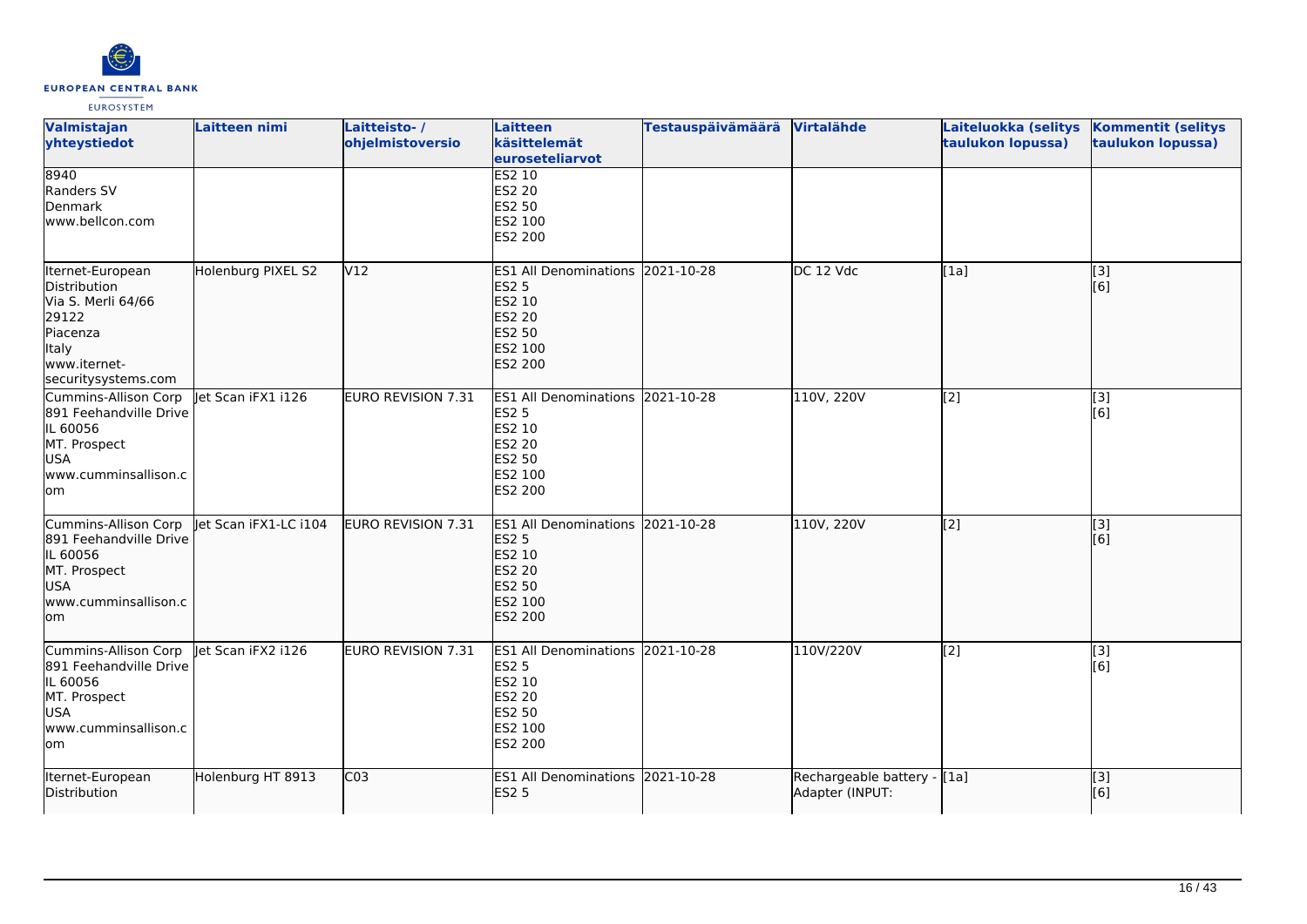

| Valmistajan<br>yhteystiedot                                                                                                        | Laitteen nimi     | Laitteisto-/<br>ohjelmistoversio | Laitteen<br>käsittelemät<br>euroseteliarvot                                                                               | <b>Testauspäivämäärä</b> | Virtalähde                                                                        | Laiteluokka (selitys<br>taulukon lopussa) | <b>Kommentit (selitys</b><br>taulukon lopussa) |
|------------------------------------------------------------------------------------------------------------------------------------|-------------------|----------------------------------|---------------------------------------------------------------------------------------------------------------------------|--------------------------|-----------------------------------------------------------------------------------|-------------------------------------------|------------------------------------------------|
| Via S. Merli 64/66<br>29122<br>Piacenza<br>Italy<br>www.iternet-<br>securitysystems.com                                            |                   |                                  | <b>ES2 10</b><br><b>ES2 20</b><br>ES2 50<br>ES2 100<br>ES2 200                                                            |                          | 100-240Vac OUTPUT:<br>12                                                          |                                           |                                                |
| Iternet-European<br><b>Distribution</b><br>Via S. Merli 64/66<br>29122<br>Piacenza<br>Italy<br>www.iternet-<br>securitysystems.com | Holenburg HT 7.0  | CO <sub>2</sub>                  | <b>ES1 All Denominations</b><br><b>ES2 5</b><br>ES2 10<br>ES2 20<br>ES2 50<br>ES2 100<br>ES2 200                          | 2021-10-28               | Rechargeable battery - [[1a]<br>Adapter (INPUT:100-24<br>0Vac-<br>OUTPUT:12Vdc/1A |                                           | [3]<br>[6]                                     |
| Iternet-European<br>Distribution<br>Via S. Merli 64/66<br>29122<br>Piacenza<br><b>Italy</b><br>www.iternet-<br>securitysystems.com | Holenburg HT 3000 | C <sub>21</sub>                  | ES1 All Denominations 2021-10-28<br><b>ES2 5</b><br><b>ES2 10</b><br><b>ES2 20</b><br>ES2 50<br>ES2 100<br><b>ES2 200</b> |                          | Mains - 220V                                                                      | $\sqrt{2}$                                | [3]<br>[6]                                     |
| YOUGO srl<br>Strada Albareto 11<br>10012<br>Bollengo (TO)<br><b>Italy</b><br>info@yougo-tech.com<br>www.yougo-tech.com             | U-ONE_600         | 0.12                             | ES1 All Denominations 2021-10-26<br><b>ES2 5</b><br>ES2 10<br>ES2 20<br>ES2 50<br>ES2 100<br>ES2 200                      |                          | 220V                                                                              | [1a]                                      | [3]<br>[6]                                     |
| YOUGO srl<br>Strada Albareto 11<br>10012<br>Bollengo (TO)<br><b>Italy</b><br>info@yougo-tech.com<br>www.yougo-tech.com             | U-ONE_1200        | 0.12                             | ES1 All Denominations 2021-10-26<br><b>ES2 5</b><br>ES2 10<br><b>ES2 20</b><br>ES2 50<br>ES2 100<br>ES2 200               |                          | 110V-220V                                                                         | [1a]                                      | [[3]<br>[6]                                    |
| YOUGO srl<br>Strada Albareto 11                                                                                                    | U-ONE             | 0.12                             | ES1 All Denominations 2021-10-26<br><b>ES2 5</b>                                                                          |                          | 220V                                                                              | [1a]                                      | [3]<br>[6]                                     |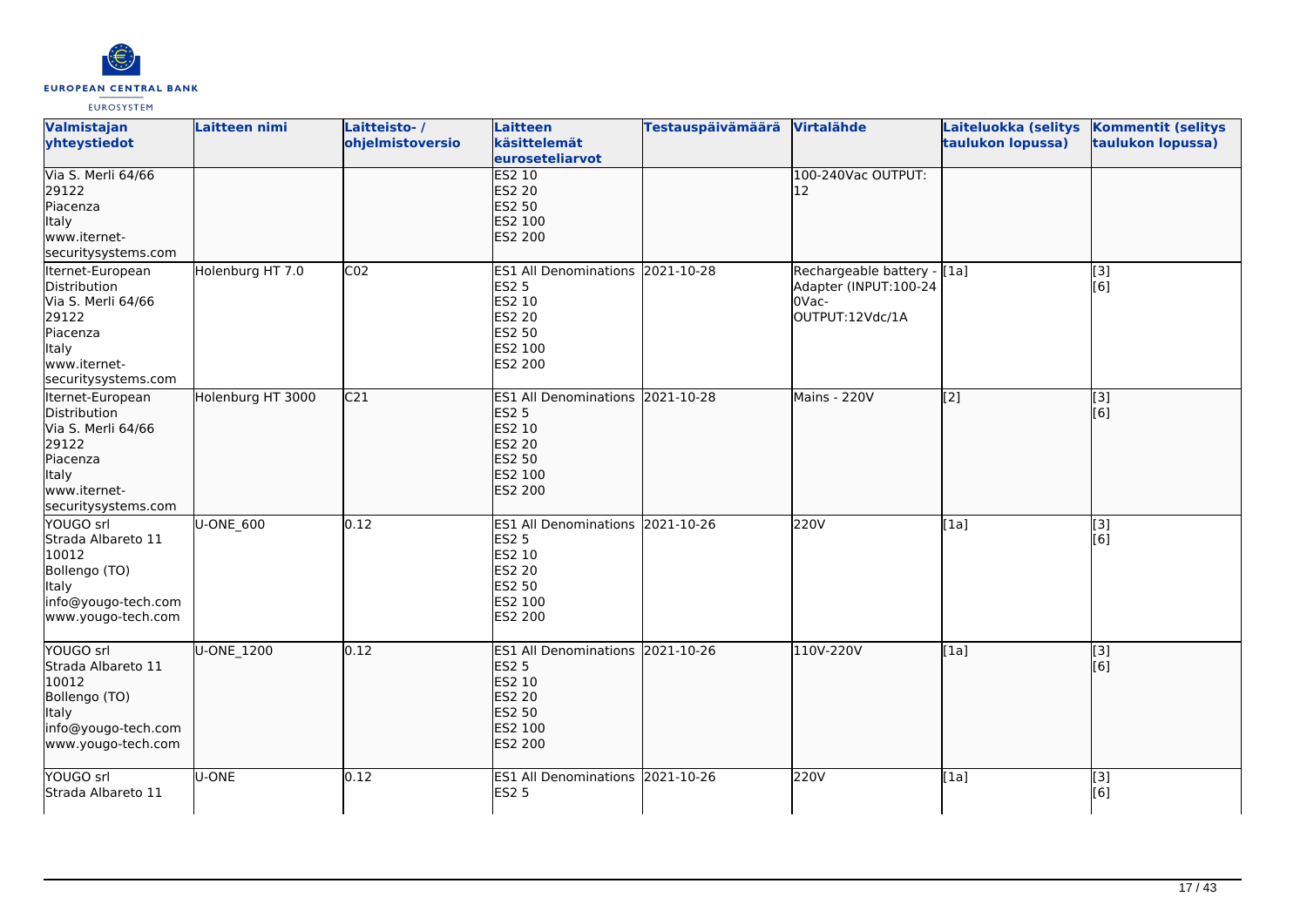

| Valmistajan<br>yhteystiedot                                                                                             | Laitteen nimi        | Laitteisto-/<br>ohjelmistoversio | <b>Laitteen</b><br>käsittelemät<br>euroseteliarvot                                                                        | <b>Testauspäivämäärä</b> | Virtalähde | Laiteluokka (selitys<br>taulukon lopussa) | <b>Kommentit (selitys</b><br>taulukon lopussa) |
|-------------------------------------------------------------------------------------------------------------------------|----------------------|----------------------------------|---------------------------------------------------------------------------------------------------------------------------|--------------------------|------------|-------------------------------------------|------------------------------------------------|
| 10012<br>Bollengo (TO)<br>Italy<br>info@yougo-tech.com<br>www.yougo-tech.com                                            |                      |                                  | <b>ES2 10</b><br><b>ES2 20</b><br><b>ES2 50</b><br>ES2 100<br>ES2 200                                                     |                          |            |                                           |                                                |
| YOUGO srl<br>Strada Albareto 11<br>10012<br>Bollengo (TO)<br>Italy<br>info@yougo-tech.com<br>www.yougo-tech.com         | U-ONE_2000           | 0.12                             | <b>ES1 All Denominations</b><br><b>ES2 5</b><br>ES2 10<br><b>ES2 20</b><br><b>ES2 50</b><br>ES2 100<br><b>ES2 200</b>     | 2021-10-26               | 220V       | [1a]                                      | [[3]<br>[6]                                    |
| YOUGO srl<br>Strada Albareto 11<br>10012<br>Bollengo (TO)<br>Italy<br>info@yougo-tech.com<br>www.yougo-tech.com         | U-ONE_5000           | 0.12                             | ES1 All Denominations 2021-10-26<br><b>ES2 5</b><br><b>ES2 10</b><br><b>ES2 20</b><br><b>ES2 50</b><br>ES2 100<br>ES2 200 |                          | 220V       | [1a]                                      | [3]<br>[6]                                     |
| Cummins-Allison Corp<br>891 Feehandville Drive<br>IL 60056<br>MT. Prospect<br><b>USA</b><br>www.cumminsallison.c<br>lom | let Scan iFX3 i136   | <b>EURO REVISION 7.31</b>        | <b>ES1 All Denominations</b><br><b>ES2 5</b><br>ES2 10<br><b>ES2 20</b><br>ES2 50<br>ES2 100<br><b>ES2 200</b>            | 2021-10-22               | 110V, 220V | [2]                                       | [3]<br>[6]                                     |
| Cummins-Allison Corp<br>891 Feehandville Drive<br>IL 60056<br>MT. Prospect<br><b>USA</b><br>www.cumminsallison.c<br>lom | et Scan iFX1-LC i126 | EURO REVISION 7.31               | <b>ES1 All Denominations</b><br><b>ES2 5</b><br>ES2 10<br><b>ES2 20</b><br><b>ES2 50</b><br>ES2 100<br>ES2 200            | 2021-10-22               | 110V, 220V | [2]                                       | [3]<br>[6]                                     |
| Cummins-Allison Corp<br>891 Feehandville Drive                                                                          | Jet Scan iFX1 i104   | <b>EURO REVISION 7.31</b>        | ES1 All Denominations 2021-10-22<br><b>ES2 5</b>                                                                          |                          | 110V, 220V | $\overline{[2]}$                          | $\overline{[}$ [3]<br>[6]                      |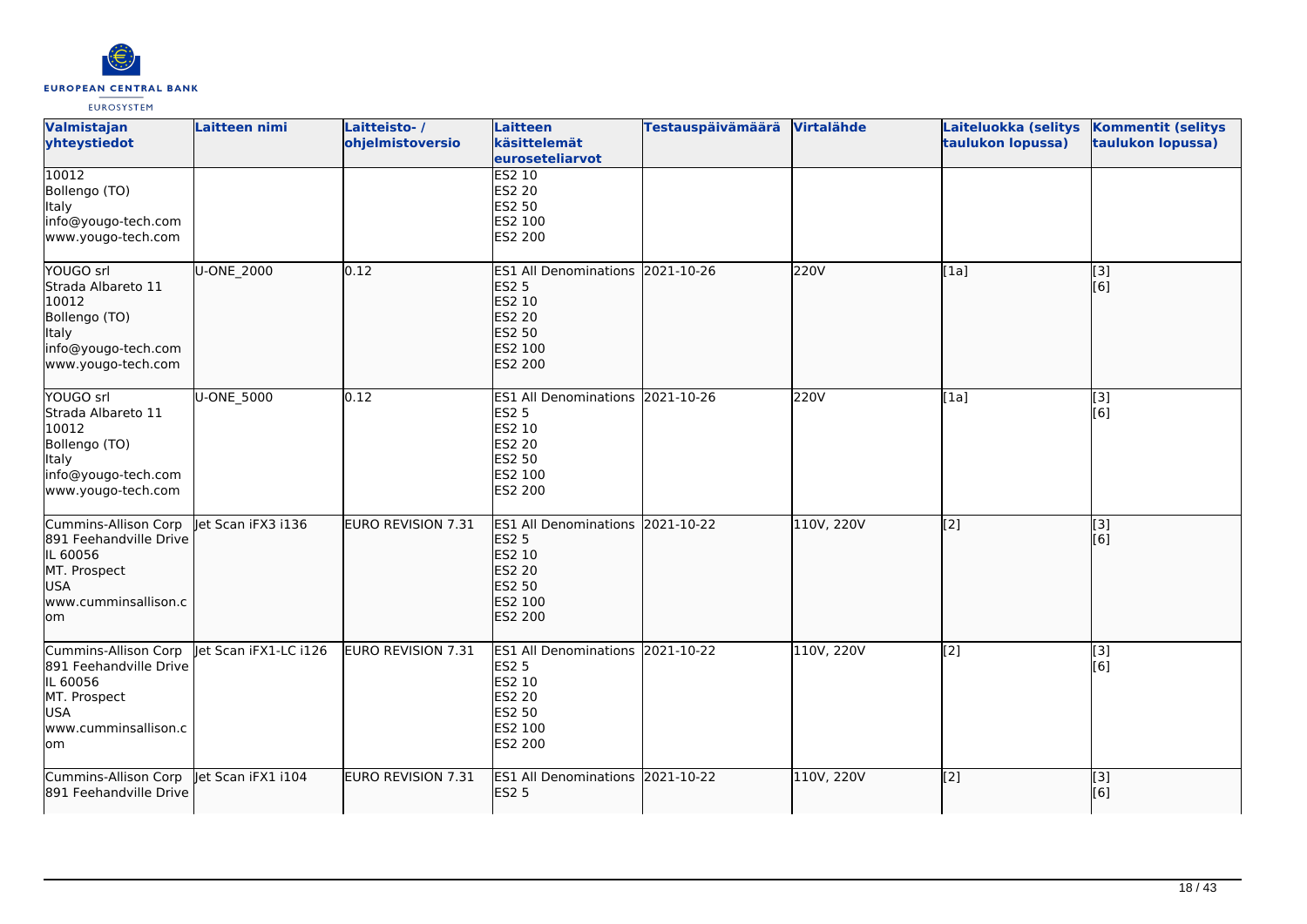

| Valmistajan<br>yhteystiedot                                                                                             | Laitteen nimi      | Laitteisto-/<br>ohjelmistoversio | Laitteen<br>käsittelemät<br>euroseteliarvot                                                                                  | <b>Testauspäivämäärä</b> | Virtalähde     | Laiteluokka (selitys<br>taulukon lopussa) | <b>Kommentit (selitys</b><br>taulukon lopussa) |
|-------------------------------------------------------------------------------------------------------------------------|--------------------|----------------------------------|------------------------------------------------------------------------------------------------------------------------------|--------------------------|----------------|-------------------------------------------|------------------------------------------------|
| IL 60056<br>MT. Prospect<br><b>USA</b><br>www.cumminsallison.c<br>lom                                                   |                    |                                  | <b>ES2 10</b><br><b>ES2 20</b><br><b>ES2 50</b><br>ES2 100<br><b>ES2 200</b>                                                 |                          |                |                                           |                                                |
| Cummins-Allison Corp<br>891 Feehandville Drive<br>IL 60056<br>MT. Prospect<br><b>USA</b><br>www.cumminsallison.c<br>lom | let Scan iFX1 i106 | EURO REVISION 7.31               | <b>ES1 All Denominations</b><br><b>ES2 5</b><br>ES2 10<br><b>ES2 20</b><br><b>ES2 50</b><br>ES2 100<br>ES2 200               | 2021-10-22               | 110V, 220V     | [2]                                       | [3]<br>[6]                                     |
| Cummins-Allison Corp<br>891 Feehandville Drive<br>IL 60056<br>MT. Prospect<br>USA<br>www.cumminsallison.c<br>lom        | let Scan iFX2 i106 | <b>EURO REVISION 7.31</b>        | <b>ES1 All Denominations</b><br><b>ES2 5</b><br><b>ES2 10</b><br><b>ES2 20</b><br><b>ES2 50</b><br>ES2 100<br><b>ES2 200</b> | 2021-10-22               | 110V, 220V     | [[2]                                      | [3]<br>[6]                                     |
| Cummins-Allison Corp<br>891 Feehandville Drive<br>IL 60056<br>MT. Prospect<br><b>USA</b><br>www.cumminsallison.c<br>lom | let Scan iFX3 i138 | EURO REVISION 7.31               | ES1 All Denominations 2021-10-22<br><b>ES2 5</b><br>ES2 10<br><b>ES2 20</b><br><b>ES2 50</b><br>ES2 100<br>ES2 200           |                          | 110V, 220V     | [2]                                       | $\overline{[}3]$<br>[6]                        |
| JCM Europe GmbH<br>Mündelheimer Weg 60<br>40472<br>Düsseldorf<br>Germany<br>info@jcmglobal.eu<br>www.jcmglobal.eu       | <b>VEGA-100</b>    | VEGA-10x<br>V2.52-18             | <b>ES1 All Denominations</b><br><b>ES2 5</b><br>ES2 10<br><b>ES2 20</b><br>ES2 50<br>ES2 100<br><b>ES2 200</b>               | 2021-10-20               | 12V            | [1b]                                      | [[3]<br>[[6]                                   |
| Volumatic Ltd<br>Taurus House,                                                                                          | CCi                | <b>EBA-40</b><br>V1.49-33        | ES1 All Denominations 2021-10-19<br><b>ES2 5</b>                                                                             |                          | 12V AC Adapter | [1b]                                      | [3]<br>[6]                                     |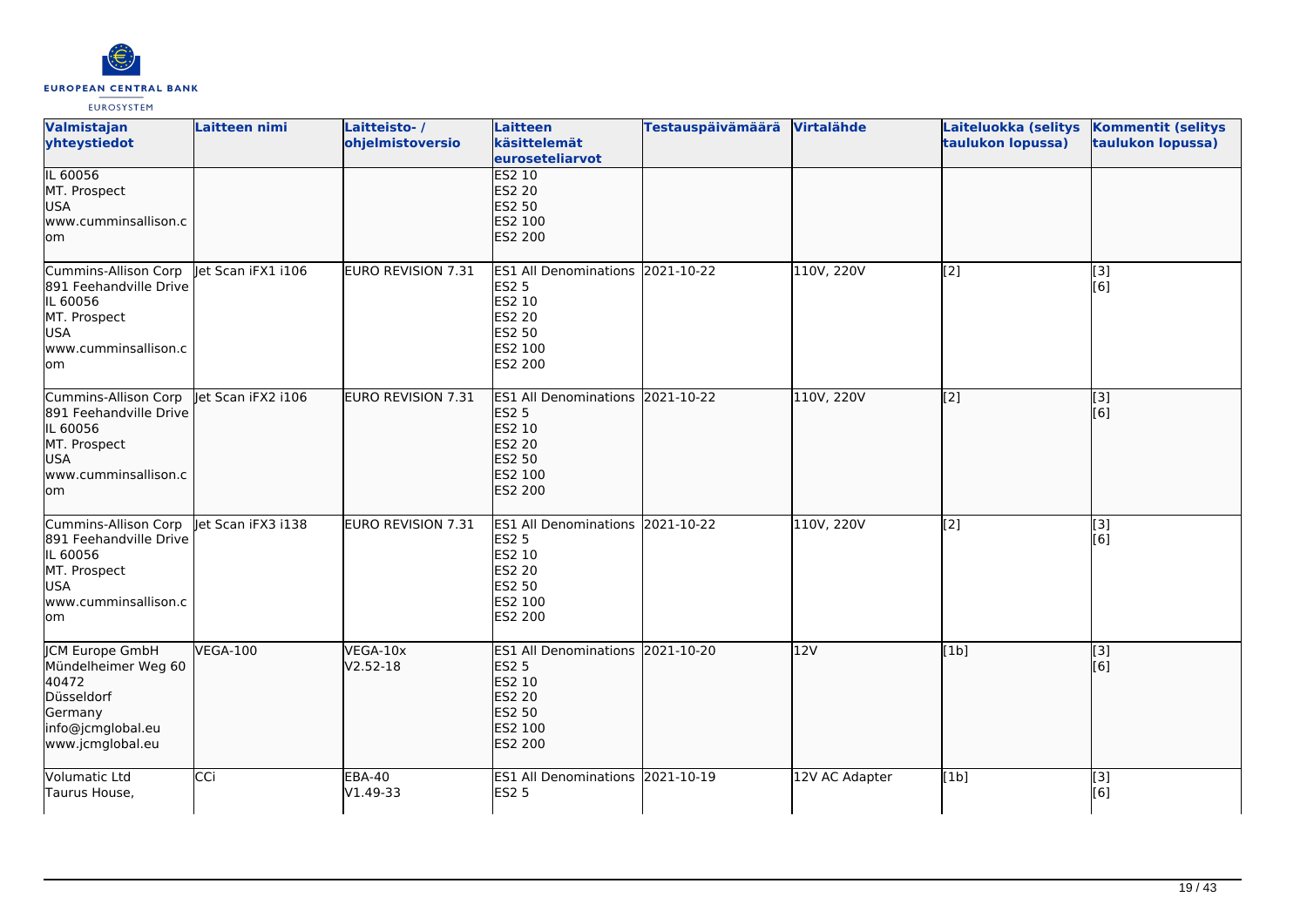

| Valmistajan<br>yhteystiedot                                                                                                                                      | Laitteen nimi     | Laitteisto-/<br>ohjelmistoversio | Laitteen<br>käsittelemät<br>euroseteliarvot                                                                    | <b>Testauspäivämäärä</b> | Virtalähde  | Laiteluokka (selitys<br>taulukon lopussa) | <b>Kommentit (selitys</b><br>taulukon lopussa) |
|------------------------------------------------------------------------------------------------------------------------------------------------------------------|-------------------|----------------------------------|----------------------------------------------------------------------------------------------------------------|--------------------------|-------------|-------------------------------------------|------------------------------------------------|
| <b>Endemere Road</b><br>Warwicks<br>CV6 5PY<br>Coventry<br>United Kingdom<br>www.volumatic.com                                                                   |                   |                                  | <b>ES2 10</b><br>ES2 20<br>ES2 50<br>ES2 100<br>ES2 200                                                        |                          |             |                                           | $\overline{[8]}$                               |
| <b>ICM Europe GmbH</b><br>Mündelheimer Weg 60<br>40472<br>Düsseldorf<br>Germany<br>info@jcmglobal.eu<br>www.jcmglobal.eu                                         | RDM-100 Series    | 3590T0302607                     | <b>ES1 All Denominations</b><br><b>ES2 5</b><br>ES2 10<br>ES2 20<br><b>ES2 50</b><br>ES2 100<br><b>ES2 200</b> | 2021-10-19               | other: 24V  | [[1b]                                     | [3]<br>[6]<br>[3]                              |
| <b>JCM Europe GmbH</b><br>Mündelheimer Weg 60<br>40472<br>Düsseldorf<br>Germany<br>info@jcmglobal.eu<br>www.jcmglobal.eu                                         | <b>MRX Series</b> | V110011-219                      | ES1 All Denominations 2021-10-19<br>ES2 5<br>ES2 10<br>ES2 20<br>ES2 50<br>ES2 100<br>ES2 200                  |                          | Other: 24V  | [1b]                                      | $\overline{[3]}$<br>[6]<br>[8]                 |
| Kobo Science &<br>Technology Co Ltd<br>Room 906 No.1<br>Building Runjie<br>Mansion Dengwei Rd<br>PC 215011<br>Suzhou Jiangsu<br>China<br>www.kobotechweb.co<br>m | BC-8EI            | <b>DSP 18</b>                    | <b>ES1</b> All Denominations<br><b>ES2 5</b><br>ES2 10<br>ES2 20<br>ES2 50<br>ES2 100<br><b>ES2 200</b>        | 2021-10-15               | Mains, 220V | $\overline{[2]}$                          | $\overline{[}$ [3]                             |
| Kobo Science &<br>Technology Co Ltd<br>Room 906 No.1<br><b>Building Runjie</b><br>Mansion Dengwei Rd<br>PC 215011<br>Suzhou Jiangsu<br>China                     | <b>BT-6000</b>    | <b>IMAGE 2.9.3.9</b>             | <b>ES1 All Denominations</b><br><b>ES2 5</b><br>ES2 10<br>ES2 20<br>ES2 50<br>ES2 100<br>ES2 200               | 2021-10-15               | Mains, 220V | $\overline{[2]}$                          | $\overline{[3]}$                               |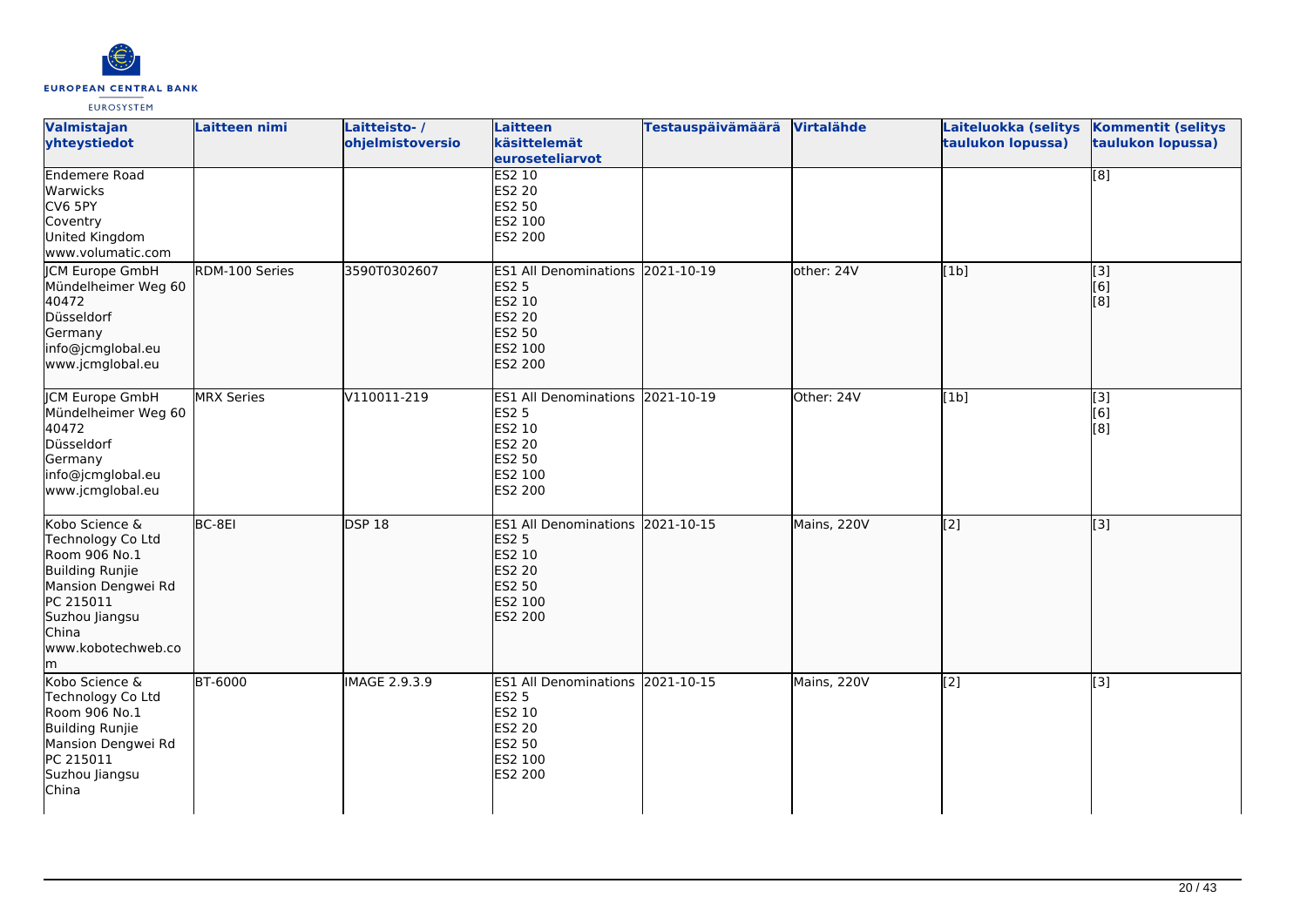

| Valmistajan<br>yhteystiedot                                                                                                         | Laitteen nimi             | Laitteisto-/<br>ohjelmistoversio                    | Laitteen<br>käsittelemät<br>euroseteliarvot                                                                                            | <b>Testauspäivämäärä</b> | Virtalähde | Laiteluokka (selitys<br>taulukon lopussa) | <b>Kommentit (selitys</b><br>taulukon lopussa) |
|-------------------------------------------------------------------------------------------------------------------------------------|---------------------------|-----------------------------------------------------|----------------------------------------------------------------------------------------------------------------------------------------|--------------------------|------------|-------------------------------------------|------------------------------------------------|
| www.kobotechweb.co<br>lm                                                                                                            |                           |                                                     |                                                                                                                                        |                          |            |                                           |                                                |
| Giesecke+Devrient<br>Currency Technology<br>GmbH<br>Prinzregentenstraße<br>159<br>81677<br>Munich<br>Germany<br>www.gi-de.com       | ProNote1                  | 200.3                                               | ES1 All Denominations 2021-10-13<br><b>ES2 5</b><br>ES2 10<br><b>ES2 20</b><br><b>ES2 50</b><br>ES2 100<br>ES2 200                     |                          | 110V, 220V | [2]                                       | [3]<br>[6]                                     |
| Giesecke+Devrient<br>Currency Technology<br>GmbH<br>Prinzregentenstraße<br>159<br>81677<br>Munich<br>Germany<br>www.gi-de.com       | ProNote 200               | 200.4                                               | <b>ES1 All Denominations</b><br><b>ES2 5</b><br>ES2 10<br><b>ES2 20</b><br><b>ES2 50</b><br>ES2 100<br>ES2 200                         | 2021-10-12               | 110V, 220V | $\overline{[2]}$                          | $\overline{[}3]$<br>[6]                        |
| Crane Payment<br>Innovations<br>109 Chemin du Pont-du<br>Centenaire<br>CH-1228<br>Plan-les-Quates<br>Switzerland<br>www.CranePI.com | <b>SCN series - SCN83</b> | 520025431 SCN83 EU ES1 All Denominations 2021-10-05 | <b>ES2 5</b><br>ES2 10<br><b>ES2 20</b><br><b>ES2 50</b><br>ES2 100<br><b>ES2 200</b>                                                  |                          | 24V, 220V  | [1b]                                      | [3]<br>[6]<br>[8]                              |
| <b>GO Europe GmbH</b><br>Zum Kraftwerk 1<br>45527<br>Hattingen<br>Germany<br>Bemd.koenig@go-<br>europe.com<br>www.go-europe.com     | Olympia NC 315            | $BT-112$<br>u6.04                                   | <b>ES15</b><br>ES1 10<br><b>ES1 20</b><br>ES1 50<br>ES1 200<br><b>ES2 5</b><br>ES2 10<br><b>ES2 20</b><br>ES2 50<br>ES2 100<br>ES2 200 | 2021-10-05               | 12V        | [1a]                                      | $\overline{[2]}$<br>[3]<br>[6]<br>[8]          |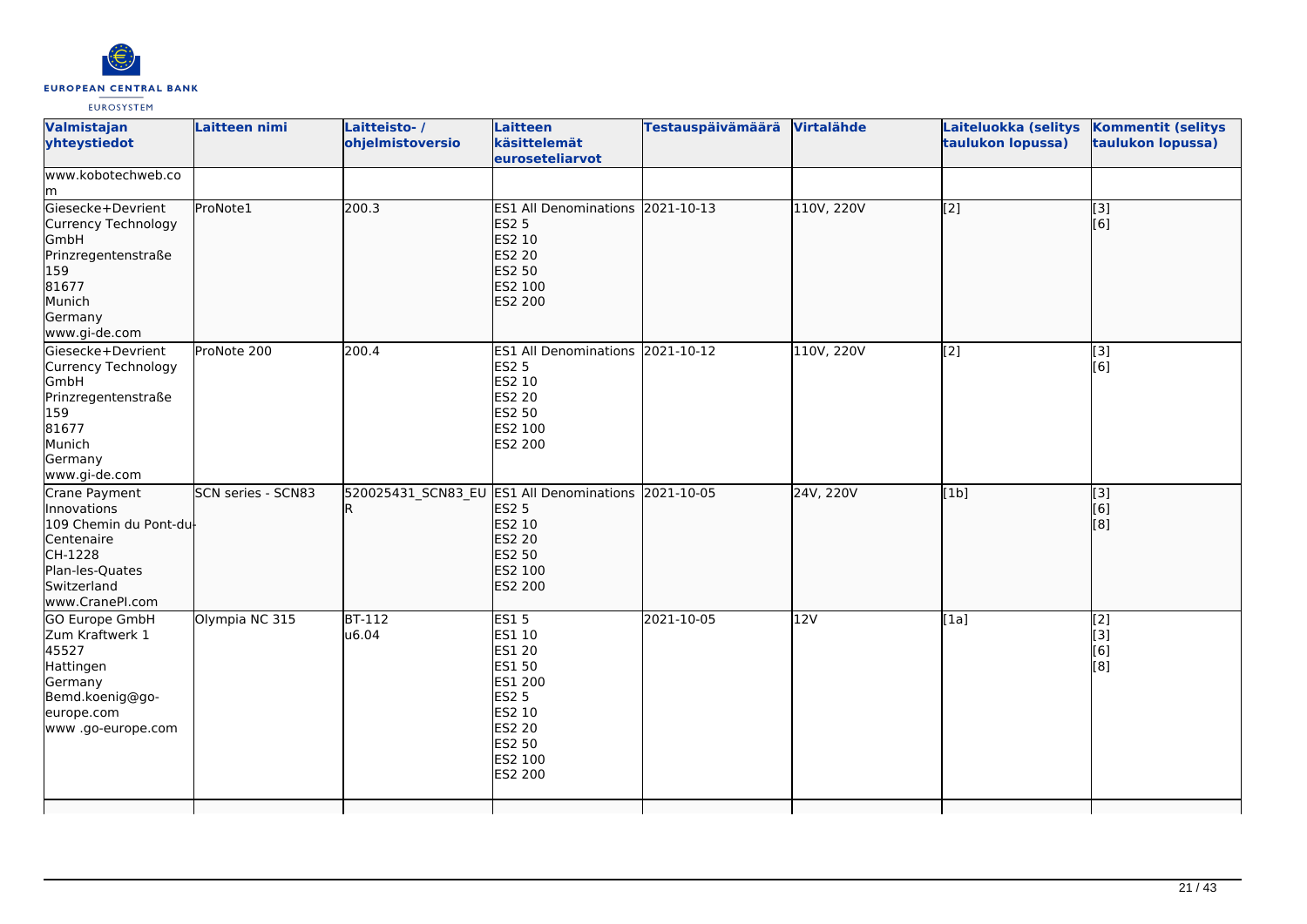

| Valmistajan<br>yhteystiedot                                                                                                      | Laitteen nimi   | Laitteisto-/<br>ohjelmistoversio | <b>Laitteen</b><br>käsittelemät<br>euroseteliarvot                                                                              | <b>Testauspäivämäärä</b> | Virtalähde        | Laiteluokka (selitys<br>taulukon lopussa) | <b>Kommentit (selitys</b><br>taulukon lopussa) |
|----------------------------------------------------------------------------------------------------------------------------------|-----------------|----------------------------------|---------------------------------------------------------------------------------------------------------------------------------|--------------------------|-------------------|-------------------------------------------|------------------------------------------------|
| <b>GO Europe GmbH</b><br>Zum Kraftwerk 1<br>45527<br>Hattingen<br>Germany<br>Bemd.koenig@go-<br>europe.com<br>www .go-europe.com | Olympia NC 325  | $BT-112$<br>u6.04                | ES15<br>ES1 10<br><b>ES1 20</b><br>ES1 50<br>ES1 200<br><b>ES2 5</b><br>ES2 10<br><b>ES2 20</b><br>ES2 50<br>ES2 100<br>ES2 200 | 2021-10-05               | other: 12V        | $\overline{[1a]}$                         | $\overline{[2]}$<br>$\overline{[}3]$<br>[6]    |
| GO Europe GmbH<br>Zum Kraftwerk 1<br>45527<br>Hattingen<br>Germany<br>Bemd.koenig@go-<br>europe.com<br>www.go-europe.com         | Olympia NC 335  | <b>BT-112</b><br>u6-07           | <b>ES15</b><br>ES1 10<br>ES1 20<br>ES1 50<br>ES1 200<br><b>ES2 5</b><br>ES2 10<br>ES2 20<br>ES2 50<br>ES2 100<br>ES2 200        | 2021-10-05               | other: $12V$      | [1a]                                      | $\begin{bmatrix} 2 \\ 3 \end{bmatrix}$<br>[6]  |
| Safescan B.V.<br>Heliumstraat 14<br>2718 SL<br>Zoetermeer<br>Holland<br>info@safescan.com<br>www.safescan.com                    | Safescan 185-S  | S32-81                           | ES1 All Denominations 2021-09-30<br><b>ES2 5</b><br>ES2 10<br>ES2 20<br><b>ES2 50</b><br>ES2 100<br>ES2 200                     |                          | 110V 220V         | [1a]                                      | $\overline{[}3]$<br>[6]                        |
| <b>BellCon Aps</b><br>Messingvei 64A<br>8940<br>Randers SV<br>Denmark<br>www.bellcon.com                                         | SuperVision mc2 | FW 01.22, DM 01.36               | ES1 All Denominations 2021-09-29<br><b>ES2 5</b><br>ES2 10<br>ES2 20<br>ES2 50<br>ES2 100<br>ES2 200                            |                          | Mains, 110V, 230V | [1a]                                      | [3]<br>[6]                                     |
|                                                                                                                                  |                 |                                  |                                                                                                                                 |                          |                   |                                           |                                                |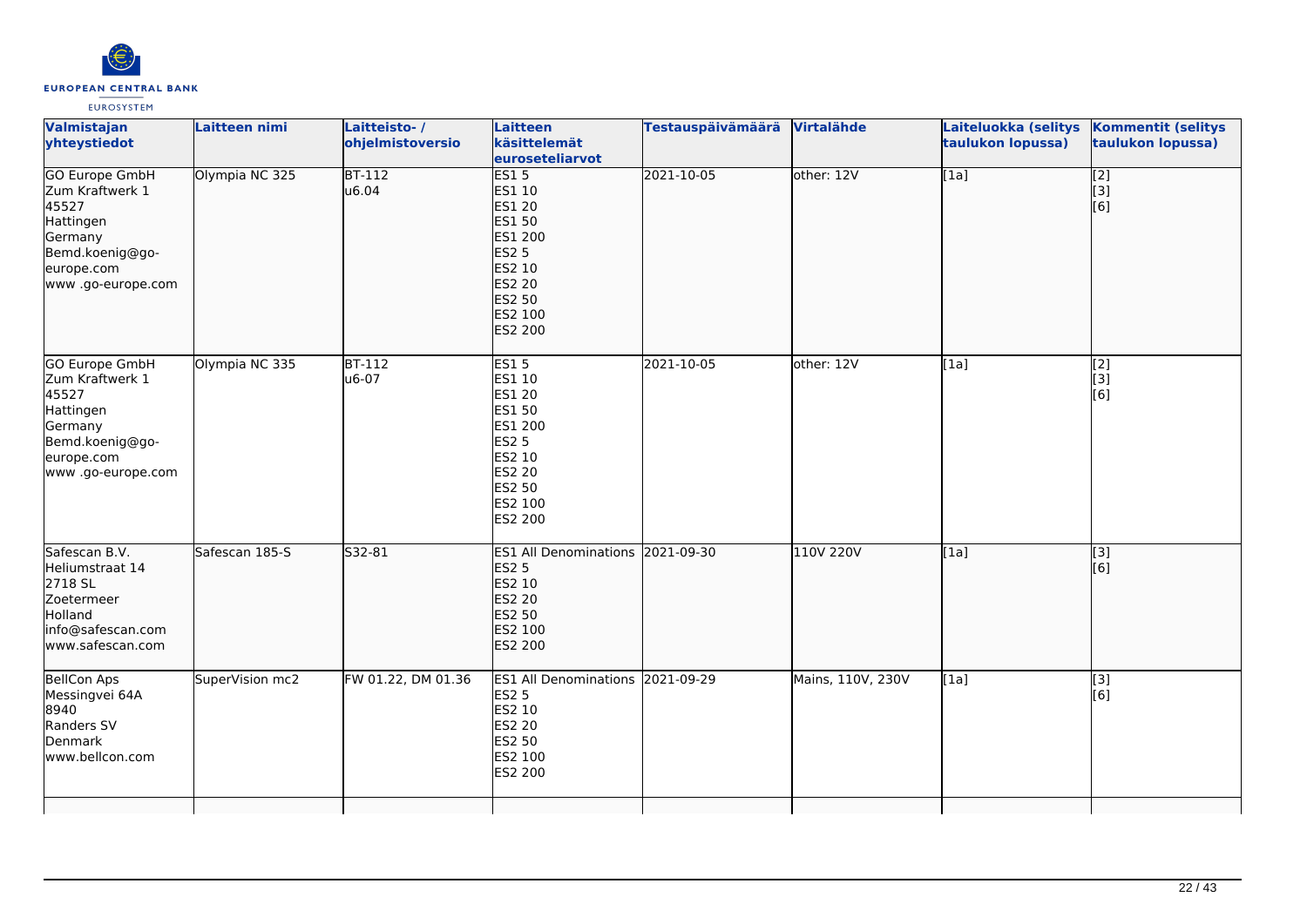

| Valmistajan<br>yhteystiedot                                                                                                                                              | <b>Laitteen nimi</b> | Laitteisto-/<br>ohjelmistoversio | <b>Laitteen</b><br>käsittelemät<br>euroseteliarvot                                                                        | <b>Testauspäivämäärä</b> | Virtalähde        | Laiteluokka (selitys<br>taulukon lopussa) | <b>Kommentit (selitys</b><br>taulukon lopussa) |
|--------------------------------------------------------------------------------------------------------------------------------------------------------------------------|----------------------|----------------------------------|---------------------------------------------------------------------------------------------------------------------------|--------------------------|-------------------|-------------------------------------------|------------------------------------------------|
| <b>BellCon Aps</b><br>Messingvei 64A<br>8940<br>Randers SV<br>Denmark<br>www.bellcon.com                                                                                 | Evision 5            | $\overline{CO2}$                 | ES1 All Denominations 2021-09-29<br><b>ES2 5</b><br>ES2 10<br><b>ES2 20</b><br><b>ES2 50</b><br>ES2 100<br><b>ES2 200</b> |                          | Mains, 230V       | [1a]                                      | $\overline{[}3]$<br>[6]                        |
| <b>BellCon Aps</b><br>Messingvei 64A<br>8940<br>Randers SV<br>Denmark<br>www.bellcon.com                                                                                 | BellCount V2510      | C20 (EUR: V2.004a)               | ES1 All Denominations 2021-09-28<br><b>ES2 5</b><br>ES2 10<br><b>ES2 20</b><br>ES2 50<br>ES2 100<br>ES2 200               |                          | Mains, 110V, 220V | [2]                                       | $[3]$<br>[6]                                   |
| Hilton Europe S.L.<br>Principe de Vergara<br>5-bajo dcha.<br>28001<br>Madrid<br>Spain<br>www.hiltoneurope.com                                                            | b330                 | CO <sub>2</sub>                  | ES1 All Denominations 2021-09-28<br><b>ES2 5</b><br>ES2 10<br><b>ES2 20</b><br>ES2 50<br>ES2 100<br><b>ES2 200</b>        |                          | Mains, 220V       | [[1a]                                     | $\overline{[}3]$                               |
| <b>SOUTH Automation</b><br>International GmbH<br>Waldeckerstr. 6<br>64546<br>Walldorf-Mörfelden<br>Germany<br>mjb@southautomation.<br>net<br>www.southautomation.<br>net | <b>TN10</b>          | <b>EUR SW: EUR.03.03</b>         | ES1 All Denominations 2021-09-27<br><b>ES2 5</b><br>ES2 10<br>ES2 20<br>ES2 50<br>ES2 100<br>ES2 200                      |                          | Mains: 110V, 220V | [2]                                       | $\overline{[}3]$<br>[6]                        |
| Detectalia Europe<br>S.L.U.<br>C/Catalunya 25B<br>Poligono Industrial El<br>Pastoret<br>3640                                                                             | D7X                  | CO <sub>2</sub>                  | ES1 All Denominations 2021-09-24<br><b>ES2 5</b><br><b>ES2 10</b><br><b>ES2 20</b><br><b>ES2 50</b><br>ES2 100            |                          | Mains, 220V       | [1a]                                      | [3]                                            |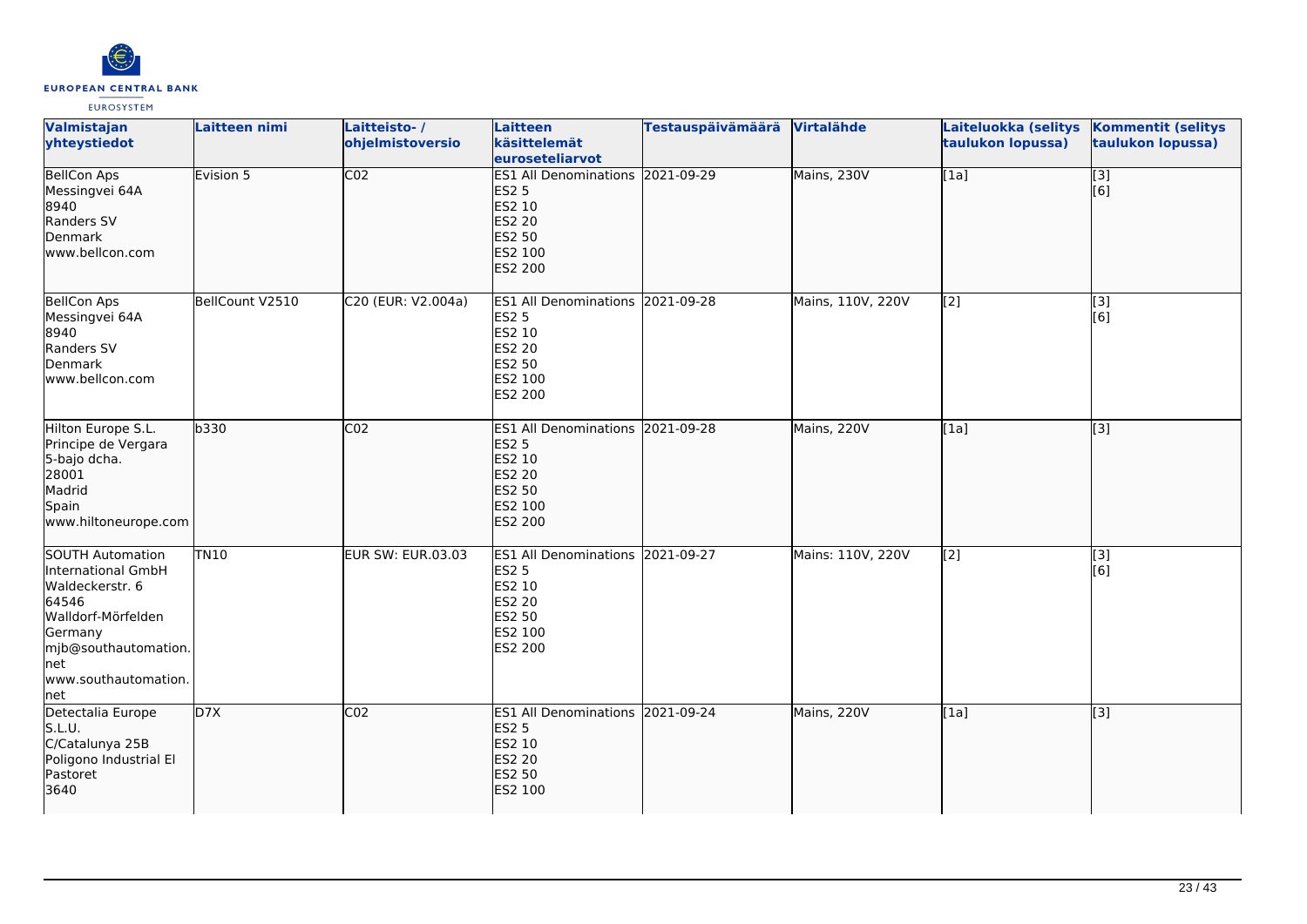

| Valmistajan<br>yhteystiedot                                                                                                                              | Laitteen nimi    | Laitteisto-/<br>ohjelmistoversio | <b>Laitteen</b><br>käsittelemät<br>euroseteliarvot                                                                 | <b>Testauspäivämäärä</b> | Virtalähde    | Laiteluokka (selitys<br>taulukon lopussa) | <b>Kommentit (selitys</b><br>taulukon lopussa) |
|----------------------------------------------------------------------------------------------------------------------------------------------------------|------------------|----------------------------------|--------------------------------------------------------------------------------------------------------------------|--------------------------|---------------|-------------------------------------------|------------------------------------------------|
| Monóvar (Alicante)<br>Spain<br>www.detectalia.com                                                                                                        |                  |                                  | <b>ES2 200</b>                                                                                                     |                          |               |                                           |                                                |
| Strongpoint AB<br>Torshamnsgatan 5<br>16440<br>Kista<br>Sweden<br>dario.costamagna@str<br>ongpoint.com<br>www.strongpoint.com                            | Note Cassette SV | (01.08.21)                       | ES1 All Denominations 2021-09-23<br><b>ES2 5</b><br>ES2 10<br>ES2 20<br>ES2 50<br>ES2 100<br>ES2 200               |                          | Other: 12-24V | [1b]                                      | [3]<br>[6]                                     |
| Strongpoint AB<br>Torshamnsgatan 5<br>16440<br>Kista<br>Sweden<br>dario.costamagna@str<br>ongpoint.com<br>www.strongpoint.com                            | Note Cassette SV | 11(01.09.21)                     | ES1 All Denominations 2021-09-23<br><b>ES2 5</b><br>ES2 10<br>ES2 20<br>ES2 50<br>ES2 100<br>ES2 200               |                          | Other: 12-24V | [1b]                                      | $\overline{[3]}$<br>[6]                        |
| Strongpoint AB<br>Torshamnsgatan 5<br>16440<br>Kista<br>Sweden<br>dario.costamagna@str<br>ongpoint.com<br>www.strongpoint.com                            | Note Cassette HV | <b>EUR</b><br>7(01.09.21)        | ES1 All Denominations 2021-09-23<br><b>ES2 5</b><br>ES2 10<br>ES2 20<br>ES2 50<br>ES2 100<br>ES2 200               |                          | Other: 12-24V | [1b]                                      | [3]<br>[6]                                     |
| <b>GRG Banking</b><br>Equipment Co Ltd<br>9 Kelin Road Science<br><b>City</b><br>510663<br>Guangzhou, District<br>Luogang<br>China<br>www.grgbanking.com | <b>BA-08</b>     | M520040030                       | ES1 All Denominations 2021-09-23<br><b>ES2 5</b><br>ES2 10<br><b>ES2 20</b><br>ES2 50<br>ES2 100<br><b>ES2 200</b> |                          | 12 V          | [1a]                                      | $\left[$ [3]<br>[6]                            |
| Cima S.p.A.<br>Via di Mezzo 2/4<br>41037<br>Mirandola (MO)                                                                                               | <b>BV1000</b>    | <b>BV1000</b><br>B1-EUR-105001   | ES1 All Denominations 2021-09-14<br><b>ES2 5</b><br>ES2 10<br>ES2 20                                               |                          | Mains         | [1b]                                      | [3]<br>[6]                                     |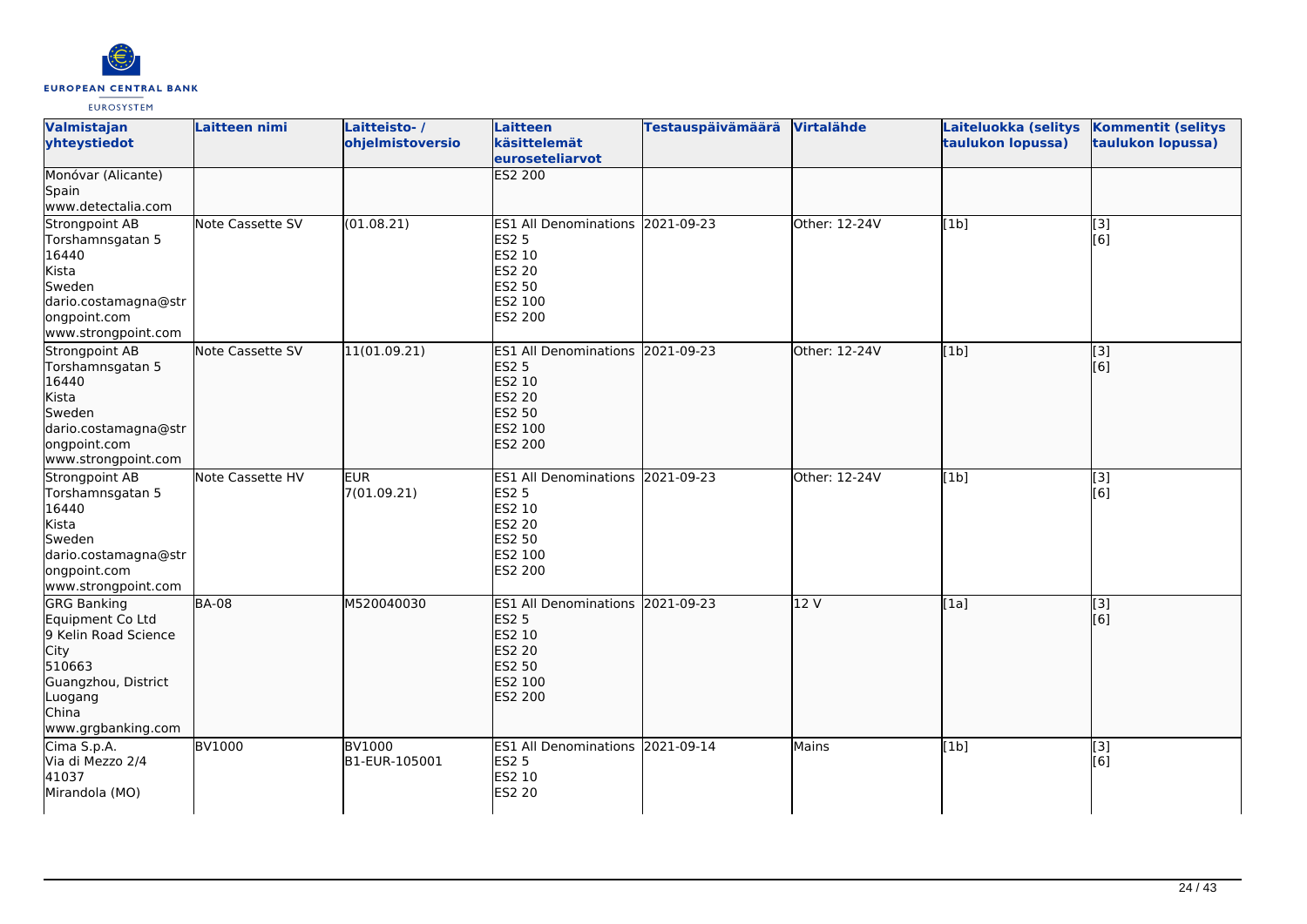

| Valmistajan<br>yhteystiedot                                                                                                                                                                                                | Laitteen nimi  | Laitteisto-/<br>ohjelmistoversio | Laitteen<br>käsittelemät<br>euroseteliarvot                                                                               | <b>Testauspäivämäärä</b> | Virtalähde | Laiteluokka (selitys<br>taulukon lopussa) | <b>Kommentit (selitys</b><br>taulukon lopussa) |
|----------------------------------------------------------------------------------------------------------------------------------------------------------------------------------------------------------------------------|----------------|----------------------------------|---------------------------------------------------------------------------------------------------------------------------|--------------------------|------------|-------------------------------------------|------------------------------------------------|
| <b>Italy</b><br>info@cimaspa.it<br>www.cimaspa.it                                                                                                                                                                          |                |                                  | <b>ES2 50</b><br>ES2 100<br>ES2 200                                                                                       |                          |            |                                           |                                                |
| Cima S.p.A.<br>Via di Mezzo 2/4<br>41037<br>Mirandola (MO)<br>Italy<br>info@cimaspa.it<br>www.cimaspa.it                                                                                                                   | <b>SDM-50</b>  | <b>BV1000L</b><br>B1-EUR-106001  | <b>ES1 All Denominations</b><br><b>ES2 5</b><br>ES2 10<br><b>ES2 20</b><br><b>ES2 50</b><br>ES2 100<br>ES2 200            | 2021-09-14               | Mains      | [1a]                                      | $\overline{[}3]$<br>[6]                        |
| Cima S.p.A.<br>Via di Mezzo 2/4<br>41037<br>Mirandola (MO)<br>Italy<br>info@cimaspa.it<br>www.cimaspa.it                                                                                                                   | <b>SDM-10</b>  | <b>BV1000L</b><br>B1-EUR-106001  | ES1 All Denominations 2021-09-14<br><b>ES2 5</b><br>ES2 10<br><b>ES2 20</b><br>ES2 50<br>ES2 100<br>ES2 200               |                          | Mains      | [1a]                                      | $\overline{[}3]$<br>[6]                        |
| Cima S.p.A.<br>Via di Mezzo 2/4<br>41037<br>Mirandola (MO)<br><b>Italy</b><br>info@cimaspa.it<br>www.cimaspa.it                                                                                                            | <b>BV1000</b>  | <b>BV1000</b><br>B1-EUR-106001   | ES1 All Denominations 2021-09-14<br><b>ES2 5</b><br>ES2 10<br><b>ES2 20</b><br><b>ES2 50</b><br>ES2 100<br><b>ES2 200</b> |                          | Mains      | [1b]                                      | [3]<br>[6]                                     |
| <b>SHENZEN POLYFIT</b><br>TECHNOLOGY Co.Ltd.<br>6/F, Blk Hengtemei,<br>No. 3 Ganli Road,<br>Longgang District<br>518112<br>Shenzhen<br>China<br>info@futuremoneydete<br>ctor.com<br>http://www.futuremone<br>ydetector.com | <b>FMD-520</b> | Banknote Detector<br>U15 108     | <b>ES1 All Denominations</b><br><b>ES2 5</b><br>ES2 10<br><b>ES2 20</b><br><b>ES2 50</b><br>ES2 100<br>ES2 200            | 2021-09-06               | 100V-240V  | [1a]                                      | [3]<br>[6]                                     |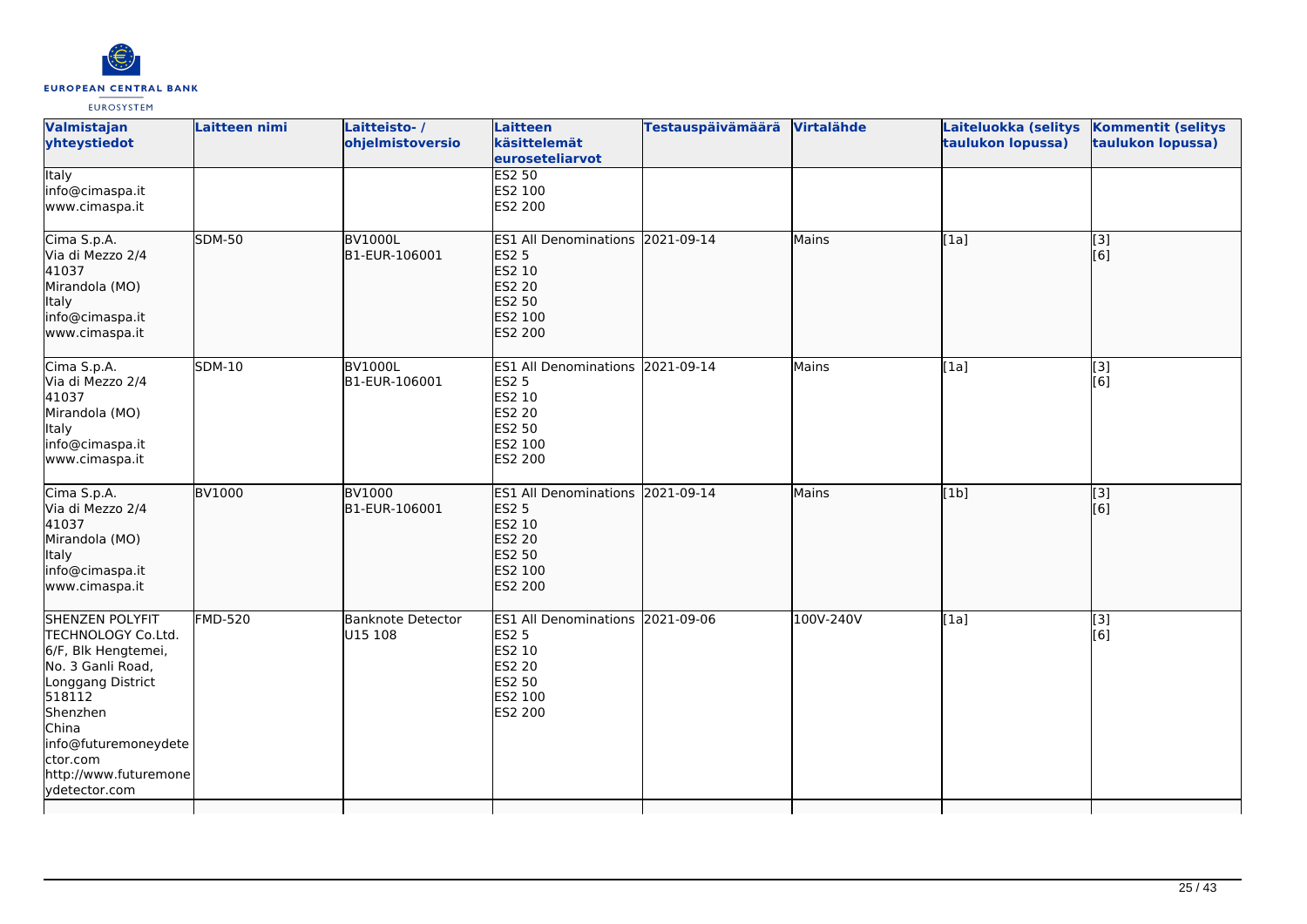

| Valmistajan<br>yhteystiedot                                                                                                                                                      | <b>Laitteen nimi</b> | Laitteisto-/<br>ohjelmistoversio | Laitteen<br>käsittelemät<br>euroseteliarvot                                                                           | Testauspäivämäärä | Virtalähde        | Laiteluokka (selitys<br>taulukon lopussa) | <b>Kommentit (selitys</b><br>taulukon lopussa) |
|----------------------------------------------------------------------------------------------------------------------------------------------------------------------------------|----------------------|----------------------------------|-----------------------------------------------------------------------------------------------------------------------|-------------------|-------------------|-------------------------------------------|------------------------------------------------|
| Francopost srl<br>Via Prina 15<br>20154<br>Milano<br>Italy<br>www.francopost.it                                                                                                  | Flash                | <b>FMD-520</b><br>U15 108        | ES1 All Denominations 2021-09-06<br><b>ES2 5</b><br>ES2 10<br><b>ES2 20</b><br>ES2 50<br>ES2 100<br><b>ES2 200</b>    |                   | 100V-240V         | [1a]                                      | $\overline{[}3]$<br>[6]                        |
| Shenzhen Double<br>Power Electronics Co.,<br>Ltd<br>Rm 1281, 12/F,<br>Yunsong Building<br>Tairan 8rh Road<br>District Shenzen<br>Chegongmiao Futian<br>China<br>www.szdpower.com | DP-2258              | Software type?C22                | ES1 All Denominations 2021-09-02<br><b>ES2 5</b><br>ES2 10<br><b>ES2 20</b><br>ES2 50<br>ES2 100<br><b>ES2 200</b>    |                   | 12V Adapter       | [1a]                                      | [3]<br>[6]                                     |
| CCE - Cash Concepts<br>Europe GmbH<br>Kemtener Strasse 99<br>88131<br>Lindau<br>Germany<br>www.cce.gmbh                                                                          | <b>CCE 6000</b>      | Software type: C21-1             | <b>ES1 All Denominations</b><br><b>ES2 5</b><br>ES2 10<br><b>ES2 20</b><br><b>ES2 50</b><br>ES2 100<br><b>ES2 200</b> | 2021-09-02        | Other: 100-240V   | $\overline{[2]}$                          | $\overline{[}3]$<br>[6]                        |
| Shenzhen Double<br>Power Electronics Co.,<br>Ltd<br>Rm 1281, 12/F,<br>Yunsong Building<br>Tairan 8rh Road<br>District Shenzen<br>Chegongmiao Futian<br>China<br>www.szdpower.com | DP-2318              | Software type: C02               | <b>ES1 All Denominations</b><br><b>ES2 5</b><br>ES2 10<br><b>ES2 20</b><br>ES2 50<br>ES2 100<br>ES2 200               | 2021-09-02        | other:12V Adapter | [1a]                                      | [3]<br>[6]                                     |
| Shenzhen Double<br>Power Electronics Co.,<br>Ltd<br>Rm 1281, 12/F,                                                                                                               | DP-7300Plus          | $C21-1$                          | ES1 All Denominations 2021-08-31<br><b>ES2 5</b><br>ES2 10<br><b>ES2 20</b>                                           |                   | Other: 100-240V   | [2]                                       | [3]<br>[6]                                     |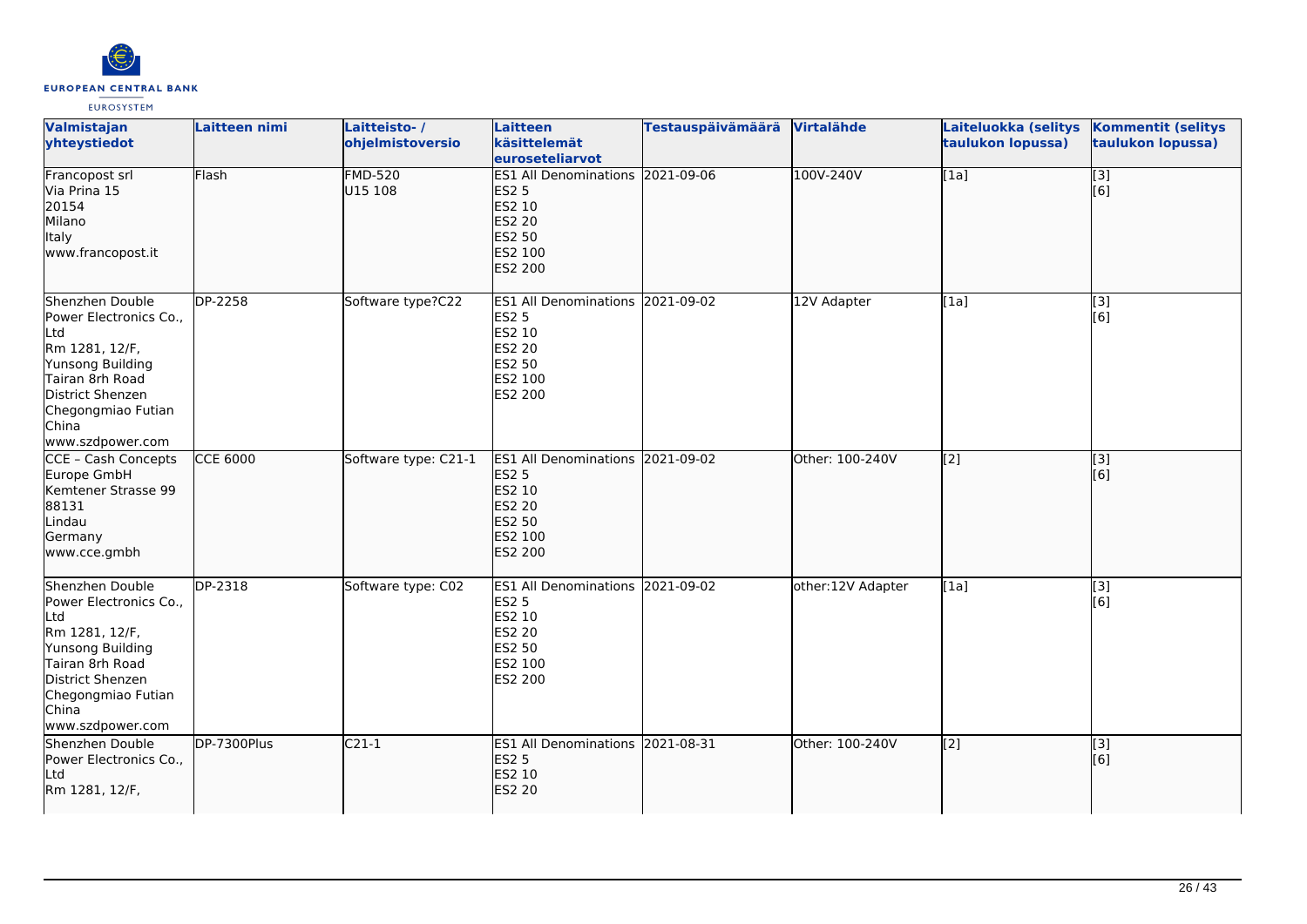

| Valmistajan<br>yhteystiedot                                                                                                                                                      | Laitteen nimi         | Laitteisto-/<br>ohjelmistoversio | Laitteen<br>käsittelemät<br>euroseteliarvot                                                                 | <b>Testauspäivämäärä</b> | Virtalähde         | Laiteluokka (selitys<br>taulukon lopussa) | <b>Kommentit (selitys</b><br>taulukon lopussa) |
|----------------------------------------------------------------------------------------------------------------------------------------------------------------------------------|-----------------------|----------------------------------|-------------------------------------------------------------------------------------------------------------|--------------------------|--------------------|-------------------------------------------|------------------------------------------------|
| <b>Yunsong Building</b><br>Tairan 8rh Road<br>District Shenzen<br>Chegongmiao Futian<br>China<br>www.szdpower.com                                                                |                       |                                  | <b>ES2 50</b><br>ES2 100<br>ES2 200                                                                         |                          |                    |                                           |                                                |
| Shenzhen Double<br>Power Electronics Co.,<br>Ltd<br>Rm 1281, 12/F,<br>Yunsong Building<br>Tairan 8rh Road<br>District Shenzen<br>Chegongmiao Futian<br>China<br>www.szdpower.com | <b>DP-2268</b>        | C12                              | ES1 All Denominations 20021-08-31<br><b>ES2 5</b><br>ES2 10<br>ES2 20<br>ES2 50<br>ES2 100<br>ES2 200       |                          | 12V Adapter        | [1a]                                      | [6]<br>[4a]                                    |
| CCE - Cash Concepts<br>Europe GmbH<br>Kemtener Strasse 99<br>88131<br>Lindau<br>Germany<br>www.cce.gmbh                                                                          | $CCE$ 10              | $\overline{C}$ 01                | ES1 All Denominations 2021-08-27<br><b>ES2 5</b><br>ES2 10<br><b>ES2 20</b><br>ES2 50<br>ES2 100<br>ES2 200 |                          | Other: 12V Adapter | [1a]                                      | $\overline{[}$ [3]<br>[[6]                     |
| CCE - Cash Concepts<br>Europe GmbH<br>Kemtener Strasse 99<br>88131<br>Lindau<br>Germany<br>www.cce.gmbh                                                                          | $CCE$ 20              | C <sub>01</sub>                  | ES1 All Denominations 2021-08-27<br>ES2 5<br>ES2 10<br>ES2 20<br>ES2 50<br>ES2 100<br>ES2 200               |                          | Other: 12V Adapter | [1a]                                      | $\overline{[3]}$<br>[6]                        |
| JCM Europe GmbH<br>Mündelheimer Weg 60<br>40472<br>Düsseldorf<br>Germany<br>info@jcmglobal.eu<br>www.jcmglobal.eu                                                                | <b>UBA Pro Series</b> | <b>UBA-500</b><br>V1.49-38       | ES1 All Denominations 2021-08-20<br><b>ES2 5</b><br>ES2 10<br>ES2 20<br>ES2 50<br>ES2 100<br>ES2 200        |                          | 12/24V             | [1b]                                      | [3]<br>[6]<br>[8]                              |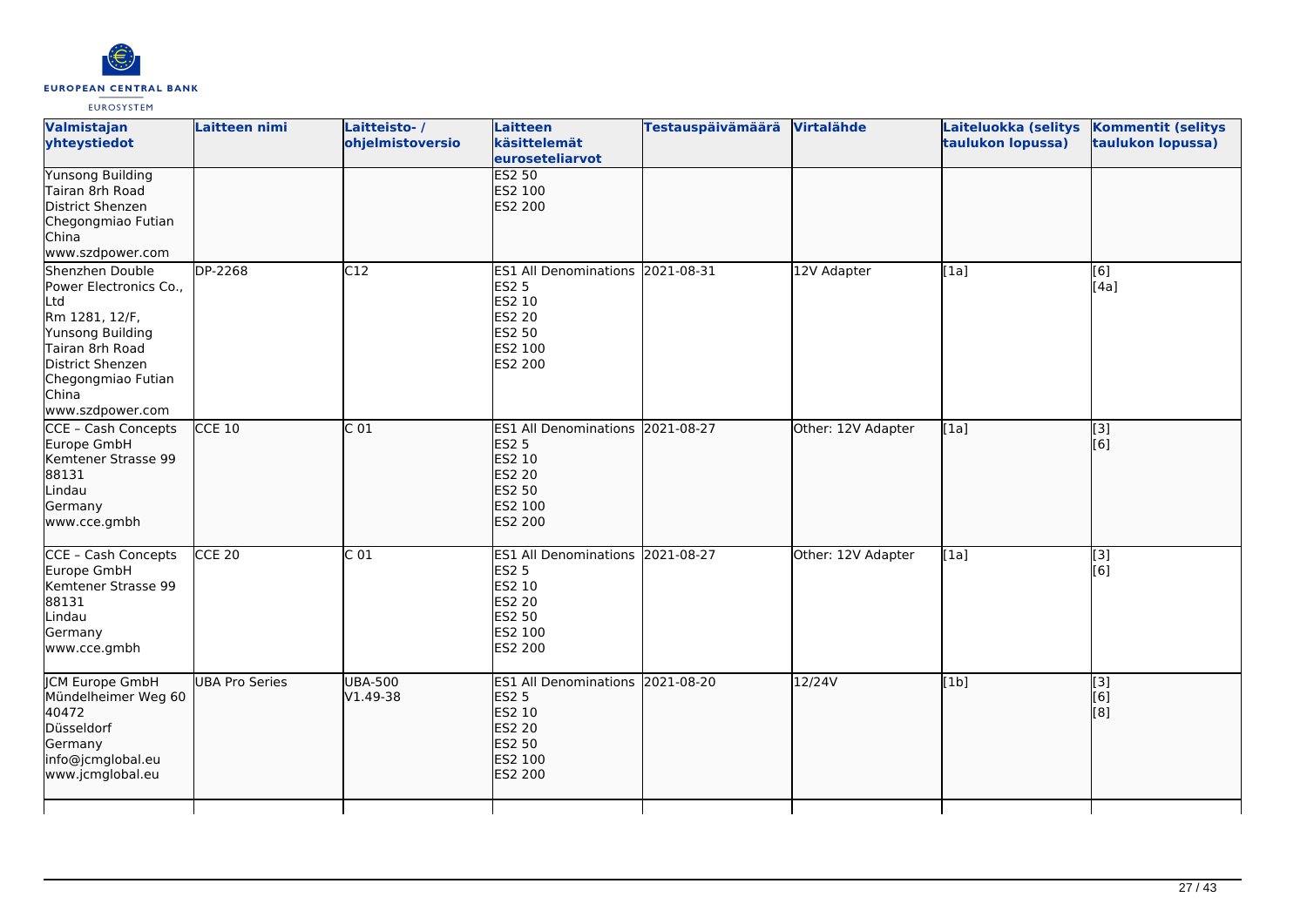

| Valmistajan<br>yhteystiedot                                                                                              | <b>Laitteen nimi</b>     | Laitteisto-/<br>ohjelmistoversio  | Laitteen<br>käsittelemät<br>euroseteliarvot                                                                        | <b>Testauspäivämäärä</b> | Virtalähde       | Laiteluokka (selitys<br>taulukon lopussa) | <b>Kommentit (selitys</b><br>taulukon lopussa) |
|--------------------------------------------------------------------------------------------------------------------------|--------------------------|-----------------------------------|--------------------------------------------------------------------------------------------------------------------|--------------------------|------------------|-------------------------------------------|------------------------------------------------|
| <b>JCM Europe GmbH</b><br>Mündelheimer Weg 60<br>40472<br>Düsseldorf<br>Germany<br>info@jcmglobal.eu<br>www.jcmglobal.eu | <b>UBA-10</b>            | <b>UBA-10</b><br>V3.04-52         | ES1 All Denominations 2021-08-20<br><b>ES2 5</b><br>ES2 10<br>ES2 20<br>ES2 50<br>ES2 100<br>ES2 200               |                          | $\overline{12V}$ | [1b]                                      | $[3]$<br>[6]                                   |
| JCM Europe GmbH<br>Mündelheimer Weg 60<br>40472<br>Düsseldorf<br>Germany<br>info@jcmglobal.eu<br>www.jcmglobal.eu        | UBA-10-RC                | <b>UBA-10</b><br>V2.01-23         | ES1 All Denominations 2021-08-20<br><b>ES2 5</b><br>ES2 10<br><b>ES2 20</b><br><b>ES2 50</b><br>ES2 100<br>ES2 200 |                          | 24V              | [1b]                                      | $\begin{bmatrix} 3 \\ 6 \end{bmatrix}$<br>[8]  |
| <b>JCM Europe GmbH</b><br>Mündelheimer Weg 60<br>40472<br>Düsseldorf<br>Germany<br>info@jcmglobal.eu<br>www.jcmglobal.eu | iVizion-100              | <b>IVIZION-100</b><br>V2.98-44    | ES1 All Denominations 2021-08-19<br><b>ES2 5</b><br>ES2 10<br>ES2 20<br>ES2 50<br>ES2 100<br>ES2 200               |                          | 12V/24V          | [1b]                                      | [3]<br>[6]<br>[8]                              |
| JCM Europe GmbH<br>Mündelheimer Weg 60<br>40472<br>Düsseldorf<br>Germany<br>info@jcmglobal.eu<br>www.jcmglobal.eu        | <b>UBA-Pro RC Series</b> | <b>UBA-500-SH2-RT</b><br>V1.49-38 | ES1 All Denominations 2021-08-19<br><b>ES2 5</b><br>ES2 10<br>ES2 20<br>ES2 50<br>ES2 100<br><b>ES2 200</b>        |                          | 24V              | [1b]                                      | $\overline{[}$ [3]<br>[6]<br>[8]               |
| <b>JCM Europe GmbH</b><br>Mündelheimer Weg 60<br>40472<br>Düsseldorf<br>Germany<br>info@jcmglobal.eu<br>www.jcmglobal.eu | TBV-100 Series           | <b>TBV-100-FSH</b><br>V1.28-93    | ES1 All Denominations 2021-08-19<br><b>ES2 5</b><br>ES2 10<br>ES2 20<br>ES2 50<br>ES2 100<br>ES2 200               |                          | 24V              | $\overline{[2]}$                          | $\overline{[3]}$<br>[6]<br>[8]                 |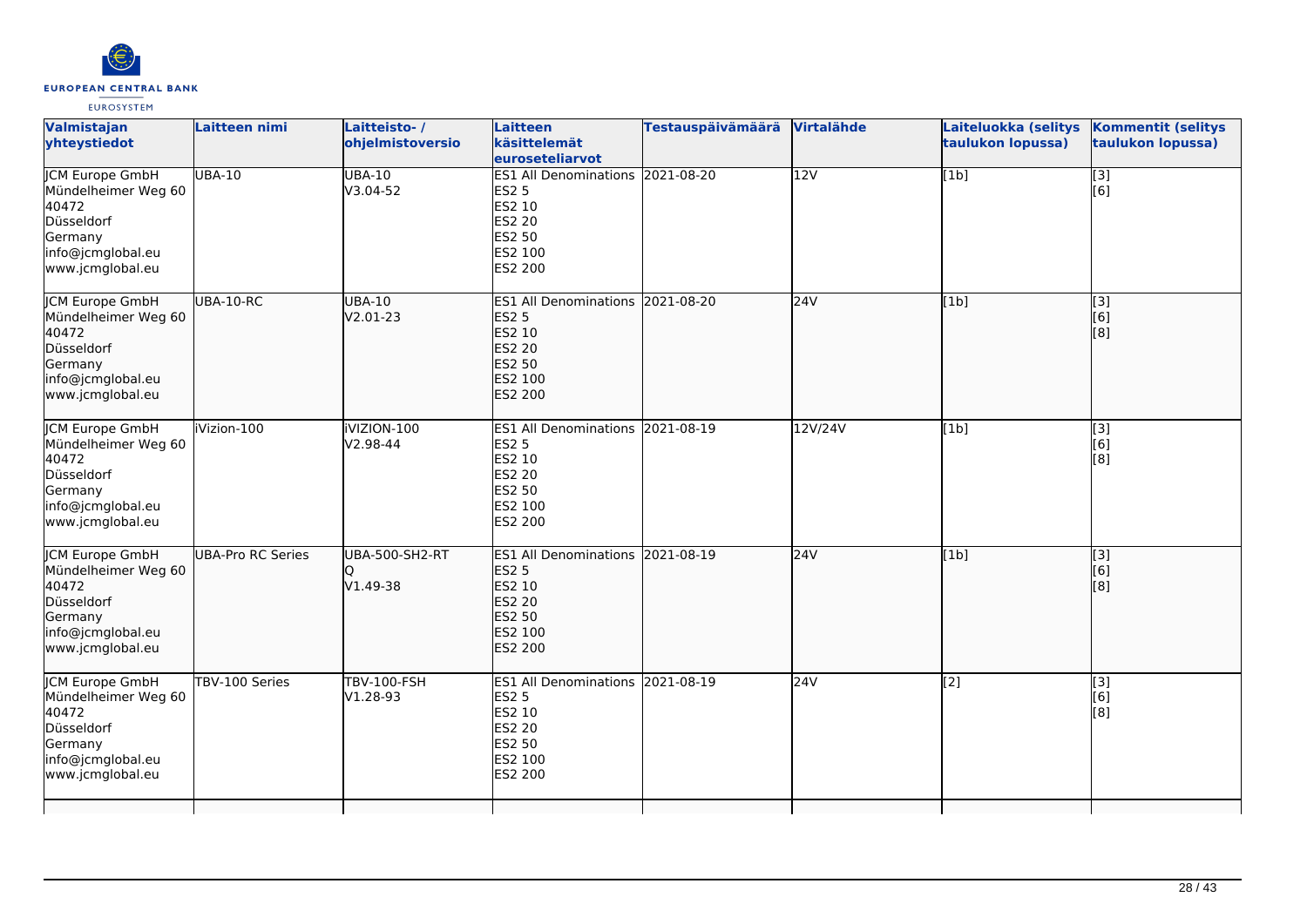

| Valmistajan<br>yhteystiedot                                                                                                          | Laitteen nimi          | Laitteisto-/<br>ohjelmistoversio | <b>Laitteen</b><br>käsittelemät<br>euroseteliarvot                                                                 | <b>Testauspäivämäärä</b> | Virtalähde       | Laiteluokka (selitys<br>taulukon lopussa) | <b>Kommentit (selitys</b><br>taulukon lopussa)            |
|--------------------------------------------------------------------------------------------------------------------------------------|------------------------|----------------------------------|--------------------------------------------------------------------------------------------------------------------|--------------------------|------------------|-------------------------------------------|-----------------------------------------------------------|
| <b>ICM Europe GmbH</b><br>Mündelheimer Weg 60<br>40472<br>Düsseldorf<br>Germany<br>info@jcmglobal.eu<br>www.jcmglobal.eu             | <b>iPRO-100 Series</b> | $V3.06 - 38$                     | ES1 All Denominations 2021-08-18<br><b>ES2 5</b><br>ES2 10<br><b>ES2 20</b><br>ES2 50<br>ES2 100<br>ES2 200        |                          | $\overline{12V}$ | [1b]                                      | $\overline{[}3]$<br>[6]<br>$\left[ 8\right]$              |
| Cashtester/Amwit<br>Security B.V.<br>De Corridor 9<br>3621 ZA<br>Breukelen<br>Netherlands<br>mw@cashtester.com<br>www.cashtester.com | <b>CT 432 SD</b>       | CO <sub>2</sub>                  | ES1 All Denominations 2021-08-18<br><b>ES2 5</b><br>ES2 10<br>ES2 20<br>ES2 50<br>ES2 100<br>ES2 200               |                          | 12V              | [1a]                                      | [3]<br>[6]                                                |
| Cashtester/Amwit<br>Security B.V.<br>De Corridor 9<br>3621 ZA<br>Breukelen<br>Netherlands<br>mw@cashtester.com<br>www.cashtester.com | CT 433 SD              | CO <sub>2</sub>                  | ES1 All Denominations 2021-08-18<br><b>ES2 5</b><br>ES2 10<br><b>ES2 20</b><br>ES2 50<br>ES2 100<br><b>ES2 200</b> |                          | 12V              | [1a]                                      | $\left[ \begin{matrix} 1 & 3 \end{matrix} \right]$<br>[6] |
| JCM Europe GmbH<br>Mündelheimer Weg 60<br>40472<br>Düsseldorf<br>Germany<br>info@jcmglobal.eu<br>www.jcmglobal.eu                    | <b>DBV-500</b>         | <b>DBV-50x</b><br>$V1.54-38$     | <b>ES15</b><br>ES1 10<br><b>ES1 20</b><br>ES1 50<br>ES2 5<br>ES2 10<br>ES2 20<br>ES2 50<br>ES2 100<br>ES2 200      | 2021-08-18               | 12V/24V          | [1b]                                      | $\overline{[2]}$<br>[3]<br>[6]<br>[8]                     |
| <b>JCM Europe GmbH</b><br>Mündelheimer Weg 60<br>40472<br>Düsseldorf<br>Germany                                                      | <b>IPRO-SH2-RC</b>     | iPRO-100<br>V3.08-38             | ES1 All Denominations 2021-08-18<br><b>ES2 5</b><br>ES2 10<br>ES2 20<br><b>ES2 50</b>                              |                          | 24V              | [1b]                                      | [3]<br>[6]<br>[8]                                         |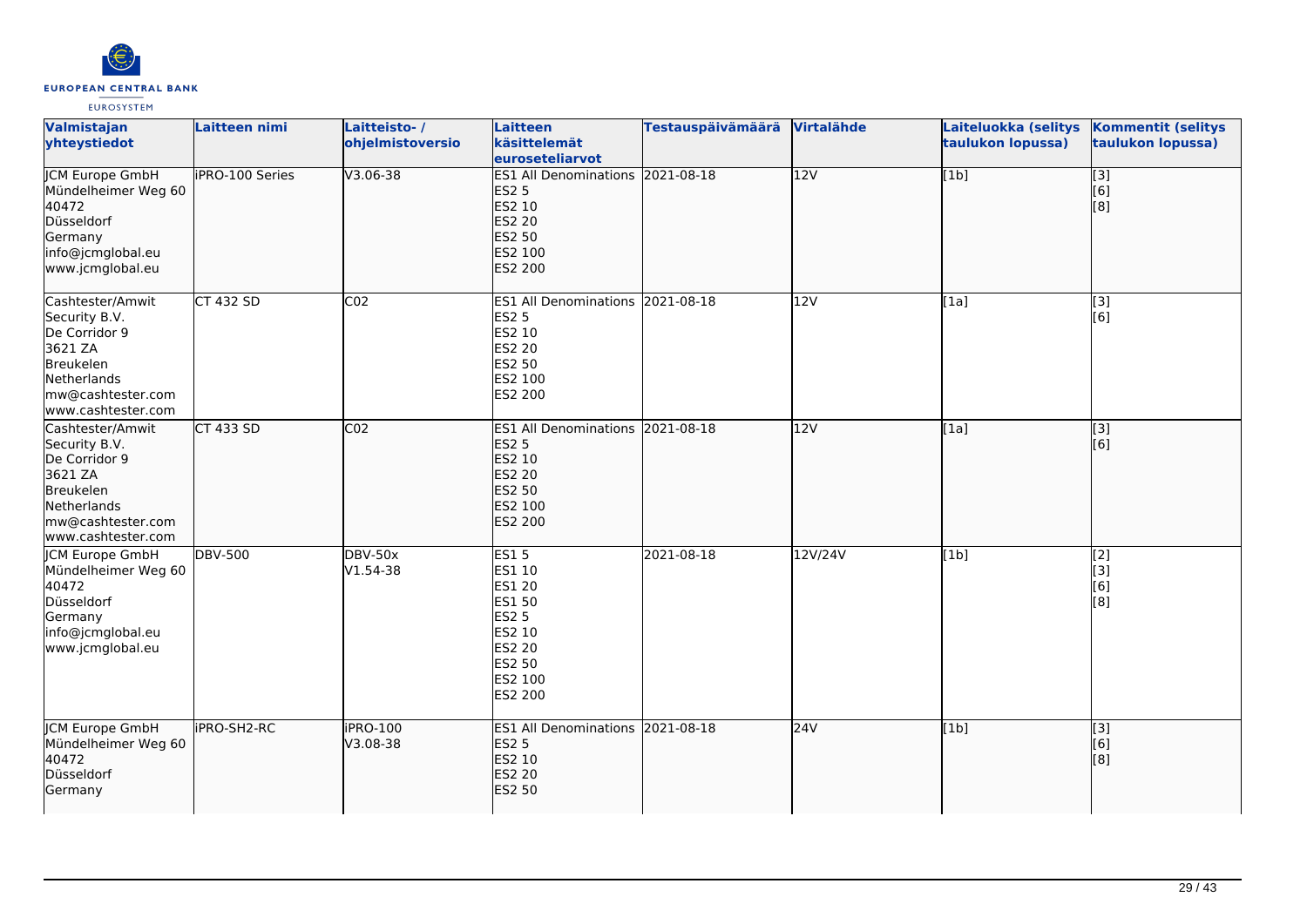

| Valmistajan<br>yhteystiedot                                                                                                     | Laitteen nimi  | Laitteisto-/<br>ohjelmistoversio | <b>Laitteen</b><br>käsittelemät<br>euroseteliarvot                                                                              | <b>Testauspäivämäärä</b> | Virtalähde  | Laiteluokka (selitys<br>taulukon lopussa) | <b>Kommentit (selitys</b><br>taulukon lopussa) |
|---------------------------------------------------------------------------------------------------------------------------------|----------------|----------------------------------|---------------------------------------------------------------------------------------------------------------------------------|--------------------------|-------------|-------------------------------------------|------------------------------------------------|
| info@jcmglobal.eu<br>www.jcmglobal.eu                                                                                           |                |                                  | <b>ES2 100</b><br>ES2 200                                                                                                       |                          |             |                                           |                                                |
| Giesecke+Devrient<br>Currency Technology<br>GmbH<br>Prinzregentenstraße<br>159<br>81677<br>Munich<br>Germany<br>www.gi-de.com   | ProNote 300    | <b>EUR V1.010</b>                | ES1 All Denominations 2021-08-12<br><b>ES2 5</b><br>ES2 10<br>ES2 20<br>ES2 50<br>ES2 100<br>ES2 200                            |                          | 110V, 220V  | $\overline{[2]}$                          | [3]<br>[6]                                     |
| <b>GO Europe GmbH</b><br>Zum Kraftwerk 1<br>45527<br>Hattingen<br>Germany<br>Bemd.koenig@go-<br>europe.com<br>www.go-europe.com | Olympia NC 355 | <b>BJ-219</b><br>V11             | ES1 All Denominations 2021-08-06<br><b>ES2 5</b><br>ES2 10<br>ES2 20<br>ES2 50<br>ES2 100<br><b>ES2 200</b>                     |                          | DC12V       | [1a]                                      | $\overline{[3]}$<br>[6]                        |
| Arca Technologies srl<br>Via Statale 17<br>10012<br>Bollengo (TO)<br><b>Italy</b><br>www.arca.com                               | CS1one         | <b>CS1 Ver 1.1</b><br>EUR_06_00  | <b>ES15</b><br>ES1 10<br>ES1 20<br><b>ES1 50</b><br>ES1 200<br><b>ES2 5</b><br>ES2 10<br>ES2 20<br>ES2 50<br>ES2 100<br>ES2 200 | 2021-07-26               | 110V - 220V | [1a]                                      | [2]<br>[iз]<br>[6]                             |
| Arca Technologies srl<br>Via Statale 17<br>10012<br>Bollengo (TO)<br>Italy<br>www.arca.com                                      | CS1oneT        | $CS1$ Ver $1.1$<br>EUR_06_00     | <b>ES15</b><br>ES1 10<br>ES1 20<br><b>ES1 50</b><br>ES1 200<br><b>ES2 5</b><br>ES2 10<br><b>ES2 20</b>                          | 2021-07-26               | 110V - 220V | [1a]                                      | $\overline{[}3]$<br>[6]                        |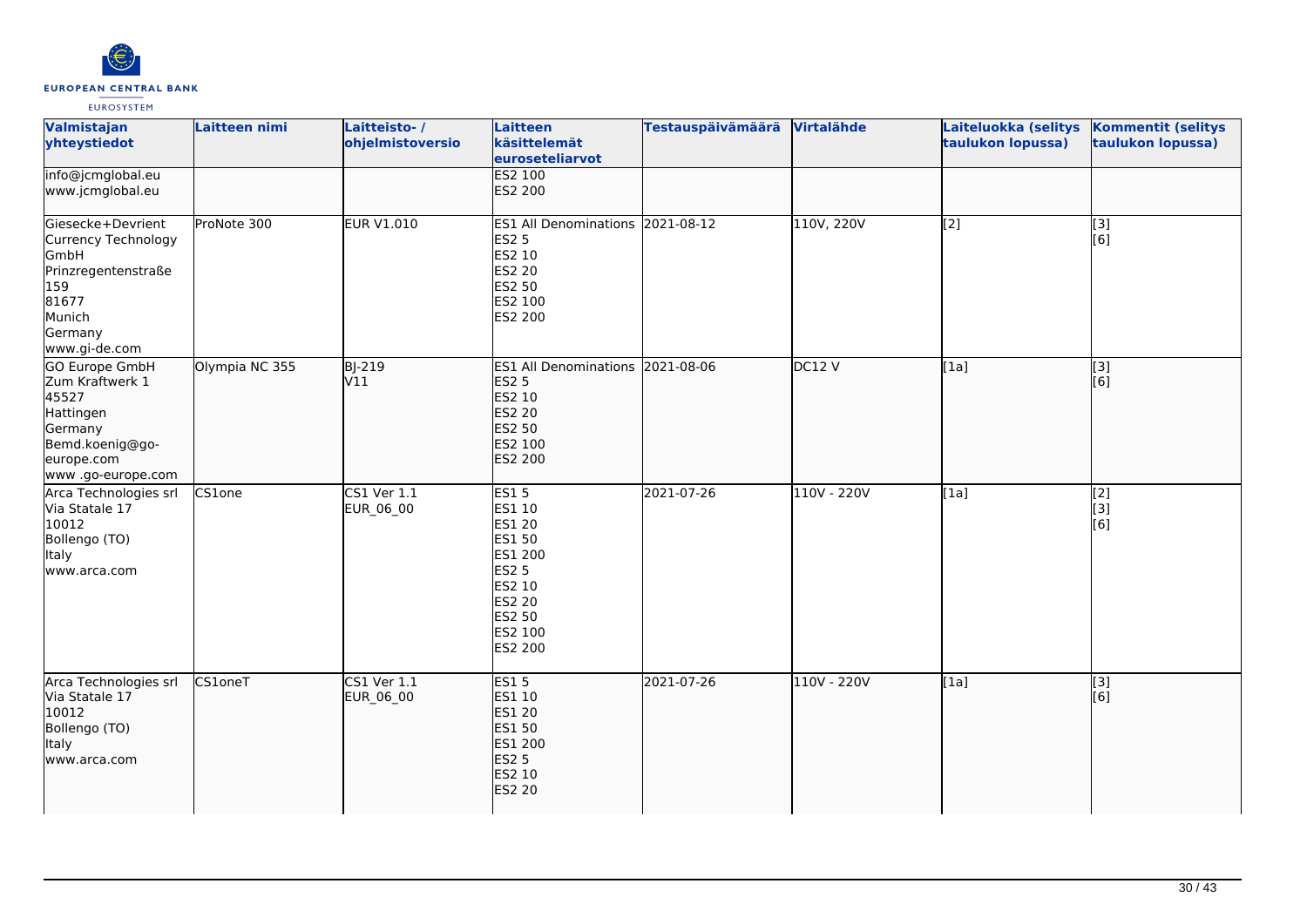

| Valmistajan<br>yhteystiedot                                                                                                                             | Laitteen nimi             | Laitteisto-/<br>ohjelmistoversio | <b>Laitteen</b><br>käsittelemät<br>euroseteliarvot                                                             | <b>Testauspäivämäärä</b> | Virtalähde                                           | Laiteluokka (selitys<br>taulukon lopussa) | <b>Kommentit (selitys</b><br>taulukon lopussa) |
|---------------------------------------------------------------------------------------------------------------------------------------------------------|---------------------------|----------------------------------|----------------------------------------------------------------------------------------------------------------|--------------------------|------------------------------------------------------|-------------------------------------------|------------------------------------------------|
|                                                                                                                                                         |                           |                                  | <b>ES2 50</b><br>ES2 100<br><b>ES2 200</b>                                                                     |                          |                                                      |                                           |                                                |
| Ratiotec GmbH & Co<br><b>KG</b><br>Max Keith Strasse 66<br>D-45136<br>Essen<br>Germany<br>www.ratio-tec.de                                              | <b>Smart Protect</b>      | $C-03$                           | <b>ES1 All Denominations</b><br><b>ES2 5</b><br>ES2 10<br>ES2 20<br>ES2 50<br>ES2 100<br>ES2 200               | 2021-07-26               | 12V                                                  | [1a]                                      | $\overline{[}3]$<br>[6]<br>[8]                 |
| Ratiotec GmbH & Co<br>kG<br>Max Keith Strasse 66<br>D-45136<br>Essen<br>Germany<br>www.ratio-tec.de                                                     | <b>Smart Protect Plus</b> | 020                              | <b>ES1 All Denominations</b><br><b>ES2 5</b><br>ES2 10<br>ES2 20<br>ES2 50<br>ES2 100<br><b>ES2 200</b>        | 2021-07-26               | 12V                                                  | [1a]                                      | $\overline{[3]}$<br>[6]                        |
| Kisan Electronics Co<br>Ltd<br>273-1 Sungsoo-Dong<br>2GA 3 Dong<br>Sungdong-Gu 133, 831<br>Seoul<br>South Korea<br>yshin21@kisane.com<br>www.kisane.com | <b>NEWTON</b> mini        | Main: v1.3, Reco: v1.3           | <b>ES1 All Denominations</b><br>ES2 5<br>ES2 10<br><b>ES2 20</b><br>ES2 50<br>ES2 100<br>ES2 200               | 2021-07-22               | 110-220V                                             | $\overline{[2]}$                          | [3]<br>[6]                                     |
| CI Tech Components<br>AG<br>Oberburgstrasse 10<br>3400<br>Burgdorf<br>Switzerland<br>info@citech.com<br>www.citech.com                                  | CI Note Line Recycle      | CI Note Line Recycle<br>13-EU-16 | <b>ES1 All Denominations</b><br><b>ES2 5</b><br>ES2 10<br><b>ES2 20</b><br>ES2 50<br>ES2 100<br><b>ES2 200</b> | 2021-07-21               | other: 24V; 220 V with [1b]<br>external power supply |                                           | [3]<br>[6]                                     |
| Francopost srl<br>Via Prina 15<br>20154                                                                                                                 | 920                       | CIS20D5:ALC<br>02021000          | <b>ES1 All Denominations</b><br><b>ES2 5</b><br>ES2 10                                                         | 2021-07-19               | 100V-240V                                            | [2]                                       | [3]<br>[6]                                     |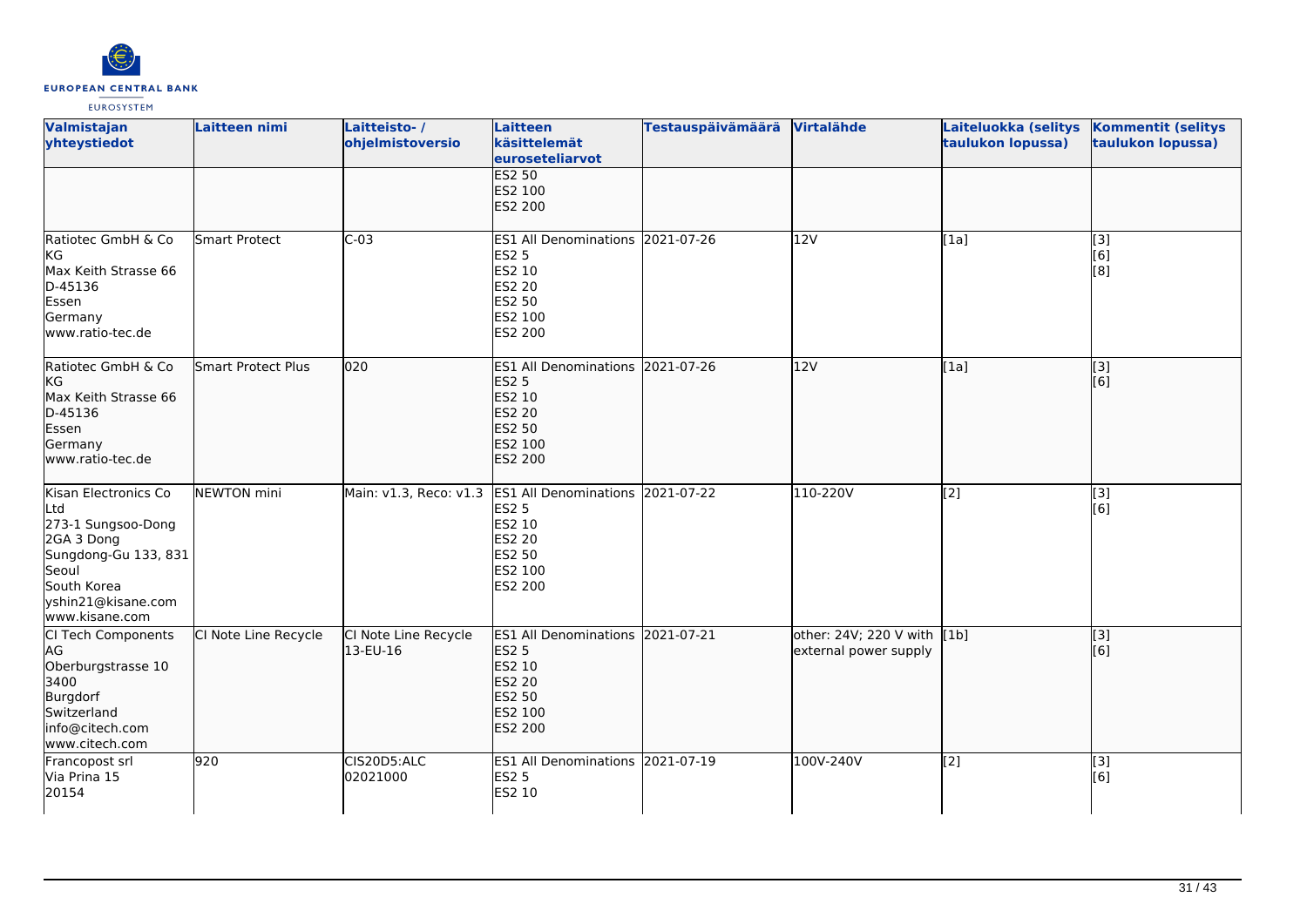

| Valmistajan<br>yhteystiedot                                                                                                                                                                                                | Laitteen nimi  | Laitteisto-/<br>ohjelmistoversio | <b>Laitteen</b><br>käsittelemät<br>euroseteliarvot                                                             | <b>Testauspäivämäärä</b> | Virtalähde        | Laiteluokka (selitys<br>taulukon lopussa) | <b>Kommentit (selitys</b><br>taulukon lopussa) |
|----------------------------------------------------------------------------------------------------------------------------------------------------------------------------------------------------------------------------|----------------|----------------------------------|----------------------------------------------------------------------------------------------------------------|--------------------------|-------------------|-------------------------------------------|------------------------------------------------|
| <b>Milano</b><br>Italy<br>www.francopost.it                                                                                                                                                                                |                |                                  | <b>ES2 20</b><br>ES2 50<br>ES2 100<br>ES2 200                                                                  |                          |                   |                                           |                                                |
| <b>SHENZEN POLYFIT</b><br>TECHNOLOGY Co.Ltd.<br>6/F, Blk Hengtemei,<br>No. 3 Ganli Road,<br>Longgang District<br>518112<br>Shenzhen<br>China<br>info@futuremoneydete<br>ctor.com<br>http://www.futuremone<br>ydetector.com | FMD-920CIS     | CIS20D5:ALC<br>02021000          | <b>ES1 All Denominations</b><br><b>ES2 5</b><br>ES2 10<br><b>ES2 20</b><br><b>ES2 50</b><br>ES2 100<br>ES2 200 | 2021-07-19               | 100-240V          | [2]                                       | $\overline{[}3]$<br>[[6]                       |
| <b>GO Europe GmbH</b><br>Zum Kraftwerk 1<br>45527<br>Hattingen<br>Germany<br>Bemd.koenig@go-<br>europe.com<br>www.go-europe.com                                                                                            | Olympia NC 345 | <b>BJ-219</b><br>V11             | <b>ES1 All Denominations</b><br><b>ES2 5</b><br>ES2 10<br><b>ES2 20</b><br><b>ES2 50</b><br>ES2 100<br>ES2 200 | 2021-07-14               | DC12 <sub>V</sub> | [1a]                                      | $\overline{[}3]$<br>[6]                        |
| GO Europe GmbH<br>Zum Kraftwerk 1<br>45527<br>Hattingen<br>Germany<br>Bemd.koenig@go-<br>europe.com<br>www.go-europe.com                                                                                                   | Olympia NC 365 | <b>BJ-219</b><br>V11             | <b>ES1 All Denominations</b><br><b>ES2 5</b><br>ES2 10<br><b>ES2 20</b><br><b>ES2 50</b><br>ES2 100<br>ES2 200 | 2021-07-14               | DC12V             | [1a]                                      | [3]<br>[[6]                                    |
| Ratiotec GmbH & Co<br>KG<br>Max Keith Strasse 66<br>D-45136<br>Essen<br>Germany<br>www.ratio-tec.de                                                                                                                        | Smart Protect  | $C-02$                           | <b>ES15</b><br>ES1 10<br>ES1 20<br><b>ES1 50</b><br>ES1 100<br>ES1 200<br><b>ES2 5</b>                         | 2021-07-12               | 12V               | [1a]                                      | [2]<br>[3]<br>[6]<br>[8]                       |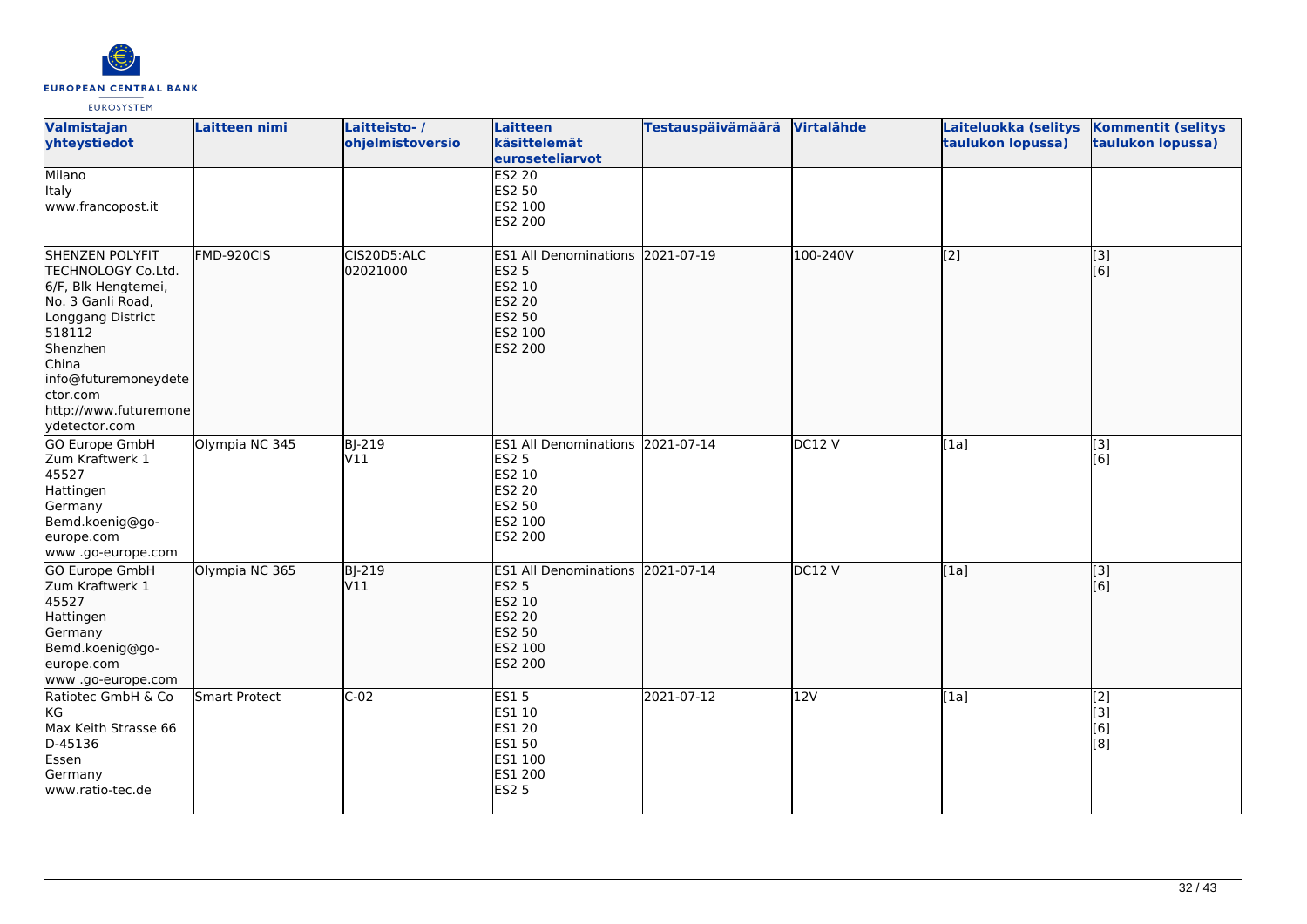

| Valmistajan<br>yhteystiedot                                                                         | Laitteen nimi             | Laitteisto-/<br>ohjelmistoversio | <b>Laitteen</b><br>käsittelemät<br>euroseteliarvot                                                                                  | <b>Testauspäivämäärä</b> | Virtalähde | Laiteluokka (selitys<br>taulukon lopussa) | <b>Kommentit (selitys</b><br>taulukon lopussa) |
|-----------------------------------------------------------------------------------------------------|---------------------------|----------------------------------|-------------------------------------------------------------------------------------------------------------------------------------|--------------------------|------------|-------------------------------------------|------------------------------------------------|
|                                                                                                     |                           |                                  | <b>ES2 10</b><br>ES2 20<br>ES2 50<br>ES2 100<br>ES2 200                                                                             |                          |            |                                           |                                                |
| Ratiotec GmbH & Co<br>KG<br>Max Keith Strasse 66<br>D-45136<br>Essen<br>Germany<br>www.ratio-tec.de | Rapidcount T 575          | 2.001                            | <b>ES1 All Denominations</b><br><b>ES2 5</b><br>ES2 10<br>ES2 20<br><b>ES2 50</b><br>ES2 100<br>ES2 200                             | 2021-07-12               | 220V       | [2]                                       | [3]<br>[6]                                     |
| Ratiotec GmbH & Co<br>KG<br>Max Keith Strasse 66<br>D-45136<br>Essen<br>Germany<br>www.ratio-tec.de | Rapidcount X 400          | 1.4.0.4                          | ES1 All Denominations 2021-07-12<br><b>ES2 5</b><br>ES2 10<br>ES2 20<br>ES2 50<br>ES2 100<br>ES2 200                                |                          | 220V       | [2]                                       | $\overline{[3]}$<br>[6]                        |
| Ratiotec GmbH & Co<br>kG<br>Max Keith Strasse 66<br>D-45136<br>Essen<br>Germany<br>www.ratio-tec.de | <b>Smart Protect Plus</b> | 016                              | <b>ES15</b><br>ES1 10<br>ES1 20<br>ES1 50<br>ES1 100<br>ES1 200<br><b>ES2 5</b><br>ES2 10<br>ES2 20<br>ES2 50<br>ES2 100<br>ES2 200 | 2021-07-12               | 12V        | [1a]                                      | $\overline{[2]}$<br>[3]<br>[6]                 |
| Gunnebo Cash<br>Automation AB<br>Stora Åvägen 1<br>SE-436 34<br>Askim                               | NV <sub>4</sub>           | <b>EUR 3.7</b>                   | ES1 All Denominations 2021-07-08<br><b>ES2 5</b><br>ES2 10<br>ES2 20<br><b>ES2 50</b>                                               |                          | 24VDC      | [1b]                                      | $\overline{[3]}$<br>[6]                        |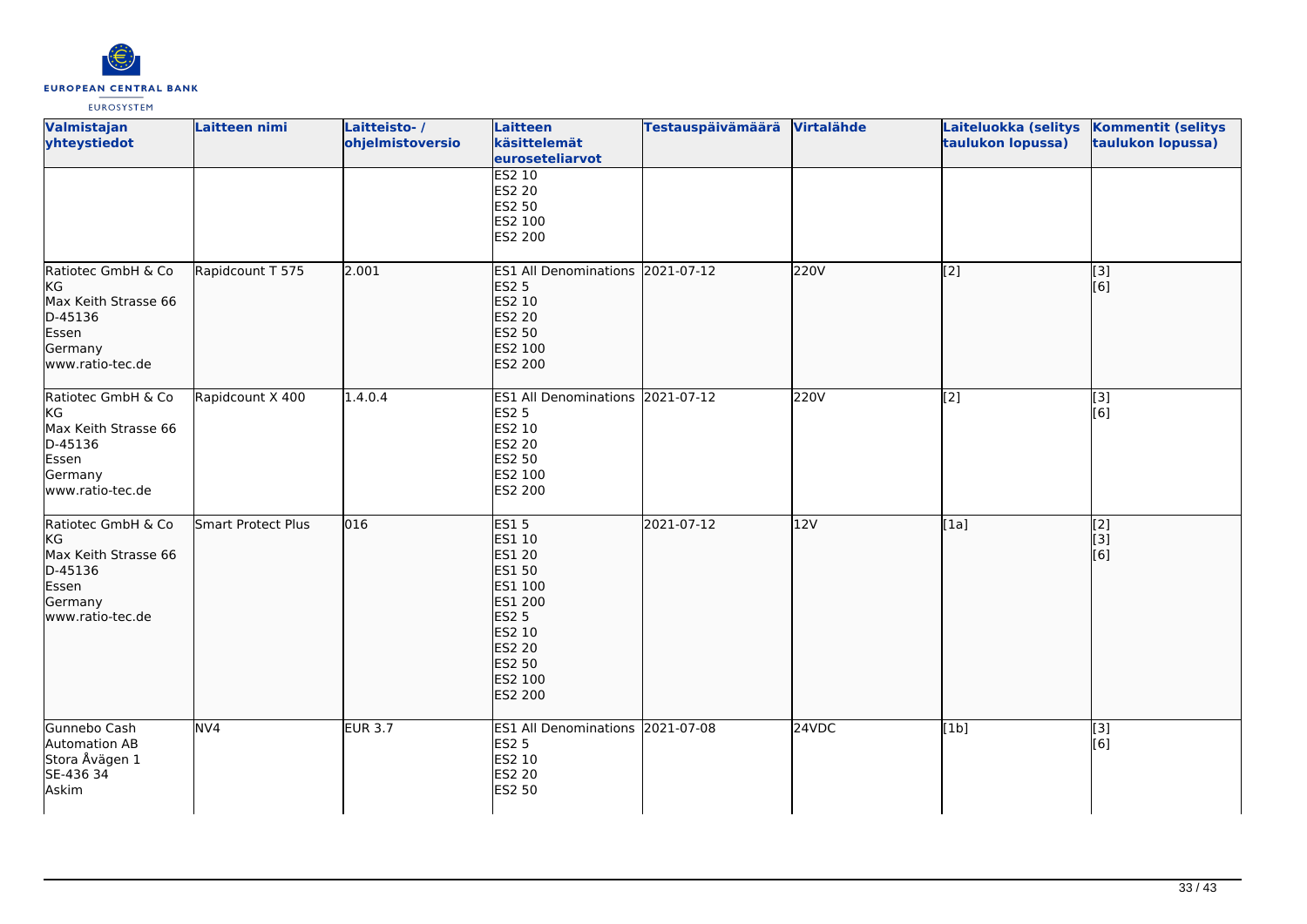

| <b>Valmistajan</b><br>yhteystiedot                                                                                                        | Laitteen nimi      | Laitteisto-/<br>ohjelmistoversio | Laitteen<br>käsittelemät<br>euroseteliarvot                                                                        | Testauspäivämäärä Virtalähde |                 | Laiteluokka (selitys<br>taulukon lopussa) | <b>Kommentit (selitys</b><br>taulukon lopussa) |
|-------------------------------------------------------------------------------------------------------------------------------------------|--------------------|----------------------------------|--------------------------------------------------------------------------------------------------------------------|------------------------------|-----------------|-------------------------------------------|------------------------------------------------|
| Sweden<br>www.gunnebo.com                                                                                                                 |                    |                                  | ES2 100<br>ES2 200                                                                                                 |                              |                 |                                           |                                                |
| Azkoyen S.A.<br>Adva San Silvestre S/N<br>31550<br>Peralta Navarra<br>Spain<br>www.azkoyen.com                                            | <b>POS 1500 EU</b> | $V$ 5.7                          | ES1 All Denominations 2021-06-25<br><b>ES2 5</b><br>ES2 10<br><b>ES2 20</b><br><b>ES2 50</b><br>ES2 100<br>ES2 200 |                              | Mains, 220V     | [1a]                                      | $\overline{[3]}$                               |
| Azkoyen S.A.<br>Adva San Silvestre S/N<br>31550<br>Peralta Navarra<br>Spain<br>www.azkoyen.com                                            | <b>POS 1000 EU</b> | V <sub>15.5</sub>                | ES1 All Denominations 2021-06-24<br><b>ES2 5</b><br>ES2 10<br><b>ES2 20</b><br>ES2 50<br>ES2 100<br>ES2 200        |                              | Mains, 220V     | [1a]                                      | $\overline{[3]}$                               |
| Iternet-European<br>Distribution<br>Via S. Merli 64/66<br>29122<br>Piacenza<br><b>Italy</b><br>www.iternet-<br>securitysystems.com        | HolenBecky HT 2800 | C41                              | ES1 All Denominations 2021-06-10<br><b>ES2 5</b><br>ES2 10<br><b>ES2 20</b><br><b>ES2 50</b><br>ES2 100<br>ES2 200 |                              | Mains - 220V    | $\overline{[2]}$                          | $\sqrt{3}$<br>[6]                              |
| Iternet-European<br><b>Distribution</b><br>Via S. Merli 64/66<br>29122<br>Piacenza<br><b>Italy</b><br>www.iternet-<br>securitysystems.com | Holenburg HT-2320  | C <sub>41</sub>                  | ES1 All Denominations 2021-06-10<br><b>ES2 5</b><br>ES2 10<br><b>ES2 20</b><br><b>ES2 50</b><br>ES2 100<br>ES2 200 |                              | Other: 100-240V | $\overline{[2]}$                          | [3]<br>[6]                                     |
| Iternet-European<br>Distribution<br>Via S. Merli 64/66<br>29122<br>Piacenza                                                               | Holenburg HT-6600  | C41                              | ES1 All Denominations 2021-06-10<br><b>ES2 5</b><br>ES2 10<br><b>ES2 20</b><br><b>ES2 50</b>                       |                              | 220V            | $\overline{[2]}$                          | $\overline{[}3]$<br>[6]                        |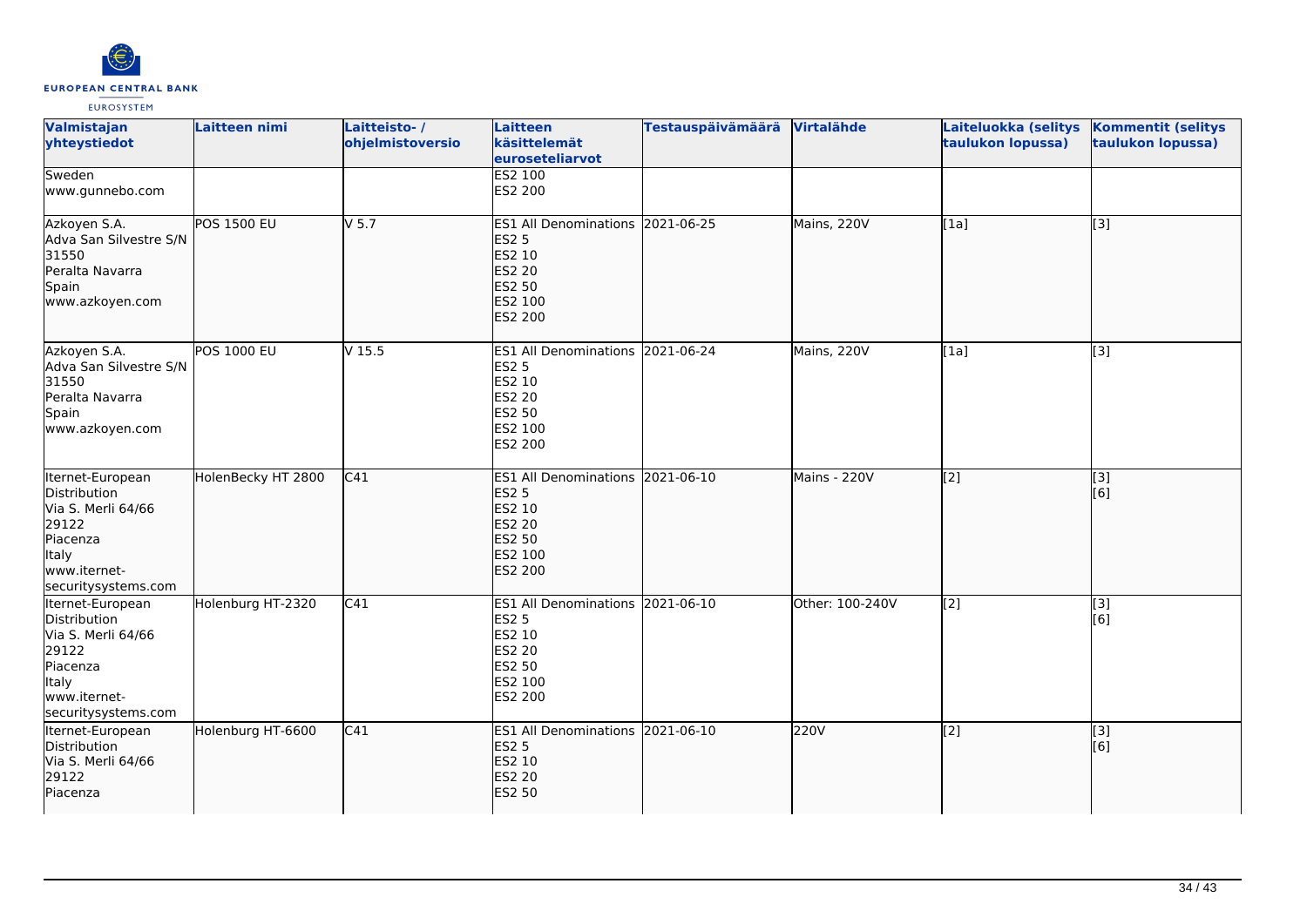

| Valmistajan<br>yhteystiedot                                                                                              | Laitteen nimi | Laitteisto-/<br>ohjelmistoversio | Laitteen<br>käsittelemät<br>euroseteliarvot                                                                    | <b>Testauspäivämäärä</b> | <b>Virtalähde</b>   | Laiteluokka (selitys<br>taulukon lopussa) | <b>Kommentit (selitys</b><br>taulukon lopussa)  |
|--------------------------------------------------------------------------------------------------------------------------|---------------|----------------------------------|----------------------------------------------------------------------------------------------------------------|--------------------------|---------------------|-------------------------------------------|-------------------------------------------------|
| <b>Italy</b><br>www.iternet-<br>securitysystems.com                                                                      |               |                                  | <b>ES2 100</b><br>ES2 200                                                                                      |                          |                     |                                           |                                                 |
| <b>JCM Europe GmbH</b><br>Mündelheimer Weg 60<br>40472<br>Düsseldorf<br>Germany<br>info@jcmglobal.eu<br>www.jcmglobal.eu | <b>EBA-40</b> | EBA-4x<br>$V1.55 - 38$           | ES1 All Denominations 2021-05-28<br><b>ES2 5</b><br>ES2 10<br><b>ES2 20</b><br>ES2 50<br>ES2 100<br>ES2 200    |                          | Other: 12V/24V      | [1b]                                      | [3]<br>[6]<br>[8]                               |
| <b>Buic VIP srl</b><br>Via Marconi 11<br>20080<br>Vermezzo (MI)<br>Italy<br>info@buicvip.it<br>www.buicvip.it            | CD330         | 329                              | <b>ES1 All Denominations</b><br><b>ES2 5</b><br>ES2 10<br><b>ES2 20</b><br>ES2 50<br>ES2 100<br><b>ES2 200</b> | 2021-05-20               | Mains - 110V - 220V | [1a]                                      | $\overline{[}3]$<br>[6]                         |
| <b>Buic VIP srl</b><br>Via Marconi 11<br>20080<br>Vermezzo (MI)<br>Italy<br>info@buicvip.it<br>www.buicvip.it            | CD350         | 329                              | ES1 All Denominations 2021-05-20<br><b>ES2 5</b><br>ES2 10<br><b>ES2 20</b><br>ES2 50<br>ES2 100<br>ES2 200    |                          | Mains - 110V - 220V | [1a]                                      | $\overline{[}3]$<br>[6]                         |
| <b>HBW Cash Solutions</b><br>GmbH<br>Jurastrasse 1<br>73119<br>Zell<br>Germany<br>Info@hbw-cs.de<br>www.hbw-cs.de        | <b>BT 500</b> | 329                              | <b>ES1 All Denominations</b><br><b>ES2 5</b><br>ES2 10<br>ES2 20<br>ES2 50<br>ES2 100<br>ES2 200               | 2021-05-20               | 220V                | [1a]                                      | $\overline{[3]}$<br>$\overline{[}6\overline{)}$ |
| <b>HBW Cash Solutions</b><br>GmbH<br>Jurastrasse 1<br>73119<br>Zell                                                      | <b>BT 600</b> | 329                              | ES1 All Denominations 2021-05-20<br><b>ES2 5</b><br>ES2 10<br>ES2 20<br>ES2 50                                 |                          | 220V                | [1a]                                      | [3]<br>[6]                                      |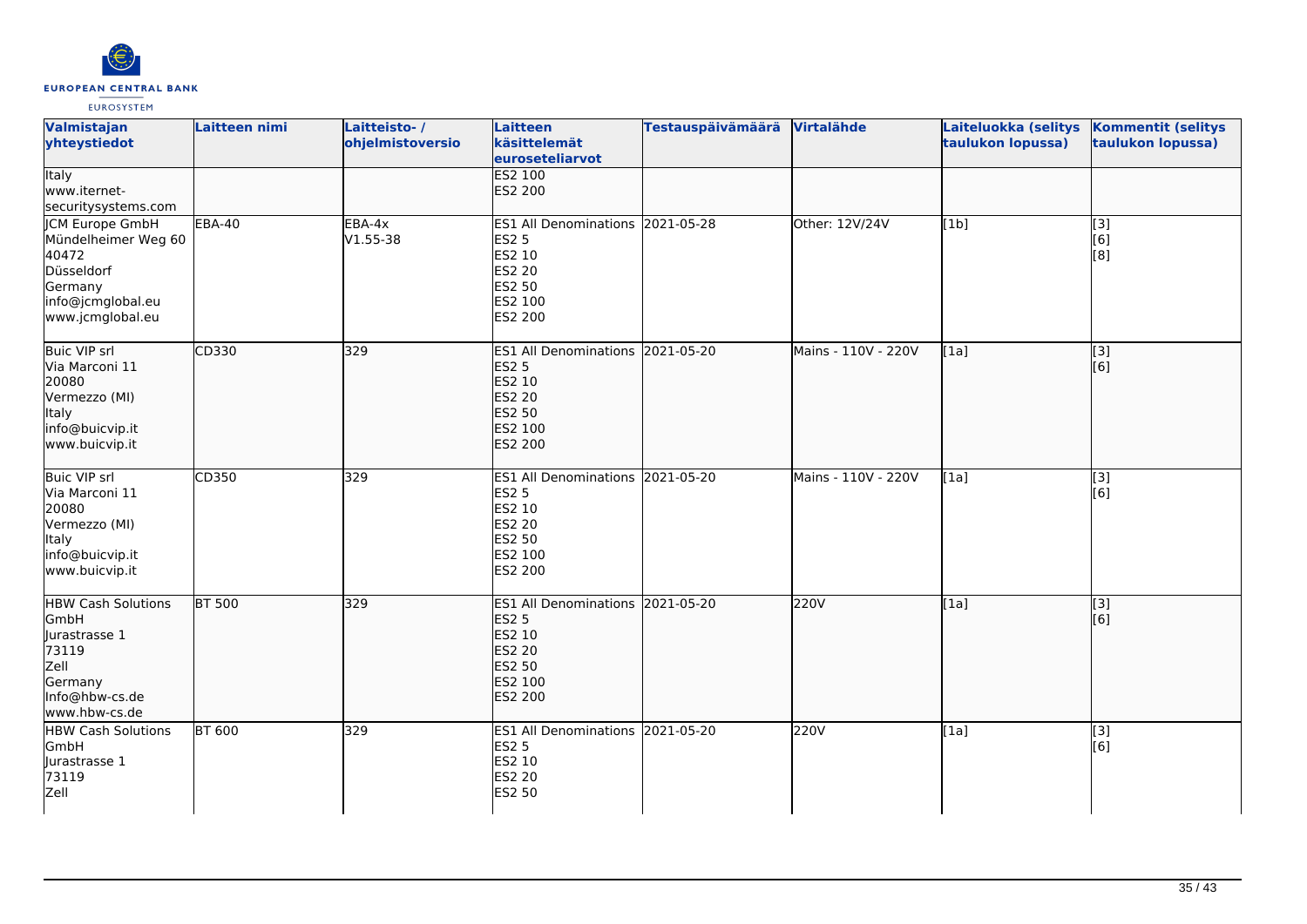

| Valmistajan<br>yhteystiedot                                                                                                                                                                                            | Laitteen nimi | Laitteisto-/<br>ohjelmistoversio | <b>Laitteen</b><br>käsittelemät<br>euroseteliarvot                                                                        | <b>Testauspäivämäärä</b> | Virtalähde                     | Laiteluokka (selitys<br>taulukon lopussa) | <b>Kommentit (selitys</b><br>taulukon lopussa) |
|------------------------------------------------------------------------------------------------------------------------------------------------------------------------------------------------------------------------|---------------|----------------------------------|---------------------------------------------------------------------------------------------------------------------------|--------------------------|--------------------------------|-------------------------------------------|------------------------------------------------|
| Germany<br>Info@hbw-cs.de<br>www.hbw-cs.de                                                                                                                                                                             |               |                                  | <b>ES2 100</b><br>ES2 200                                                                                                 |                          |                                |                                           |                                                |
| Shenzhen Easycount<br>Technology Co., Ltd.<br>Building A2, YiFang<br>Huigu Technology Park<br>LingNan Road, Tanxia<br>Town<br>523729<br>Dongguan<br>China<br>sales@easycount.com.<br>lcn<br>www.easycount.com.c<br>In. | EC330         | 329                              | ES1 All Denominations 2021-05-20<br><b>ES2 5</b><br>ES2 10<br>ES2 20<br>ES2 50<br>ES2 100<br><b>ES2 200</b>               |                          | Mains, 110V, 220V              | [1a]                                      | [3]<br>[6]                                     |
| Shenzhen Easycount<br>Technology Co., Ltd.<br>Building A2, YiFang<br>Huigu Technology Park<br>LingNan Road, Tanxia<br>Town<br>523729<br>Dongguan<br>China<br>sales@easycount.com.<br>lcn<br>www.easycount.com.c<br>In. | EC350         | 329                              | ES1 All Denominations 2021-05-20<br><b>ES2 5</b><br>ES2 10<br><b>ES2 20</b><br>ES2 50<br>ES2 100<br><b>ES2 200</b>        |                          | Mains, 110V, 220V              | [1a]                                      | [3]<br>[6]                                     |
| Shenzhen Easycount<br>Technology Co., Ltd.<br>Building A2, YiFang<br>Huigu Technology Park<br>LingNan Road, Tanxia<br>Town<br>523729<br>Dongguan<br>China<br>sales@easycount.com.<br>lcn<br>www.easycount.com.c        | <b>EC500</b>  | 329                              | ES1 All Denominations 2021-05-20<br><b>ES2 5</b><br>ES2 10<br><b>ES2 20</b><br><b>ES2 50</b><br>ES2 100<br><b>ES2 200</b> |                          | 220V - Rechargeable<br>battery | [1a]                                      | [3]<br>$\overline{[}6\overline{)}$             |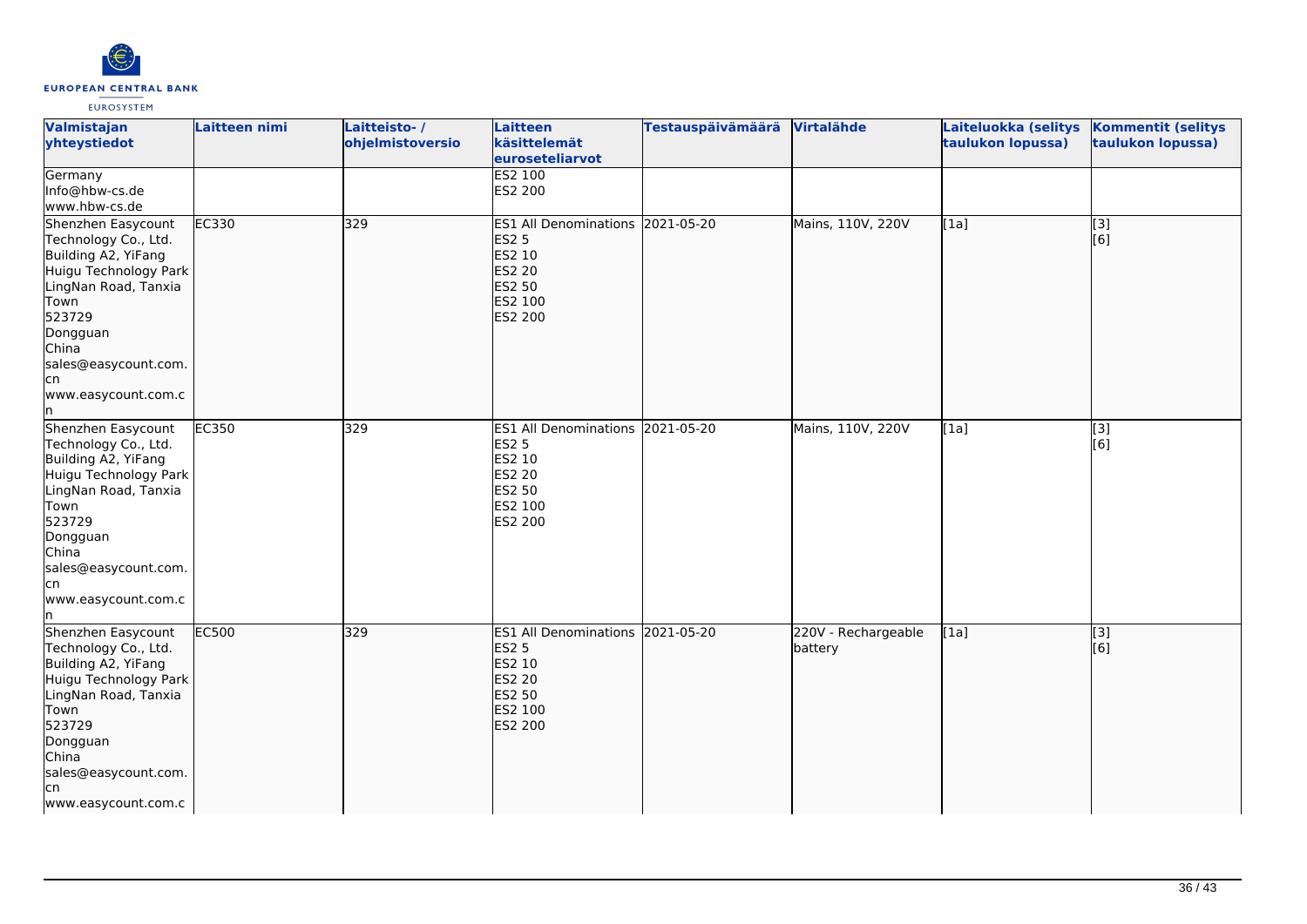

| <b>Valmistajan</b><br>yhteystiedot<br>In.                                                                                                                                                                            | Laitteen nimi  | Laitteisto-/<br>ohjelmistoversio | Laitteen<br>käsittelemät<br>euroseteliarvot                                                                 | <b>Testauspäivämäärä</b> | Virtalähde                     | Laiteluokka (selitys<br>taulukon lopussa) | <b>Kommentit (selitys</b><br>taulukon lopussa) |
|----------------------------------------------------------------------------------------------------------------------------------------------------------------------------------------------------------------------|----------------|----------------------------------|-------------------------------------------------------------------------------------------------------------|--------------------------|--------------------------------|-------------------------------------------|------------------------------------------------|
| Shenzhen Easycount<br>Technology Co., Ltd.<br>Building A2, YiFang<br>Huigu Technology Park<br>LingNan Road, Tanxia<br>Town<br>523729<br>Dongguan<br>China<br>sales@easycount.com.<br>cn<br>www.easycount.com.c       | <b>EC580</b>   | 329                              | ES1 All Denominations 2021-05-20<br>ES2 5<br>ES2 10<br><b>ES2 20</b><br>ES2 50<br>ES2 100<br>ES2 200        |                          | 220V - Rechargeable<br>battery | $\overline{[1a]}$                         | $\overline{[}3]$<br>[6]                        |
| Shenzhen Easycount<br>Technology Co., Ltd.<br>Building A2, YiFang<br>Huigu Technology Park<br>LingNan Road, Tanxia<br>Town<br>523729<br>Dongguan<br>China<br>sales@easycount.com.<br>cn<br>www.easycount.com.c<br>ın | <b>EC 1800</b> | $\overline{1.9}$                 | ES1 All Denominations 2021-05-20<br><b>ES2 5</b><br>ES2 10<br><b>ES2 20</b><br>ES2 50<br>ES2 100<br>ES2 200 |                          | Mains, 110V, 220V              | $\overline{[2]}$                          | $\sqrt{3}$<br>[6]                              |
| Sourxing Ltd<br>G1, 13/F, World Tech<br>Centre<br>95 How Ming Street<br>Kwun Tong<br>Kowloon<br>Hong Kong<br>China<br>info@sourxing.com<br>www.sourxing.com                                                          | SX530          | 329                              | ES1 All Denominations 2021-05-20<br>ES2 5<br>ES2 10<br><b>ES2 20</b><br>ES2 50<br>ES2 100<br>ES2 200        |                          | 220V - rechargeable<br>battery | $\overline{[1a]}$                         | [3]<br>[6]                                     |
| <b>HBW Cash Solutions</b><br>GmbH<br>lurastrasse 1                                                                                                                                                                   | BT 700         | 329                              | ES1 All Denominations 2021-05-20<br><b>ES2 5</b><br>ES2 10                                                  |                          | 220V                           | [1a]                                      | [3]<br>[6]                                     |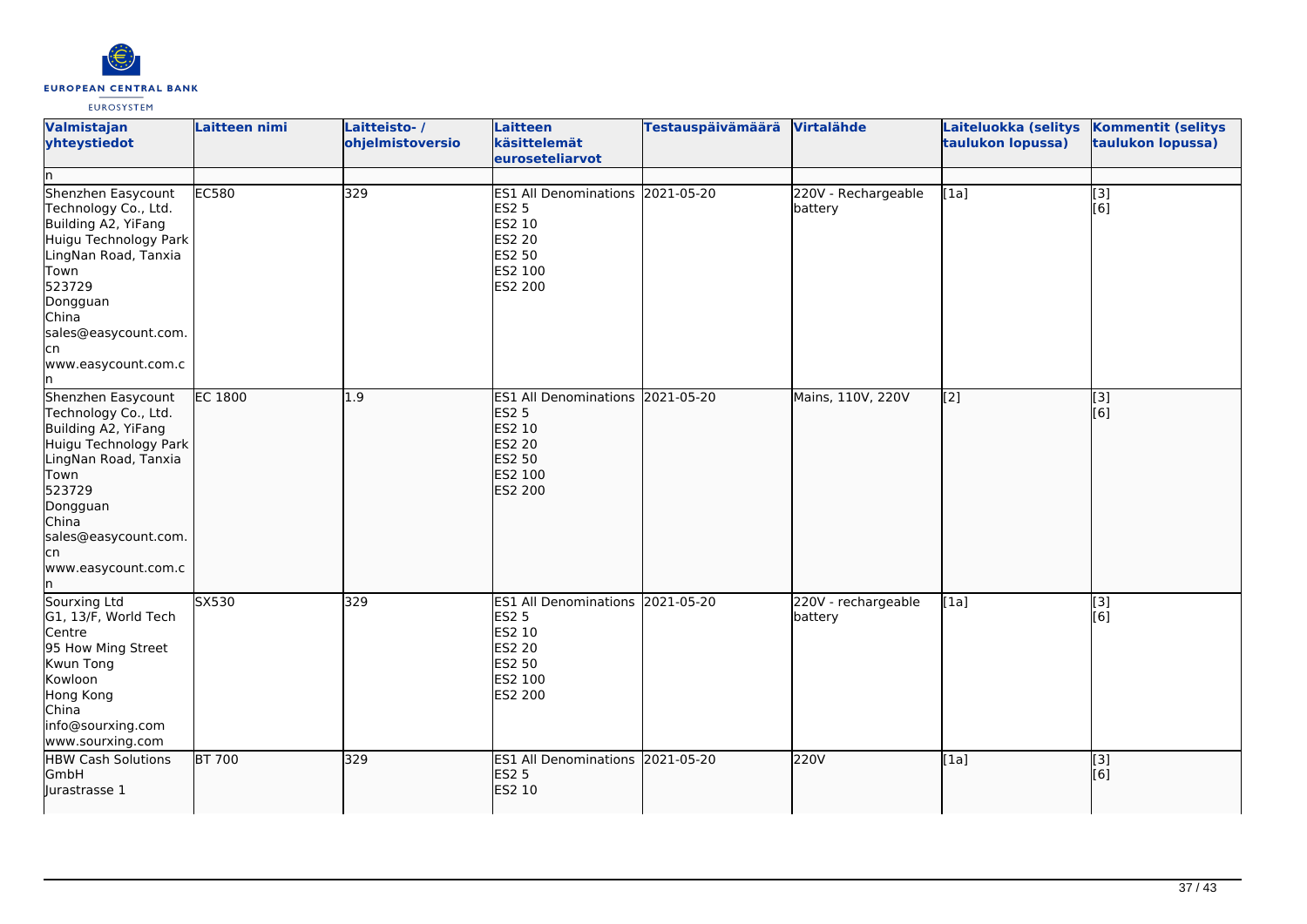

| Valmistajan<br>yhteystiedot                                                                                                                                                                                     | Laitteen nimi | Laitteisto-/<br>ohjelmistoversio | <b>Laitteen</b><br>käsittelemät<br>euroseteliarvot                                                                        | <b>Testauspäivämäärä</b> | Virtalähde                     | Laiteluokka (selitys<br>taulukon lopussa) | <b>Kommentit (selitys</b><br>taulukon lopussa) |
|-----------------------------------------------------------------------------------------------------------------------------------------------------------------------------------------------------------------|---------------|----------------------------------|---------------------------------------------------------------------------------------------------------------------------|--------------------------|--------------------------------|-------------------------------------------|------------------------------------------------|
| 73119<br>Zell<br>Germany<br>Info@hbw-cs.de<br>www.hbw-cs.de                                                                                                                                                     |               |                                  | <b>ES2 20</b><br><b>ES2 50</b><br>ES2 100<br><b>ES2 200</b>                                                               |                          |                                |                                           |                                                |
| Sourxing Ltd<br>G1, 13/F, World Tech<br>Centre<br>95 How Ming Street<br>Kwun Tong<br>Kowloon<br>Hong Kong<br>China<br>info@sourxing.com<br>www.sourxing.com                                                     | SX333         | 329                              | ES1 All Denominations 2021-05-20<br><b>ES2 5</b><br>ES2 10<br><b>ES2 20</b><br><b>ES2 50</b><br>ES2 100<br>ES2 200        |                          | Mains - 110V - 220v            | [1a]                                      | [3]<br>[6]                                     |
| Sourxing Ltd<br>G1, 13/F, World Tech<br>Centre<br>95 How Ming Street<br>Kwun Tong<br>Kowloon<br>Hong Kong<br>China<br>info@sourxing.com<br>www.sourxing.com                                                     | SX580         | 329                              | ES1 All Denominations 2021-05-20<br><b>ES2 5</b><br>ES2 10<br><b>ES2 20</b><br><b>ES2 50</b><br>ES2 100<br><b>ES2 200</b> |                          | 220V - rechargeable<br>battery | [1a]                                      | $\overline{[}$ [3]<br>[6]                      |
| Shenzhen Easycount<br>Technology Co., Ltd.<br>Building A2, YiFang<br>Huigu Technology Park<br>LingNan Road, Tanxia<br>Town<br>523729<br>Dongguan<br>China<br>sales@easycount.com.<br>lcn<br>www.easycount.com.c | <b>EC600</b>  | 329                              | ES1 All Denominations 2021-05-20<br><b>ES2 5</b><br>ES2 10<br><b>ES2 20</b><br><b>ES2 50</b><br>ES2 100<br>ES2 200        |                          | Mains, 110V, 220V              | [1a]                                      | [3]<br>[6]                                     |
| POSIFLEX NORESTE SL Mustek D8<br>C/ Entenza, 202                                                                                                                                                                |               | 329                              | ES1 All Denominations 2021-05-20<br><b>ES2 5</b>                                                                          |                          | 220V                           | [1a]                                      | [3]<br>[6]                                     |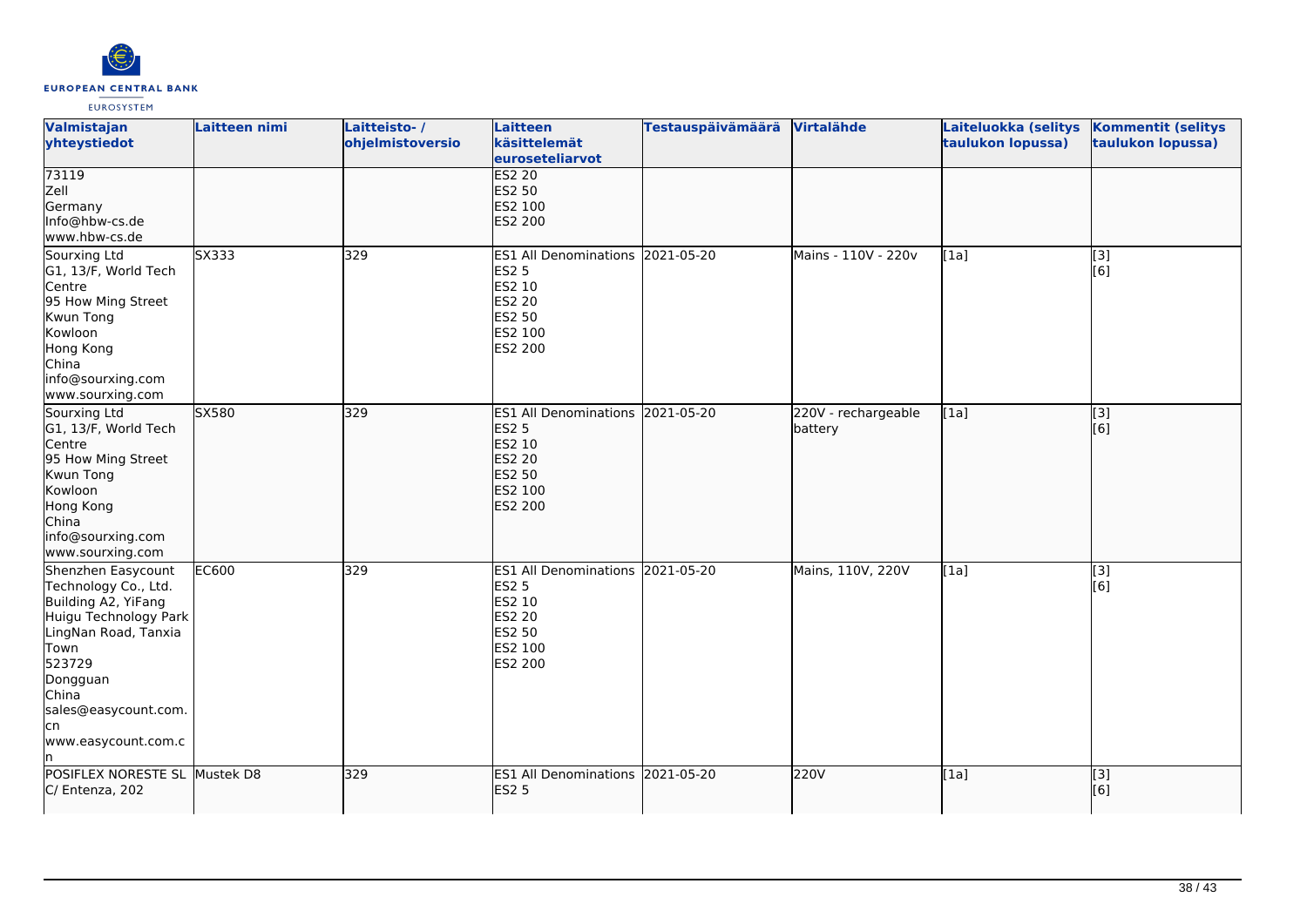

| Valmistajan<br>yhteystiedot                                                                                                  | Laitteen nimi    | Laitteisto-/<br>ohjelmistoversio | <b>Laitteen</b><br>käsittelemät<br>euroseteliarvot                                                          | Testauspäivämäärä Virtalähde |                                | Laiteluokka (selitys<br>taulukon lopussa) | <b>Kommentit (selitys</b><br>taulukon lopussa)        |
|------------------------------------------------------------------------------------------------------------------------------|------------------|----------------------------------|-------------------------------------------------------------------------------------------------------------|------------------------------|--------------------------------|-------------------------------------------|-------------------------------------------------------|
| 08029<br>Barcelona<br>Spain<br>compras@posiflex.es<br>www.posiflex.es                                                        |                  |                                  | <b>ES2 10</b><br><b>ES2 20</b><br>ES2 50<br>ES2 100<br>ES2 200                                              |                              |                                |                                           |                                                       |
| <b>HBW Cash Solutions</b><br>GmbH<br>Jurastrasse 1<br>73119<br>Zell<br>Germany<br>Info@hbw-cs.de<br>www.hbw-cs.de            | VC 4040          | 1.9                              | ES1 All Denominations 2021-05-20<br><b>ES2 5</b><br>ES2 10<br>ES2 20<br>ES2 50<br>ES2 100<br>ES2 200        |                              | Mains - 110V - 220V            | [2]                                       | [3]<br>[6]                                            |
| POSIFLEX NORESTE SL Mustek C1800<br>C/ Entenza, 202<br>08029<br>Barcelona<br>Spain<br>compras@posiflex.es<br>www.posiflex.es |                  | 1.9                              | ES1 All Denominations 2021-05-20<br><b>ES2 5</b><br>ES2 10<br>ES2 20<br>ES2 50<br>ES2 100<br>ES2 200        |                              | Mains-110V-220V                | [2]                                       | [3]<br>[6]                                            |
| POSIFLEX NORESTE SL Mustek D9<br>C/ Entenza, 202<br>08029<br>Barcelona<br>Spain<br>compras@posiflex.es<br>www.posiflex.es    |                  | 329                              | ES1 All Denominations 2021-05-20<br><b>ES2 5</b><br>ES2 10<br><b>ES2 20</b><br>ES2 50<br>ES2 100<br>ES2 200 |                              | 220V                           | [1a]                                      | [3]<br>[6]                                            |
| Francopost srl<br>Via Prina 15<br>20154<br>Milano<br><b>Italy</b><br>www.francopost.it                                       | <b>SPEEDY UV</b> | 329                              | ES1 All Denominations 2021-05-20<br><b>ES2 5</b><br>ES2 10<br><b>ES2 20</b><br>ES2 50<br>ES2 100<br>ES2 200 |                              | 220V - Rechargeable<br>battery | [1a]                                      | $\left[ \begin{matrix} 3 \end{matrix} \right]$<br>[6] |
| Francopost srl<br>Via Prina 15                                                                                               | <b>SPEEDY</b>    | 329                              | ES1 All Denominations 2021-05-20<br><b>ES2 5</b>                                                            |                              | 220V - Rechargeable<br>battery | $\overline{[1a]}$                         | $\overline{[}3]$<br>[6]                               |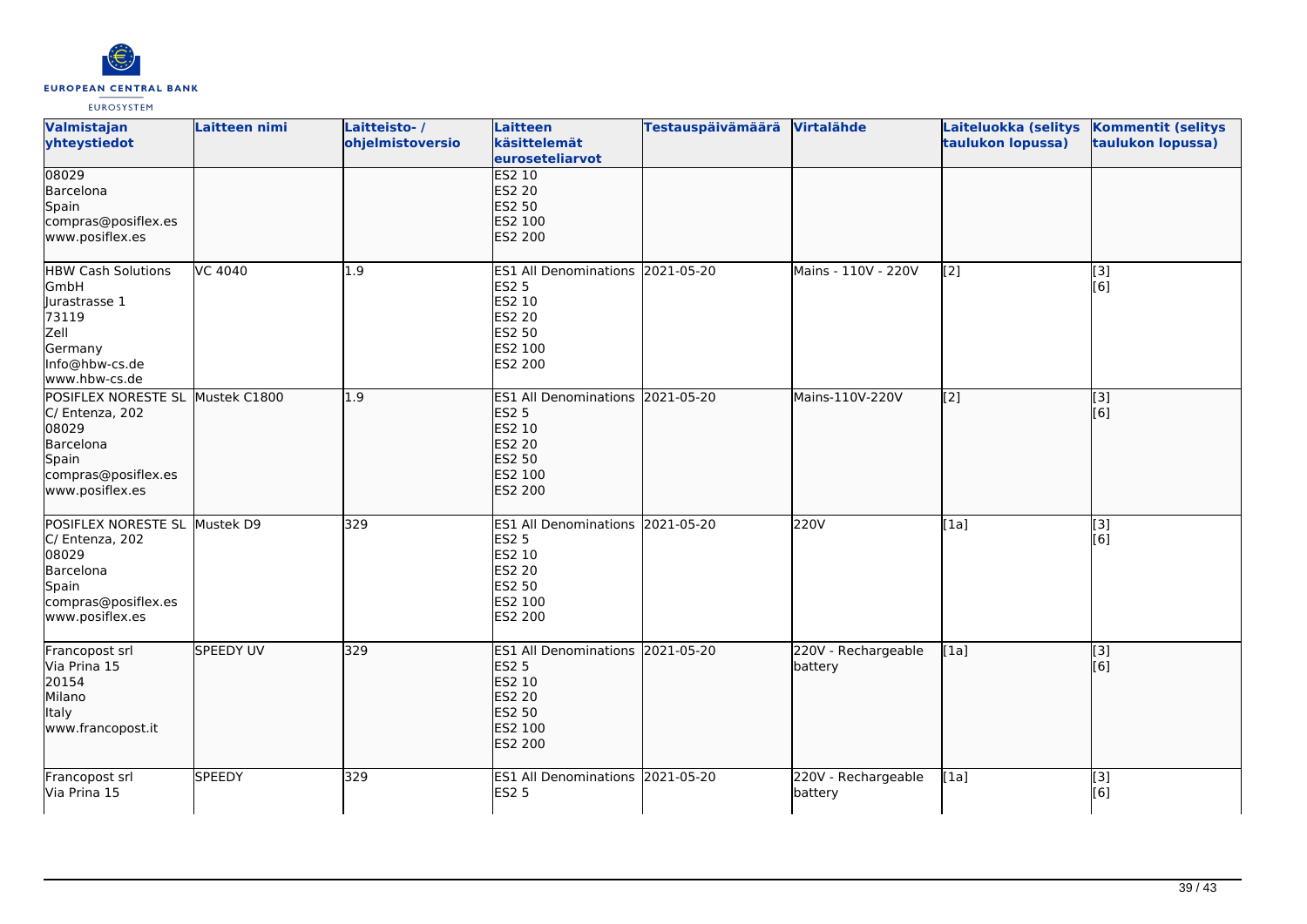

| Valmistajan<br>yhteystiedot                                                                                                                                             | Laitteen nimi                            | Laitteisto-/<br>ohjelmistoversio | <b>Laitteen</b><br>käsittelemät<br>euroseteliarvot                                                                    | <b>Testauspäivämäärä</b> | Virtalähde          | Laiteluokka (selitys<br>taulukon lopussa) | <b>Kommentit (selitys</b><br>taulukon lopussa) |
|-------------------------------------------------------------------------------------------------------------------------------------------------------------------------|------------------------------------------|----------------------------------|-----------------------------------------------------------------------------------------------------------------------|--------------------------|---------------------|-------------------------------------------|------------------------------------------------|
| 20154<br>Milano<br><b>Italy</b><br>www.francopost.it                                                                                                                    |                                          |                                  | <b>ES2 10</b><br><b>ES2 20</b><br>ES2 50<br>ES2 100<br>ES2 200                                                        |                          |                     |                                           |                                                |
| MBS s.r.l.<br>Via Cosenza, 5<br>81030<br>Succivo (CE)<br>Italy<br>info@mbs-srl.com<br>www.mbs-srl.com                                                                   | <b>EASYCONTROL NEW</b><br><b>AGE PRO</b> | 329                              | <b>ES1 All Denominations</b><br><b>ES2 5</b><br>ES2 10<br><b>ES2 20</b><br><b>ES2 50</b><br>ES2 100<br><b>ES2 200</b> | 2021-05-20               | 220v                | [1a]                                      | [3]<br>[[6]                                    |
| MBS s.r.l.<br>Via Cosenza, 5<br>81030<br>Succivo (CE)<br>Italy<br>info@mbs-srl.com<br>www.mbs-srl.com                                                                   | <b>MBS 1800N</b>                         | 1.9                              | ES1 All Denominations 2021-05-20<br><b>ES2 5</b><br>ES2 10<br><b>ES2 20</b><br>ES2 50<br>ES2 100<br>ES2 200           |                          | mains-110v-220v     | $\overline{[2]}$                          | $\overline{[}3]$<br>[6]                        |
| <b>DISTRIBUCIONES</b><br>MYLAR S.A.U.<br>Avda. De la Industria 1,<br>Pol. Ind. Guadalquivir<br>41120<br>Gelves<br>Spain<br>mariaj@mylar.es<br>www.mylar.es              | appBILLDETECTOR                          | 329                              | ES1 All Denominations 2021-05-20<br><b>ES2 5</b><br>ES2 10<br><b>ES2 20</b><br><b>ES2 50</b><br>ES2 100<br>ES2 200    |                          | Mains - 110V - 220V | [1a]                                      | $\overline{[3]}$<br>[6]                        |
| Guangzhou SuperEyes SE330<br>Electronics Technology<br>Co. Ltd<br>3/F, No. 5, East Eleven<br>Heng Road, Xingye<br>Avenue, Chenchong Vil<br>511400<br>Guangzhou<br>China |                                          | 329                              | ES1 All Denominations 2021-05-20<br><b>ES2 5</b><br>ES2 10<br><b>ES2 20</b><br>ES2 50<br>ES2 100<br>ES2 200           |                          | Mains - 110V - 220V | [1a]                                      | $\overline{[3]}$<br>[6]                        |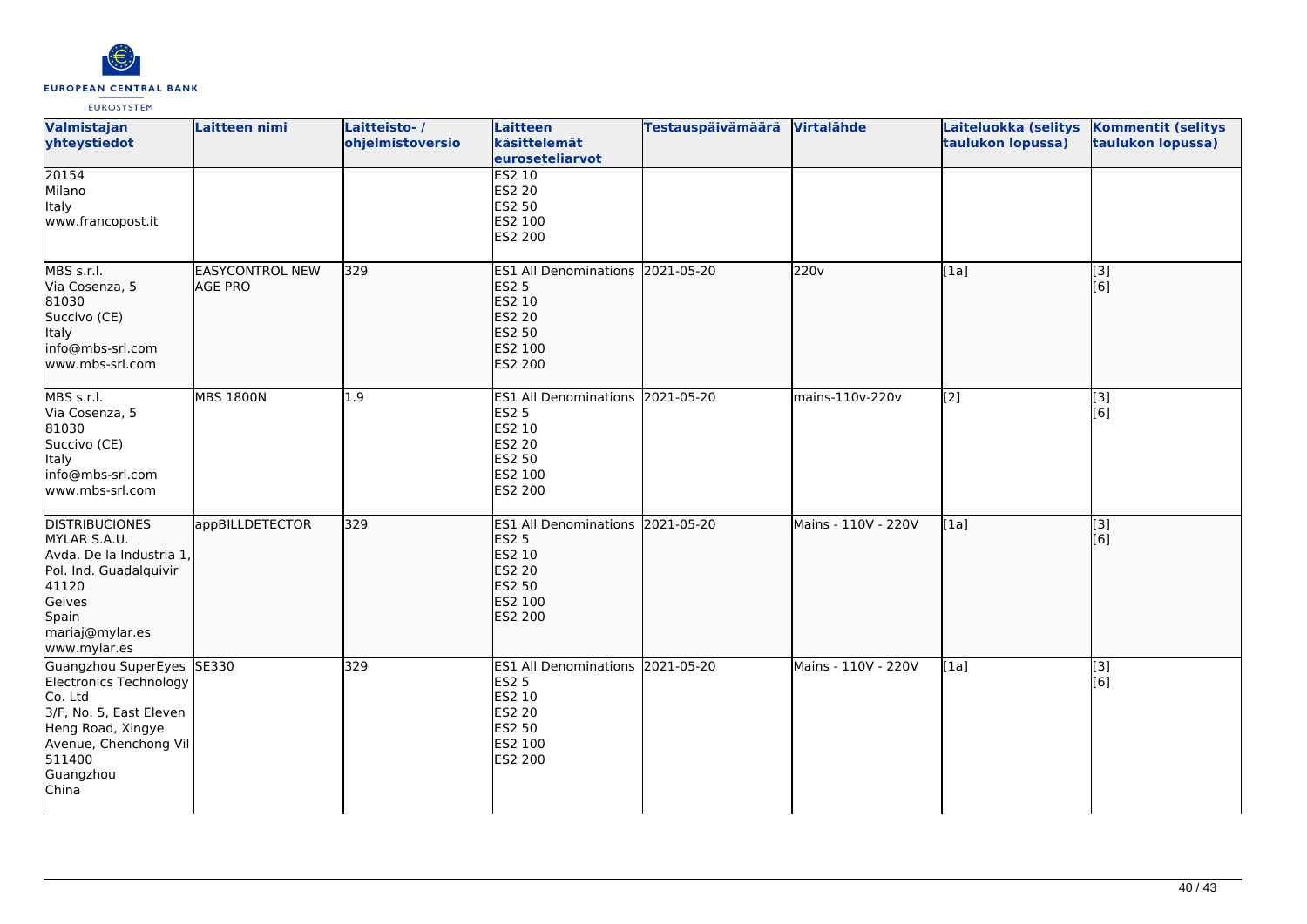

| Valmistajan<br>yhteystiedot                                                                                                                                                                                          | Laitteen nimi | Laitteisto-/<br>ohjelmistoversio | Laitteen<br>käsittelemät<br>euroseteliarvot                                                                 | Testauspäivämäärä | Virtalähde          | Laiteluokka (selitys<br>taulukon lopussa) | <b>Kommentit (selitys</b><br>taulukon lopussa) |
|----------------------------------------------------------------------------------------------------------------------------------------------------------------------------------------------------------------------|---------------|----------------------------------|-------------------------------------------------------------------------------------------------------------|-------------------|---------------------|-------------------------------------------|------------------------------------------------|
| info@super-eyes.com<br>www.super-eyes.com                                                                                                                                                                            |               |                                  |                                                                                                             |                   |                     |                                           |                                                |
| Guangzhou SuperEyes SE350<br>Electronics Technology<br>Co. Ltd<br>3/F, No. 5, East Eleven<br>Heng Road, Xingye<br>Avenue, Chenchong Vil<br>511400<br>Guangzhou<br>China<br>info@super-eyes.com<br>www.super-eyes.com |               | 329                              | ES1 All Denominations 2021-05-20<br><b>ES2 5</b><br>ES2 10<br><b>ES2 20</b><br>ES2 50<br>ES2 100<br>ES2 200 |                   | Mains - 110V - 220V | [1a]                                      | [3]<br>[6]                                     |
| Guangzhou SuperEyes SE500<br>Electronics Technology<br>Co. Ltd<br>3/F, No. 5, East Eleven<br>Heng Road, Xingye<br>Avenue, Chenchong Vil<br>511400<br>Guangzhou<br>China<br>info@super-eyes.com<br>www.super-eyes.com |               | 329                              | <b>ES1 All Denominations</b><br><b>ES2 5</b><br>ES2 10<br><b>ES2 20</b><br>ES2 50<br>ES2 100<br>ES2 200     | 2021-05-20        | Mains - 110V - 220V | [1a]                                      | [3]<br>[6]                                     |
| Guangzhou SuperEyes SE580<br>Electronics Technology<br>Co. Ltd<br>3/F, No. 5, East Eleven<br>Heng Road, Xingye<br>Avenue, Chenchong Vil<br>511400<br>Guangzhou<br>China<br>info@super-eyes.com<br>www.super-eyes.com |               | 329                              | ES1 All Denominations 2021-05-20<br><b>ES2 5</b><br>ES2 10<br><b>ES2 20</b><br>ES2 50<br>ES2 100<br>ES2 200 |                   | Mains - 110V - 220V | [1a]                                      | $\overline{[}3]$<br>[6]                        |
| Guangzhou SuperEyes<br>Electronics Technology<br>Co. Ltd<br>3/F, No. 5, East Eleven<br>Heng Road, Xingye                                                                                                             | SE600         | 329                              | ES1 All Denominations 2021-05-20<br><b>ES2 5</b><br>ES2 10<br><b>ES2 20</b><br><b>ES2 50</b>                |                   | Mains - 110V - 220V | [1a]                                      | $\overline{[3]}$<br>[6]                        |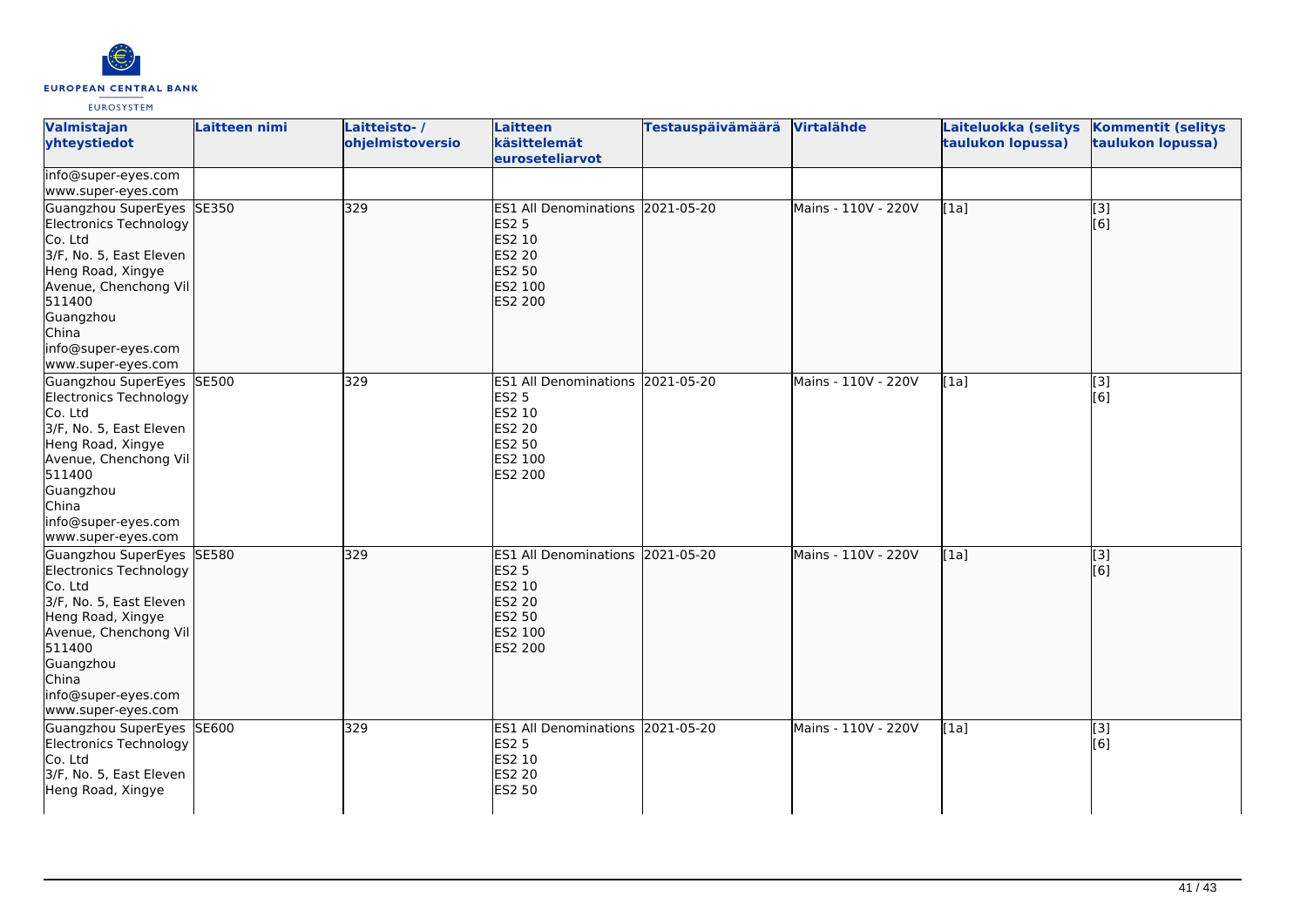

| Valmistajan<br>vhteystiedot                                                                                                                                                                                                  | Laitteen nimi | Laitteisto-/<br>ohjelmistoversio | Laitteen<br>käsittelemät<br>euroseteliarvot                                                                                              | Testauspäivämäärä | Virtalähde          | Laiteluokka (selitys<br>taulukon lopussa) | <b>Kommentit (selitys</b><br>taulukon lopussa) |
|------------------------------------------------------------------------------------------------------------------------------------------------------------------------------------------------------------------------------|---------------|----------------------------------|------------------------------------------------------------------------------------------------------------------------------------------|-------------------|---------------------|-------------------------------------------|------------------------------------------------|
| Avenue, Chenchong Vil<br>511400<br>Guangzhou<br>China<br>info@super-eyes.com<br>www.super-eyes.com                                                                                                                           |               |                                  | <b>ES2 100</b><br>ES2 200                                                                                                                |                   |                     |                                           |                                                |
| Guangzhou SuperEyes SE3020<br>Electronics Technology<br>Co. Ltd<br>3/F, No. 5, East Eleven<br>Heng Road, Xingye<br>Avenue, Chenchong Vil<br>511400<br>Guangzhou<br><b>China</b><br>info@super-eyes.com<br>www.super-eyes.com |               | L.9                              | ES1 All Denominations 2021-05-20<br><b>ES2 5</b><br><b>ES2 10</b><br><b>ES2 20</b><br><b>IES2 50</b><br><b>ES2 100</b><br><b>ES2 200</b> |                   | Mains - 110V - 220V | $\sqrt{2}$                                | [3]<br>[6]                                     |
| Hyundai MIB<br>International Co. Ltd.<br>3301, A Bld, 17, Gosan-<br>ro 148beon-gil<br>15850<br>Gunpo-si, Gyeonggi-do,<br>15850, Gunpo City<br>KOREA (Republic)<br>sjpark5423@hyundaim<br>lib.com<br>www.hyundaimib.com       | MIB-1S        | Main: 5.5; Image: 3.0            | ES1 All Denominations 2021-05-17<br><b>ES2 5</b><br>ES2 10<br>ES2 20<br><b>ES2 50</b><br>ES2 100<br>ES2 200                              |                   | Mains               | [2]                                       | [3]<br>[6]                                     |

# **Laiteluokka**

- [1a] 1a: Itsenäiset laitteet, jotka tarkastavat yhden setelin aitouden kerrallaan.
- [1b] 1b: Lisälaitteet, joihin voi syöttää yhden setelin kerrallaan.
- [2] 2: Setelinippuja käsittelevät laitteet.

# **Kommentit**

- [1] Ei ule selvää, onko laite minkään kansallisen ja/tai Euroopan unionin terveys- ja turvallisuuslainsäädännön mukainen.
- [2] Laite ei pysty käsittelemään kaikkia seteliarvoja. Tiedot seteliarvoista, joita laite pystyy käsittelemään, saa laitteen toimittajalta.
- [3] Laite pystyy käsittelemään setelit riippumatta siitä, miten päin ne syötetään laitteeseen.